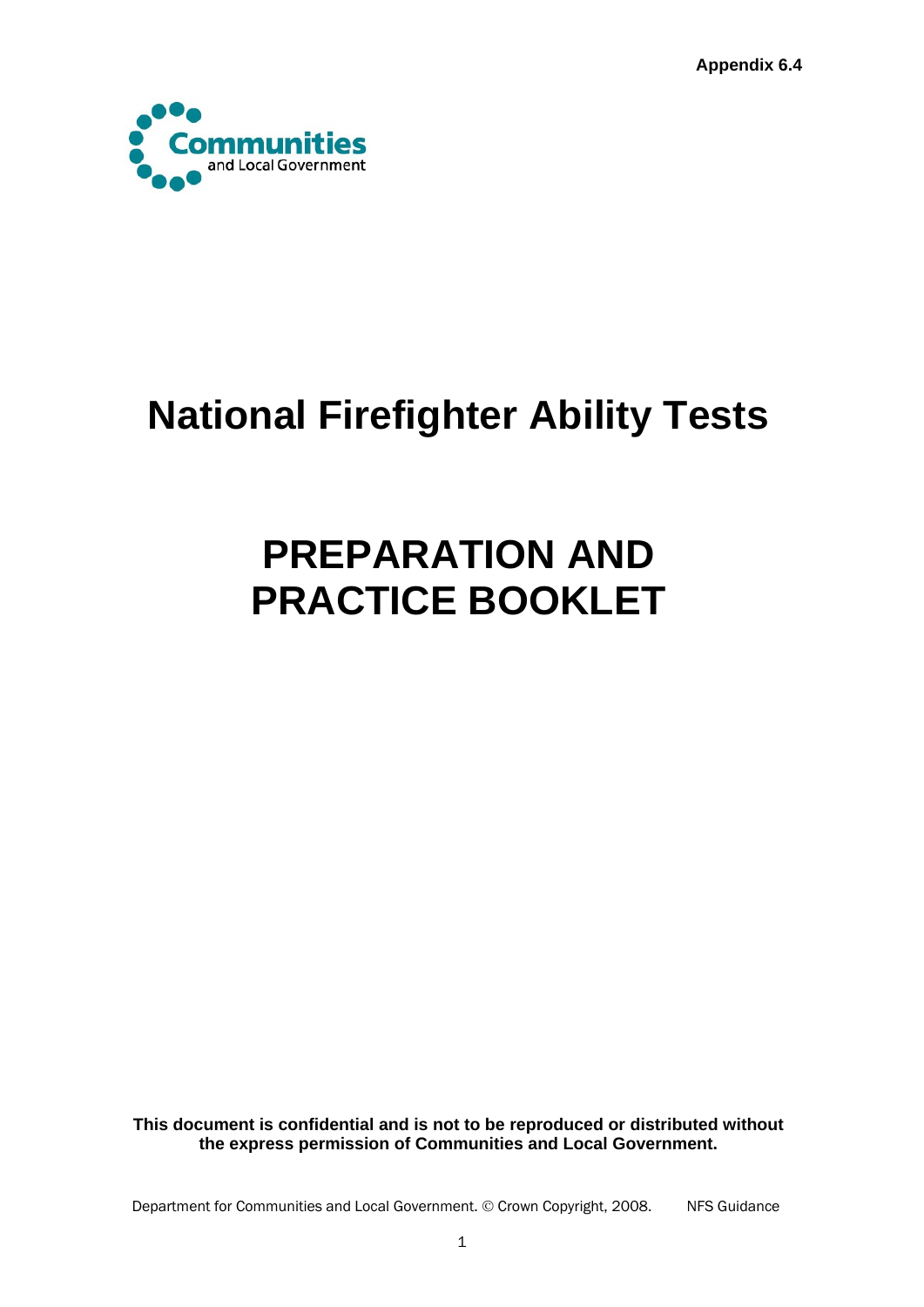## **Section One: Introduction**

### **About this booklet**

This booklet has been developed to help you prepare for the National Firefighter Ability Tests (NFA Tests) which form part of our selection process for Firefighters. This booklet is divided into eight sections:

- **Introduction** this section introduces the NFA Tests and provides you with a brief description of what they are.
- **Preparing for the NFA Tests** this section provides you with some general advice on preparing to take the NFA Tests.
- **How to Use the Question Booklets and Answer Sheets** all of the NFA Tests use multiple choice responses; this section gives guidance on how to use the question booklets and answer sheets.
- **Practice Questions for the NFA Working with Numbers Test** this section contains the instructions and some practice questions to help familiarise you with what to expect when you take the NFA Working with Numbers Test.
- **Practice Questions for the NFA Understanding Information Test** this section contains the instructions and some practice questions to help familiarise you with what to expect when you take the NFA Understanding Information Test.
- **Practice Questions for the NFA Situational Awareness and Problem Solving Test** - this section contains the instructions and some practice questions to help familiarise you with what to expect when you take the NFA Situational Awareness and Problem Solving Test.
- **Answers to the Practice Questions this section contains the correct answers** for the practice questions so that you can check your own answers.
- **Frequently Asked Questions** this section includes answers to some questions you may have about the NFA Tests and testing sessions.

We strongly recommend you set aside some time to read through this booklet and practice questions prior to your assessment day.

#### **National Firefighter Ability Tests (NFA Tests)**

There are three tests that make up the NFA Tests, these are the:

 **Working with Numbers Test**. This is a timed test that lasts 45 minutes. Firefighters need to be able to make basic mathematical calculations, e.g. for interpreting gauges or calculating how much hose is needed at a fire. This test will examine these abilities.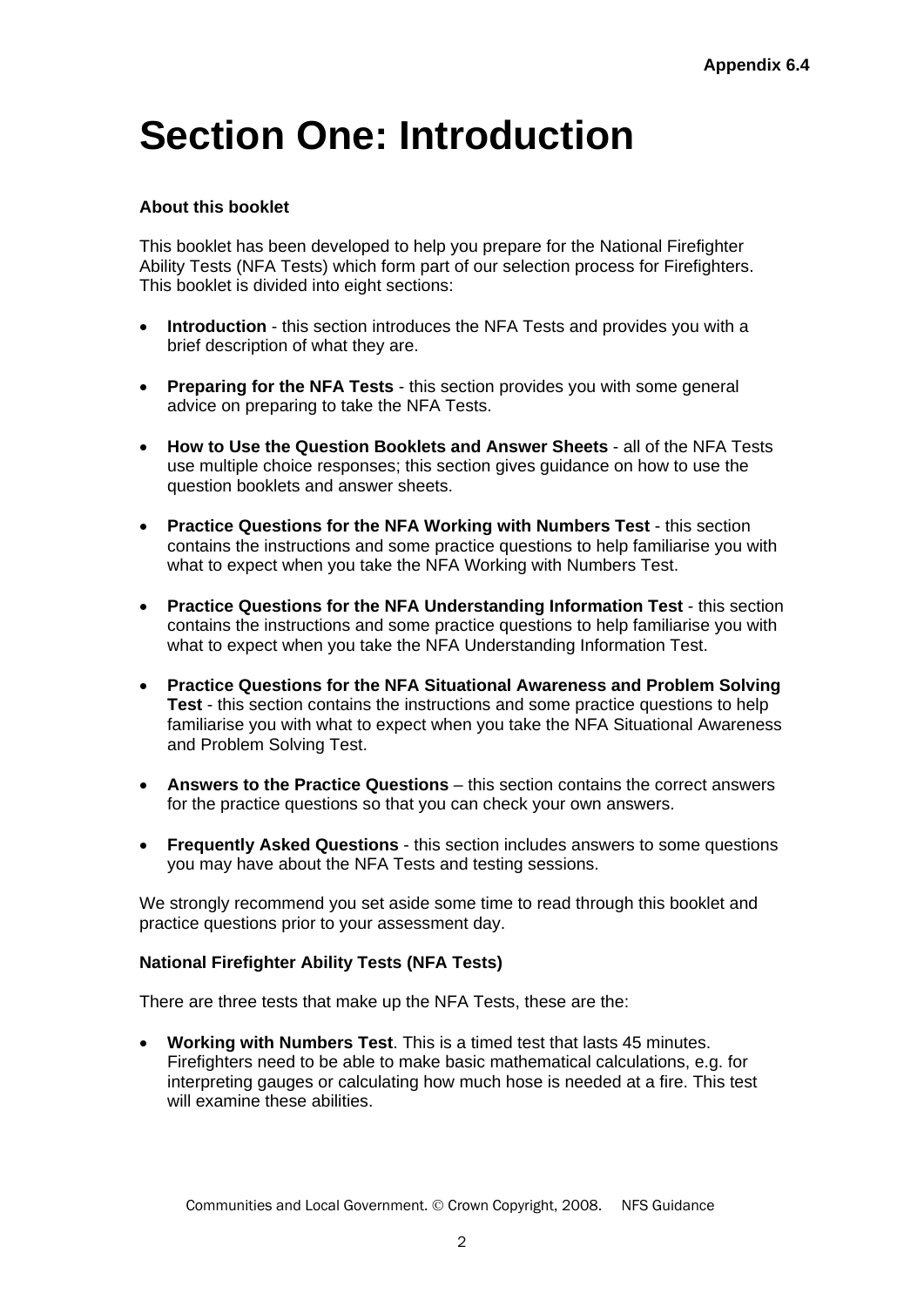- **Understanding Information Test.** This is a timed test that lasts 30 minutes. It assesses your ability to understand and interpret the type of written information that you may commonly come across as a Firefighter.
- **Situational Awareness and Problem Solving Test**. This is a timed test that will last 35 minutes. This test is designed to assess your ability to ensure the safety of yourself and others and your ability to use information to solve problems.

More information about the format of the tests and what they measure is given in the practice section (Sections 4-6 of this booklet). The tests have been designed to be highly relevant to the work of Firefighters. They use scenarios and questions that reflect the type of activities and decisions that Firefighters may need to make on a routine basis. Each test has been fully trialled and tested, and your performance will be compared to a large group of comparable Firefighter applicants. Whilst realistic and relevant to the Firefighter role no specific knowledge or experience of being a Firefighter is required to complete the tests. You will not be at a disadvantage if you do not have this knowledge or experience.

The tests are being used as they provide objective, fair and relevant information on the key Personal Qualities and Attributes (PQAs) needed to become a successful Firefighter. Each test is assessed separately, but will be looked at together to form an overall measure of your suitability to become a Firefighter.

The tests are paper based and you will be given full instructions on how to complete one each before you take each test. An Administrator will also be present at the testing session and will guide you on each stage of the process. At the beginning of each assessment there will be example questions to check that you have understood the instructions and to make sure you feel comfortable taking the test.

To help you prepare, Sections 4-6 of this booklet include examples of the instructions as you will see them on the actual tests.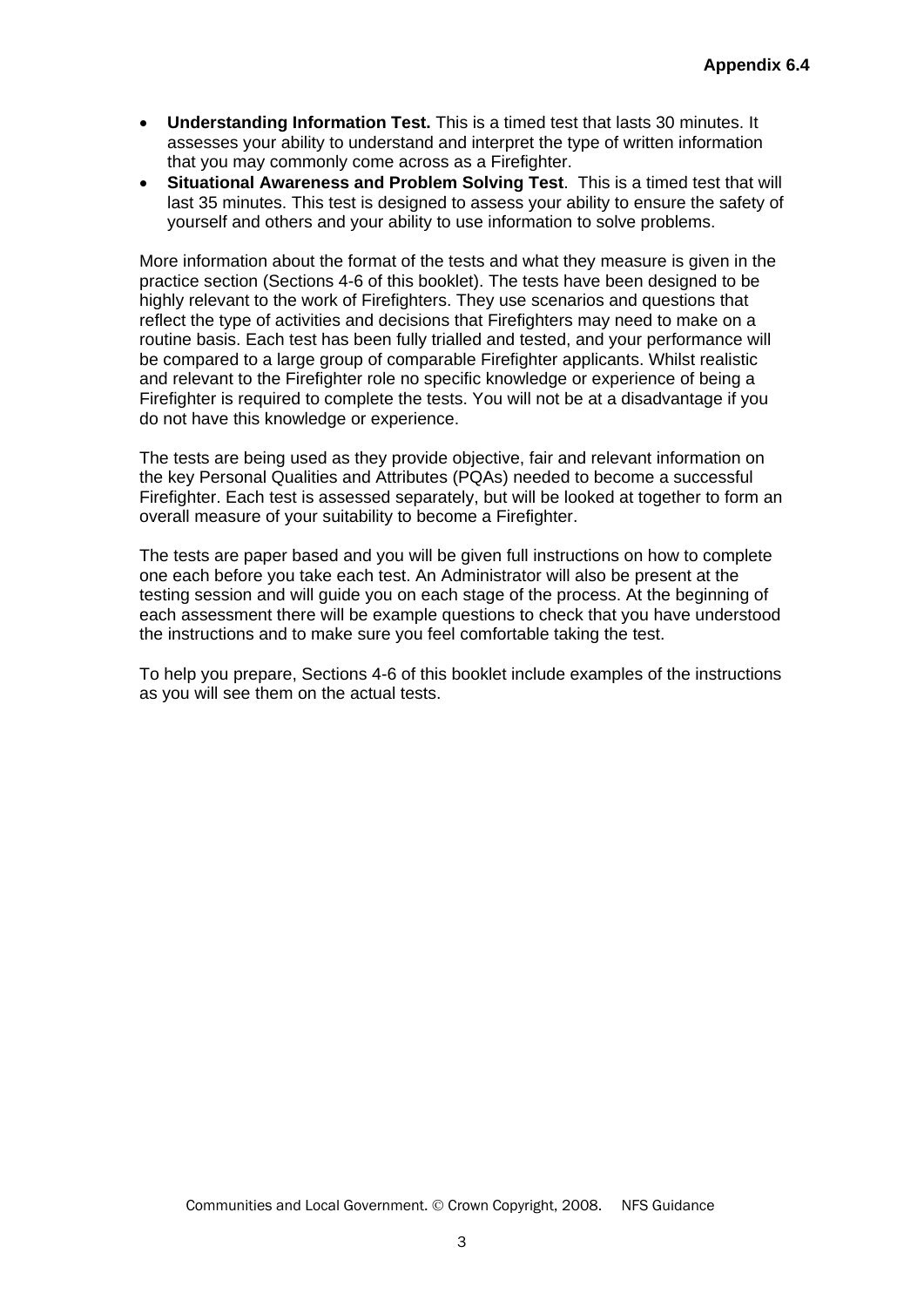## **Section Two: Preparing for the NFA tests**

There are a number of things you can do to help you prepare to take the National Firefighter Ability Tests. We suggest you set aside some time to undertake the preparation described below.

## **General Preparation**

Ensure that you are comfortable with the administrative arrangements that have been made for you, if you are not, raise any concerns with the [contact name, address and telephone number]

In particular, check that you know:

- the date, time and location of the testing session (these will be detailed on your invitation letter); and
- the time it will take you to get to the venue and the travel arrangements you need to make.

If you have any special requirements, please ensure that you have informed the [contact name and contact details] in plenty of time prior to the event, so that the necessary arrangements can be made.

#### **Complete the Practice Questions**

In Sections 4-6 of this booklet there are practice questions for each of the NFA Tests. These are examples of the sort of questions that you will be asked. Whilst they are not the actual questions that you will be presented with, they will nevertheless give you a realistic preview of what you will encounter during the actual assessment. You should complete these as part of your preparation.

Remember:

- These questions are for practice only they are not the questions you will be asked during the real assessment.
- Have a go at each of the practice questions this will help you become familiar with the process and format of the questions.
- You may try them as often as you like.
- Your 'results' will not be collected or used by anyone they are for your information only.

#### **The Day Before**

- Try not to dwell on the assessments or become anxious about them stay relaxed and keep yourself occupied.
- Get plenty of rest and get a good night's sleep.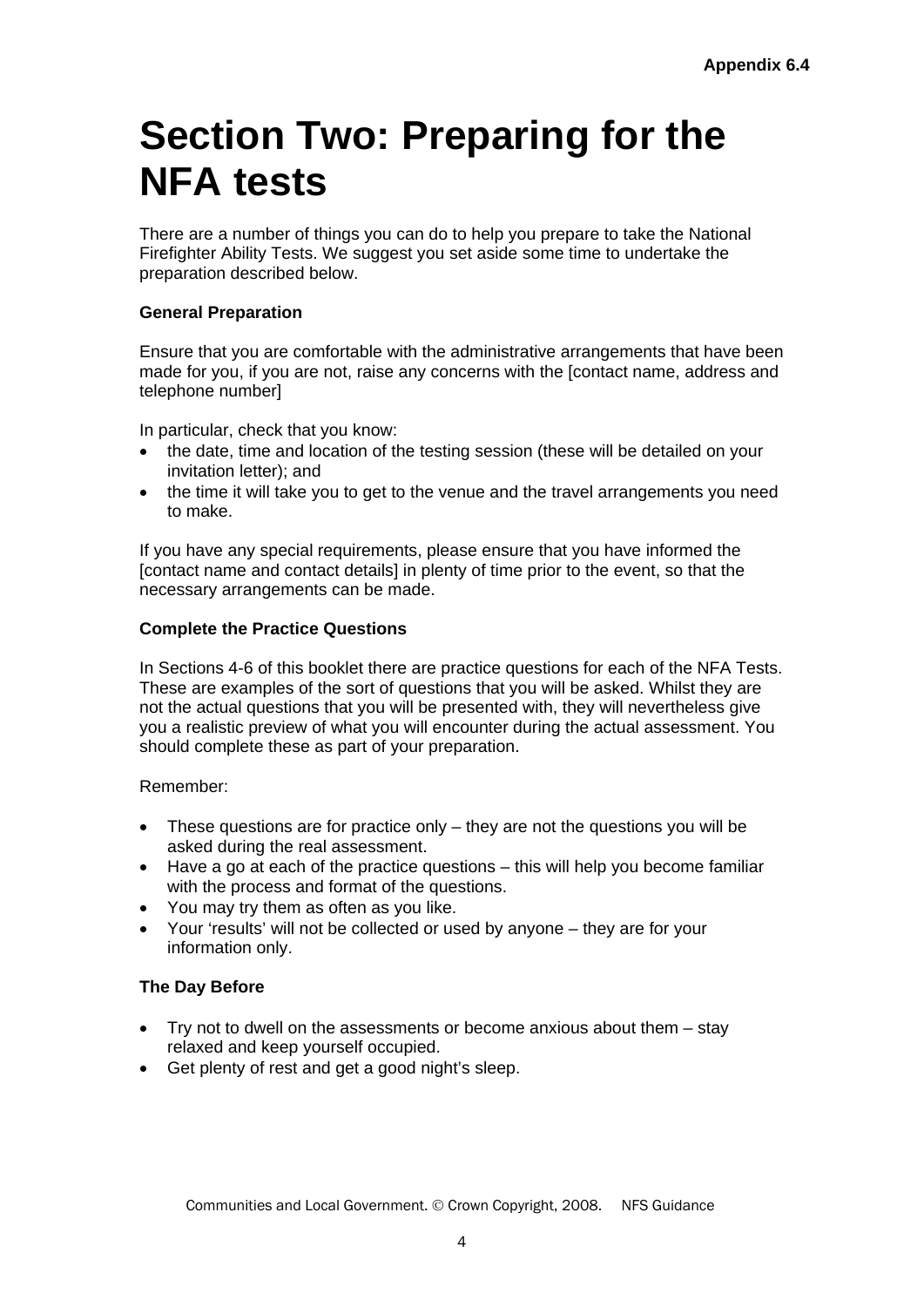## **On The Day**

- Allow plenty of time to get to the test venue try to arrive at least 15 minutes early, as you will not be allowed to enter the test room if you arrive once testing has started.
- You do not need to bring paper, pencils, calculators or any other equipment as everything you need will be provided for you. Please note, you will not be permitted to use calculators for the purpose of the Working with Numbers test.
- Wear comfortable clothing.
- Do not drink alcohol or take any strong medication prior to the assessment session.
- Make sure that you are physically comfortable before the test session starts (visit the toilet, have a drink of water, make sure that you have eaten something etc.)

## **During the Test Session**

- The session will run for about 3 hours in total and will involve completing the NFA Tests along with the National Firefighter Questionnaire (NFQ). A Practice Booklet for the NFQ is available separately.
- You will be given a break between the assessments.
- Ensure that you can see and hear the Administrator comfortably and if not, tell him / her.
- Inform the Administrator of anything personally significant, for example if you feel ill, are dizzy or have concerns before or during the test session.
- Listen carefully to the Administrator as he/she explains the assessment procedure.
- Any instructions you need will be read by the Administrator and will also be shown in your question booklets.
- Do not start the tests until you have been instructed to do so, and you are clear about what you are doing.
- At the start of each assessment you will be given one example question. Follow the instructions for these as they will be good practice for the assessment itself.
- If you are having trouble with the example questions, ask the Administrator for help – ensure that you understand what he / she says as you will not be able to ask for help once the actual assessment begins.
- If at any time you are unsure about what you should be doing before the assessment begins – ask!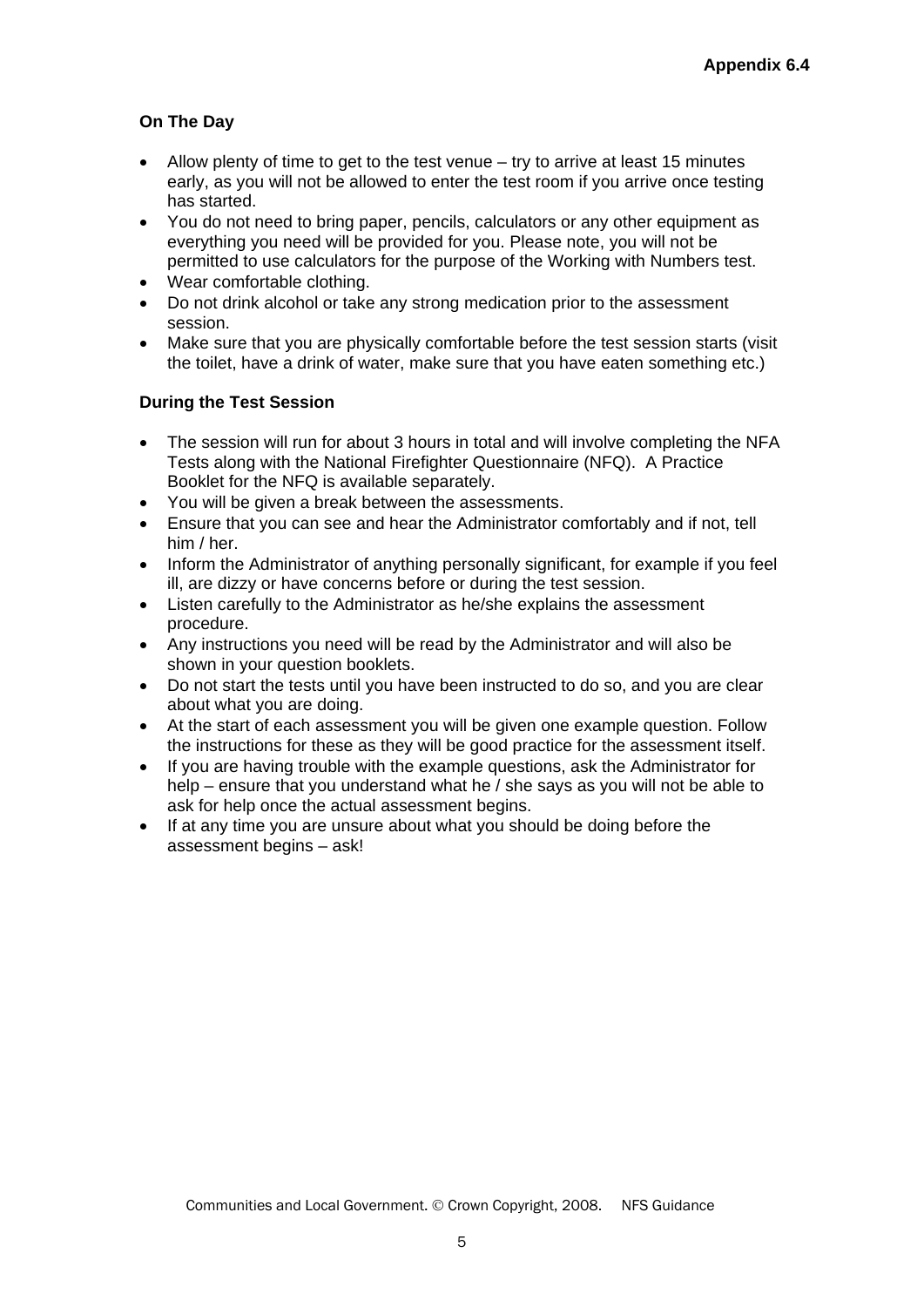## **Section Three: How to use the question booklets and answer sheets**

During the test session you will be given a question booklet and separate answer sheet for each of the tests. The first page of the booklet will contain information about the test and the instructions for completing it. Your Administrator will read the instructions aloud. You will then have the opportunity to go through practice scenario and questions before starting the timed test.

## **Answering the questions**

When responding to the questions:

- You should only use the information provided to answer the questions.
- Your answer paper will be marked using Optical Marking Recognition. To ensure your answers are picked up correctly by the scanner please read the following information carefully:
- Choose the correct answer from the four answers given and indicate it on the answer sheet. Fill the entire circle that corresponds to your answer pressing down hard on the paper to make as dark a mark as possible.



• If you make a mistake or change your mind and decide on another option please erase the mistake and fill the circle that corresponds to your revised answer.



Ensure that the mistake is completely erased, and **NOT** as shown below



 If more than one circle is filled and there is no indication that you have attempted to show one is incorrect you will receive no marks for that question.

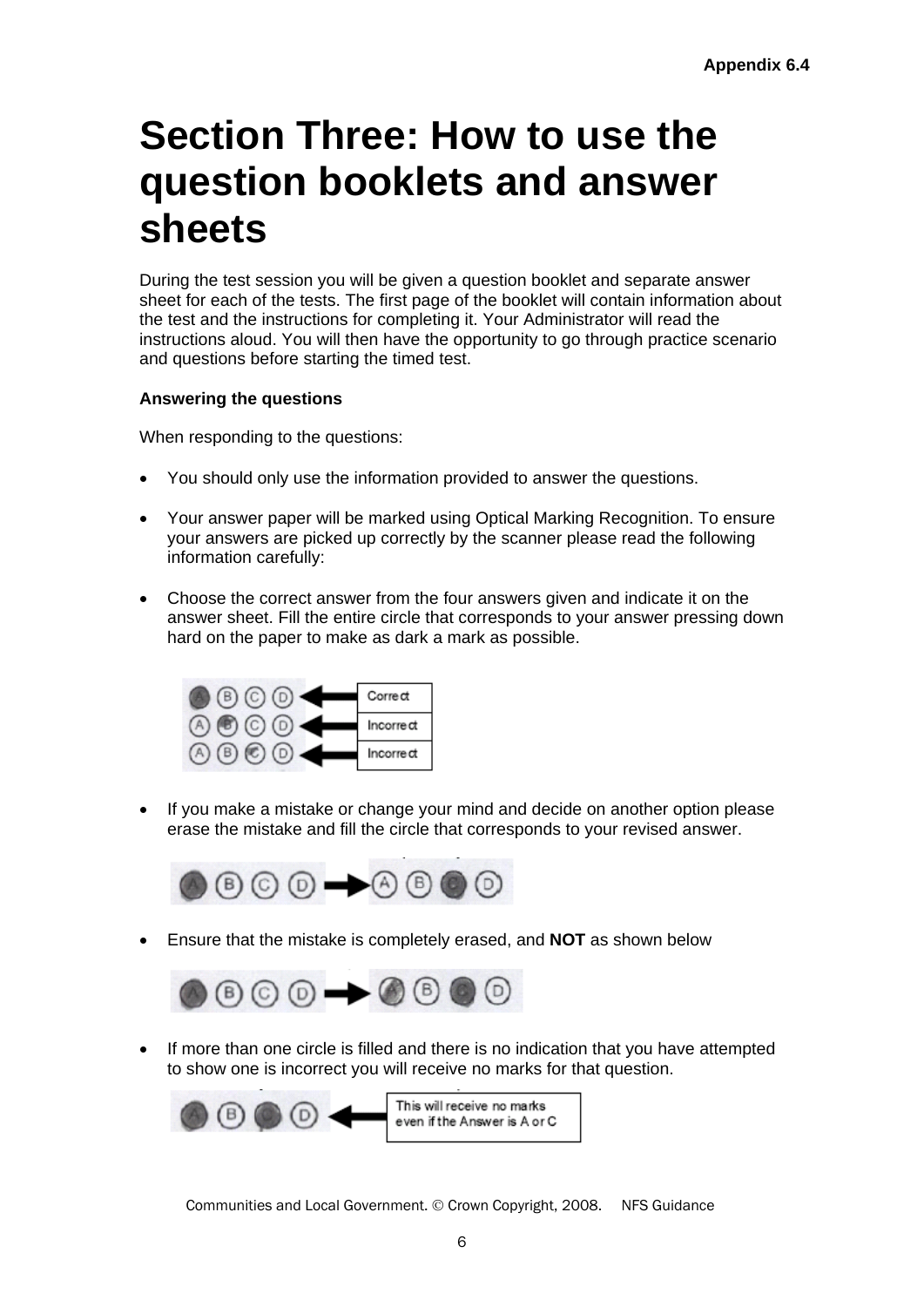Each answer sheet will look like the example shown below. All answer sheets will have a similar format.

On the left of each set of response circles is a number. During the tests you should ensure that this number corresponds to the number of the question you are answering.

| <b>The Common Service</b><br><b>NEASAA</b>                                                      |                                                                                                                                      | RLANK                                                                                                                         |
|-------------------------------------------------------------------------------------------------|--------------------------------------------------------------------------------------------------------------------------------------|-------------------------------------------------------------------------------------------------------------------------------|
|                                                                                                 | <b>NFA Situational Awareness and Problem Solving</b>                                                                                 |                                                                                                                               |
|                                                                                                 | <b>Candidate Number</b>                                                                                                              |                                                                                                                               |
| Forename:                                                                                       | Surname:                                                                                                                             |                                                                                                                               |
| Please follow the directions on the question sheet.<br>Erase marks completely to make a change. | <b>Completion Instructions</b>                                                                                                       | Fill in the entire Circle that corresponds to your answer for each question on the exam.                                      |
| Example                                                                                         |                                                                                                                                      |                                                                                                                               |
| 0000<br>e1.<br>$\circledcirc \circledcirc$<br>e2.<br>0000<br>e3.                                | のののの<br>1.<br>0000<br>2.<br>3.<br>④⑤◎◎<br>AOOO<br>4<br>5.<br>$\circledcirc$ $\circledcirc$ $\circledcirc$<br>のののの<br>6.<br>④⑤◎<br>7. | のののの<br>18.<br>のののの<br>19.<br>のののの<br>20.<br>のののの<br>21.<br>22.<br>(A) (B) (O) (D)<br>A)<br>$(5)$ $(0)$<br>23.<br>のののの<br>24. |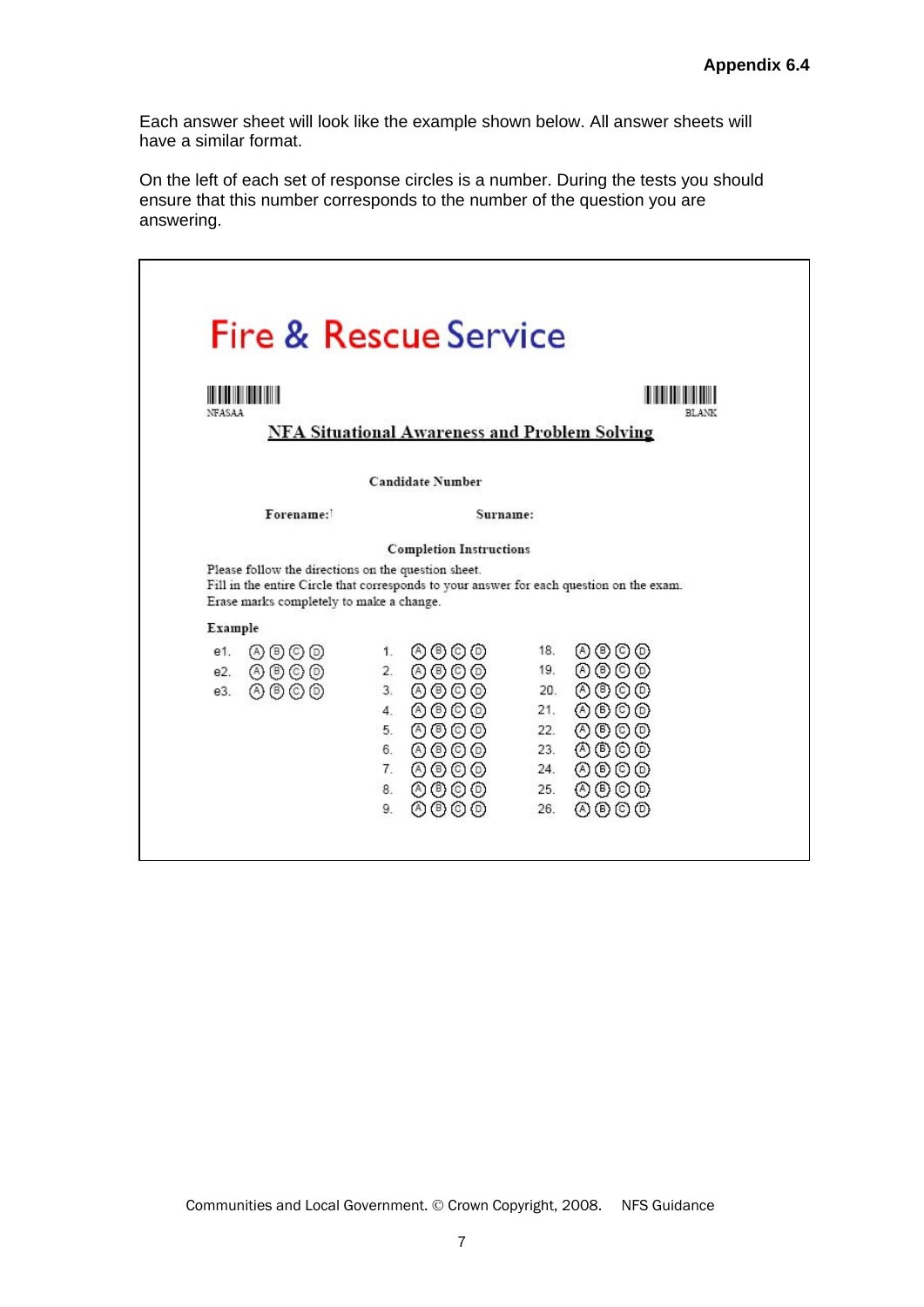## **Section Four: Practice questions for the Working with Numbers Test**

This section contains the instructions and practice questions for the NFA Working with Numbers Test. It will help you familiarise yourself with the NFA Working with Numbers Test, so that you feel comfortable with the type and style of questions. The practice questions provided are realistic examples of the sorts of questions you will be asked but are not the actual questions you will see on the assessment day.

## **Overview of the Working with Numbers Test**

This is a timed test that lasts 45 minutes. Firefighters need to be able to make basic mathematical calculations, e.g. for interpreting gauges or calculating how much hose is needed at a fire. You will be presented with a number of scenarios that will show numerical information in a variety of formats from graphs to gauges. For each scenario you will be asked questions with multiple choice answers. On the day, you will not be allowed a calculator for the test but you will be provided with paper for your rough workings. To get maximum benefit from completing these practice questions, we suggest that you do not use a calculator.

#### **Example Question**

Below is the actual example that you will see in the Working with Numbers Test. As you can see, information is presented and you have to answer multiple choice questions about that information. In this example we have presented one of the questions. In the practice session on your test day there will be more.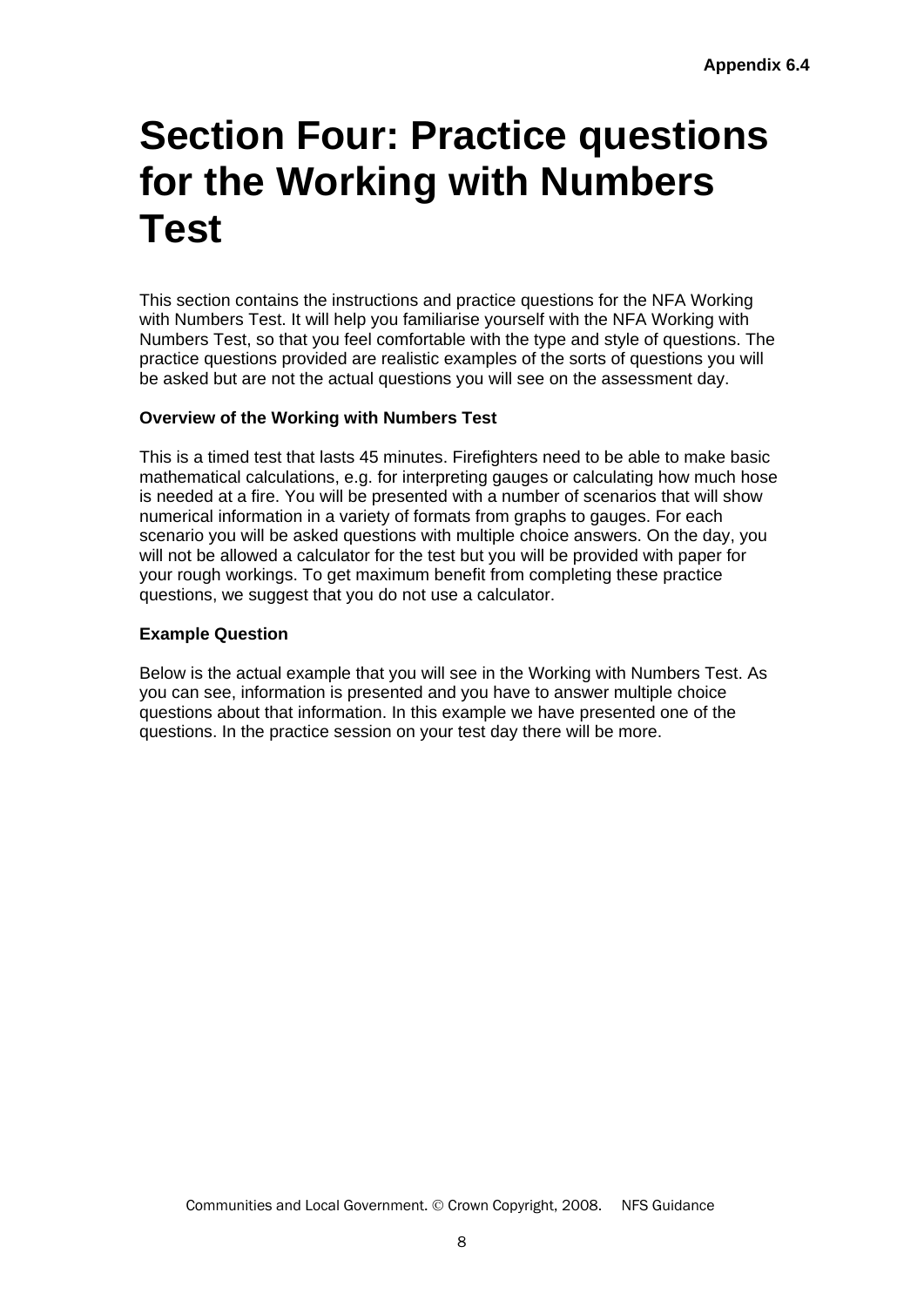

Remember, when responding to the questions:

- You should only use the information provided in the scenario to answer the questions.
- Choose the correct answer from the four answers given and indicate it by filling in the entire circle that corresponds to your answer. Press down hard on the paper to make as dark a mark as possible.

#### **Practice Questions**

There are a series of practice scenarios and questions on the following pages. These are provided for you to familiarise yourself with the style and content of this test and to practice the kinds of questions you will see in the actual test. When you have completed the practice questions you can check your answers against those provided in Section 7 of this booklet.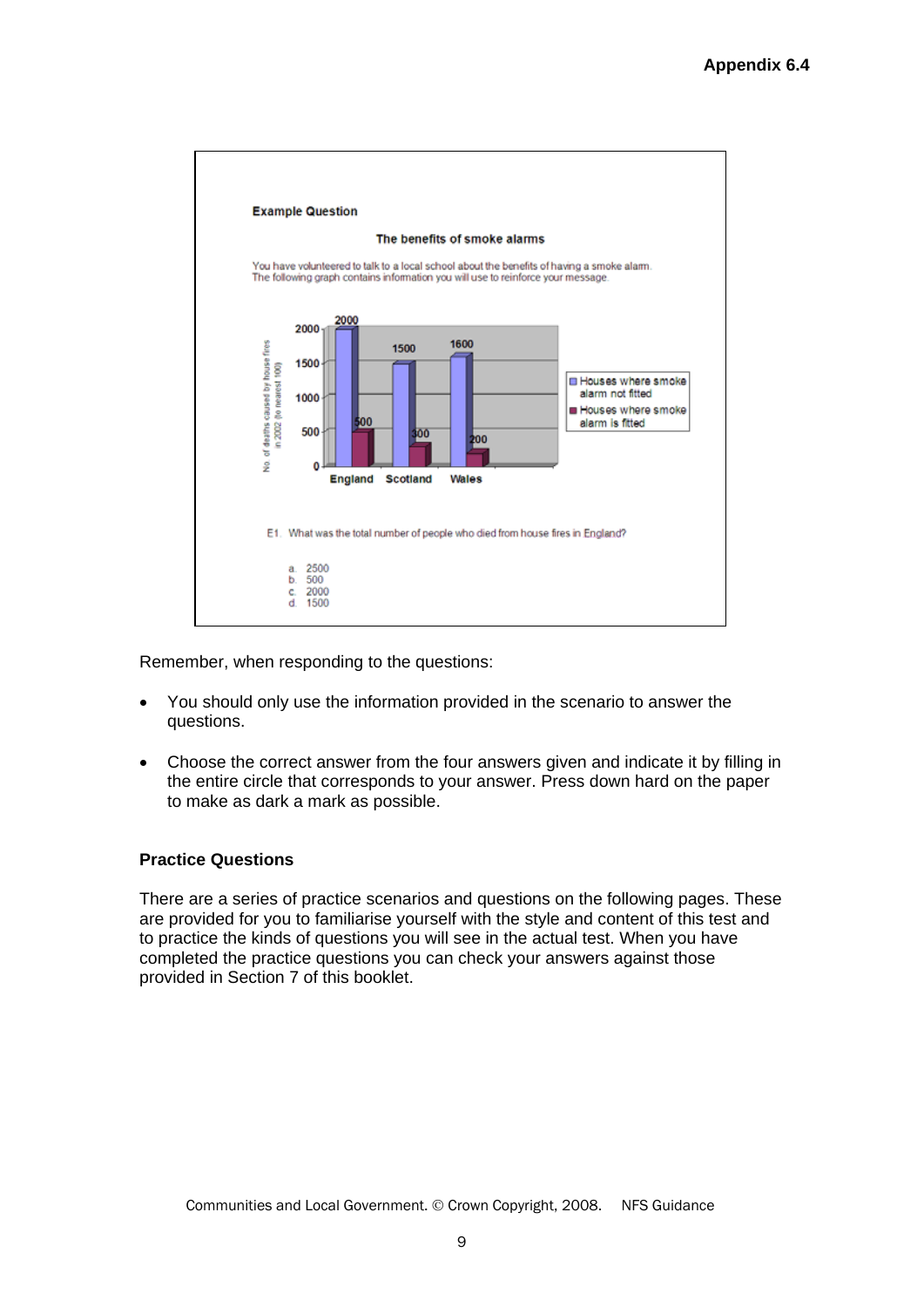## **Practice Scenario 1: Cleaning the station**

You've been asked to clean the floors of three rooms in your fire station: the training room; the canteen; and the changing area. A floor plan with the floor space of each room is shown below. In order to clean the floor you have a bucket that contains enough cleaning fluid for a floor space of  $20m^2$ .







## **Please answer the following questions using the information above**

1. What is the total area of the floors you have been asked to clean?

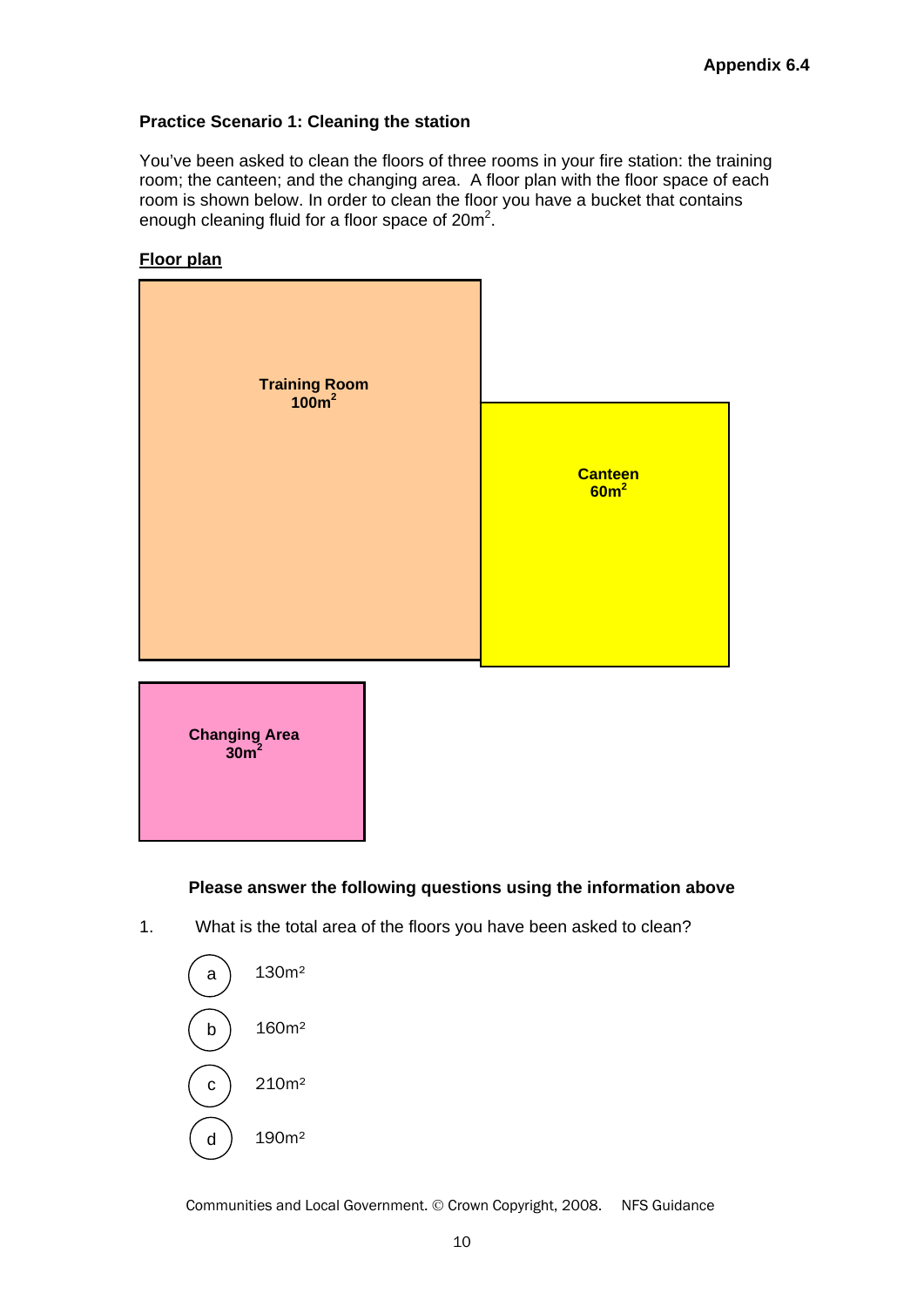2. How many buckets of cleaning solution do you need to clean the training room floor?



3. How many buckets of cleaning solution do you need to clean the canteen and the changing area floors?



4. How many buckets of cleaning solution do you need to clean the training room and the canteen floors?

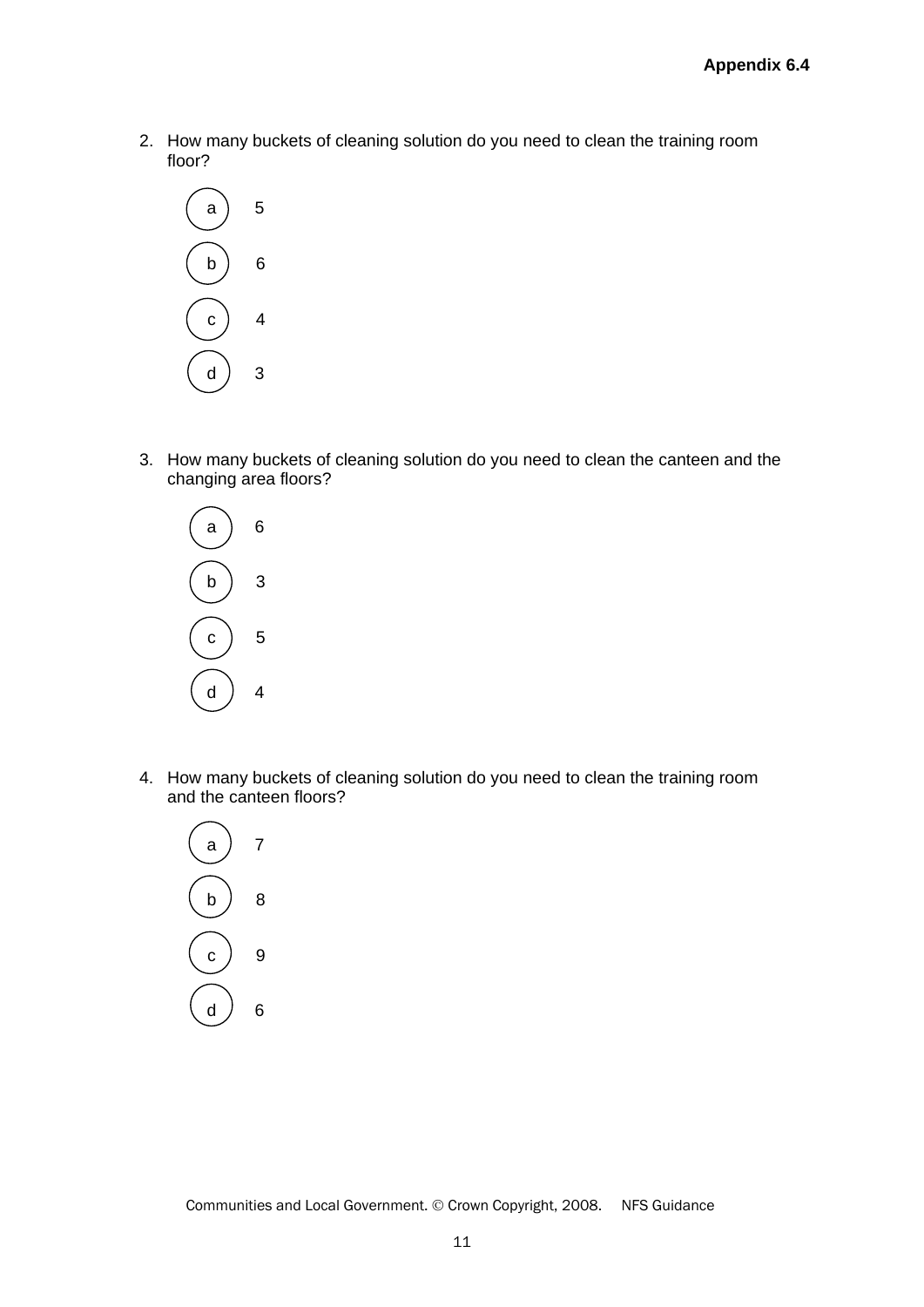5. How many buckets of cleaning solution do you need to clean the training room and the changing area floors?



6. If you had enough cleaning solution to fill 10 buckets and you cleaned the canteen floor, how many buckets of cleaning solution would you have left?



7. If you had enough cleaning solution to fill 13 buckets and you cleaned the training room floor, how many buckets of cleaning solution would you have left?

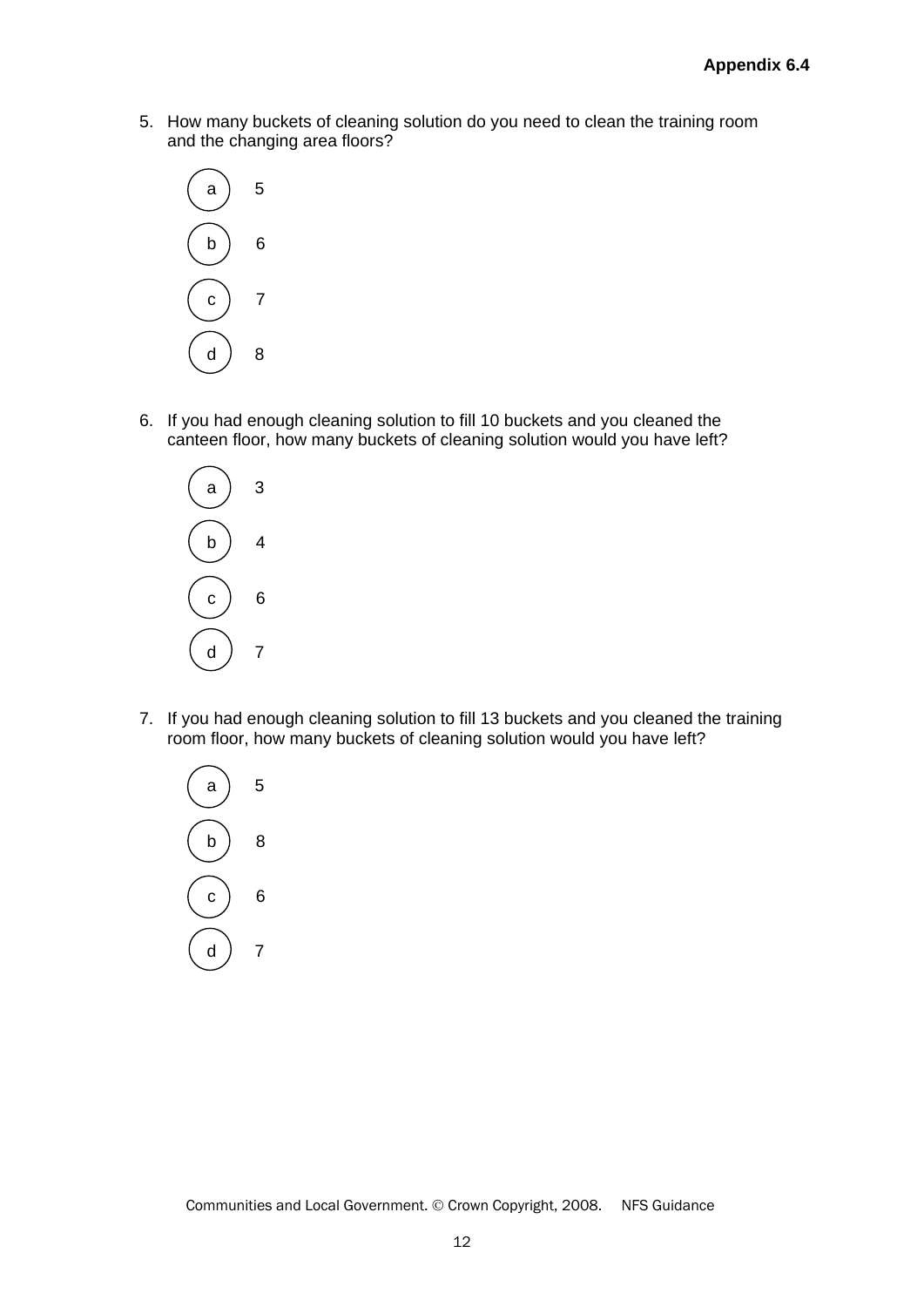## **Practice Scenario 2: Using breathing apparatus**

When Firefighters tackle fires they sometimes wear air tanks to help them breathe. It is important that Firefighters ensure there is enough air left in the tank.

Please look at the information given below and answer the questions that follow.

A Firefighter needs to consider the following information when using an air tank:

- At what time he / she went into the fire
- What the time is now
- How much air (in minutes) was in his / her tank when he / she went into the fire

This information allows a Firefighter to calculate how much air is left in an air tank. For example:

| Time In | Time Now | Amount of air | Amount of |
|---------|----------|---------------|-----------|
|         |          | on entry      | air left  |
|         |          | (minutes)     | (minutes) |
| 9.00am  | 9.30am   | 60            | 30        |

Some of the following questions will be presented in this format. You should use the information presented to calculate how much air time you have left.

| 8. | Time In | Time<br>Now | Amount of air<br>on entry<br>(minutes) | Amount of<br>air left<br>(minutes) |
|----|---------|-------------|----------------------------------------|------------------------------------|
|    |         |             |                                        |                                    |
|    | 10.20am | 10.40am     | 50                                     |                                    |

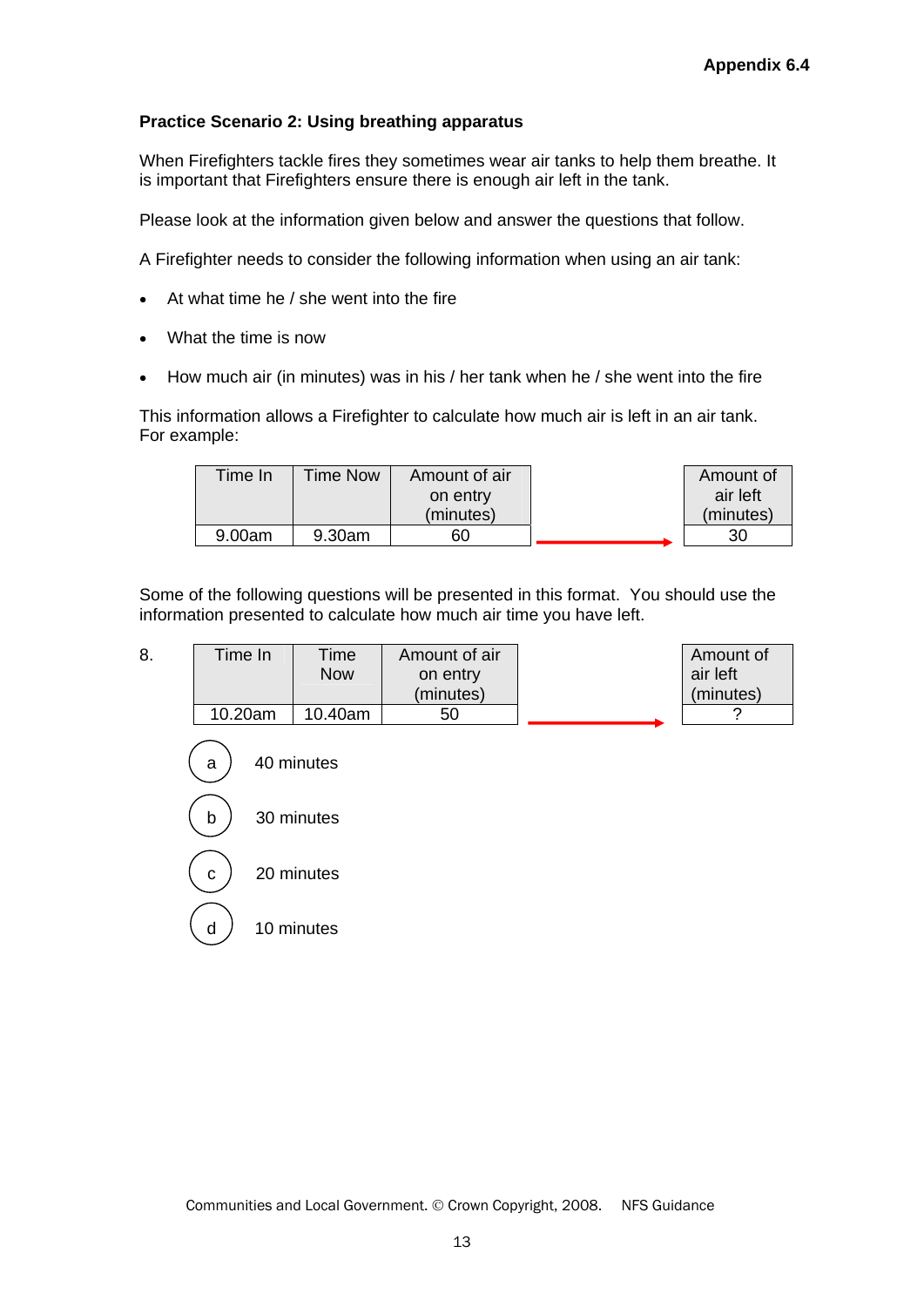9. Time In Time Now Amount of air on entry (minutes) Amount of air left (minutes) 12.25pm 12.55pm 45 ? a 30minutes  $\overline{a}$ b ) 25 minutes  $\overline{\phantom{a}}$ c  $\vert$  15 minutes Į d 20 minutes



11. It is 7.41am and you have 23 minutes of air left in your tank. When will you run out of air?

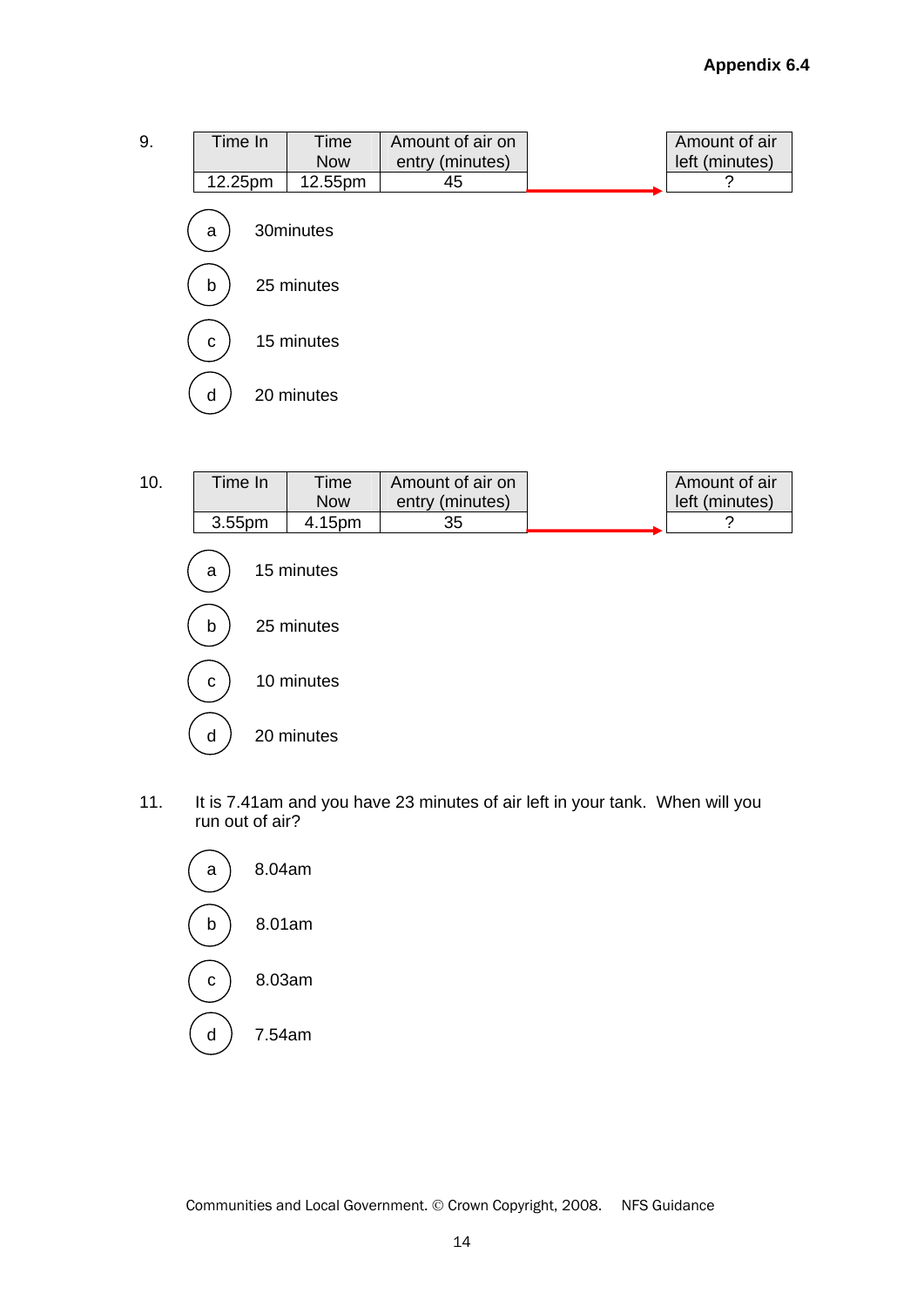#### **Practice Scenario 3: Fire safety leaflet supplies**

You have been asked to manage the use of fire safety leaflets at your fire station. The supply book below shows the numbers of fire safety leaflets that were at your fire station at the end of June and the numbers of leaflets used by three people during July, August and September. It also shows the numbers of new leaflets delivered during that same period. Look at the extract from the supplies book below and answer the questions that follow.

|                           |                            | Total Number (at end of June)                 | <b>New deliveries</b>      |               |                         |
|---------------------------|----------------------------|-----------------------------------------------|----------------------------|---------------|-------------------------|
| Colour                    |                            | <b>Black &amp; White</b>                      |                            | <b>Colour</b> | <b>Black</b><br>& White |
| 400                       |                            | 2000                                          | <b>Beginning July</b>      | 500           | 1000                    |
|                           |                            |                                               | <b>Beginning August</b>    | 500           | 1500                    |
|                           |                            |                                               | <b>Beginning September</b> | 190           | 1000                    |
| July<br>Pat<br>Mia<br>Tom | Colour<br>50<br>100<br>150 | <b>Black &amp; White</b><br>250<br>500<br>400 |                            |               |                         |
| <b>August</b>             |                            |                                               |                            |               |                         |
| Pat                       | 80                         | 300                                           |                            |               |                         |
| Mia                       | 100                        | 450                                           |                            |               |                         |
| Tom                       | 140                        | 250                                           |                            |               |                         |
| September                 |                            |                                               |                            |               |                         |
| Pat                       | 100                        | 250                                           |                            |               |                         |
| Mia                       | 110                        | 400                                           |                            |               |                         |
| Tom                       | 150                        | 400                                           |                            |               |                         |

#### **Please answer the following questions using the information**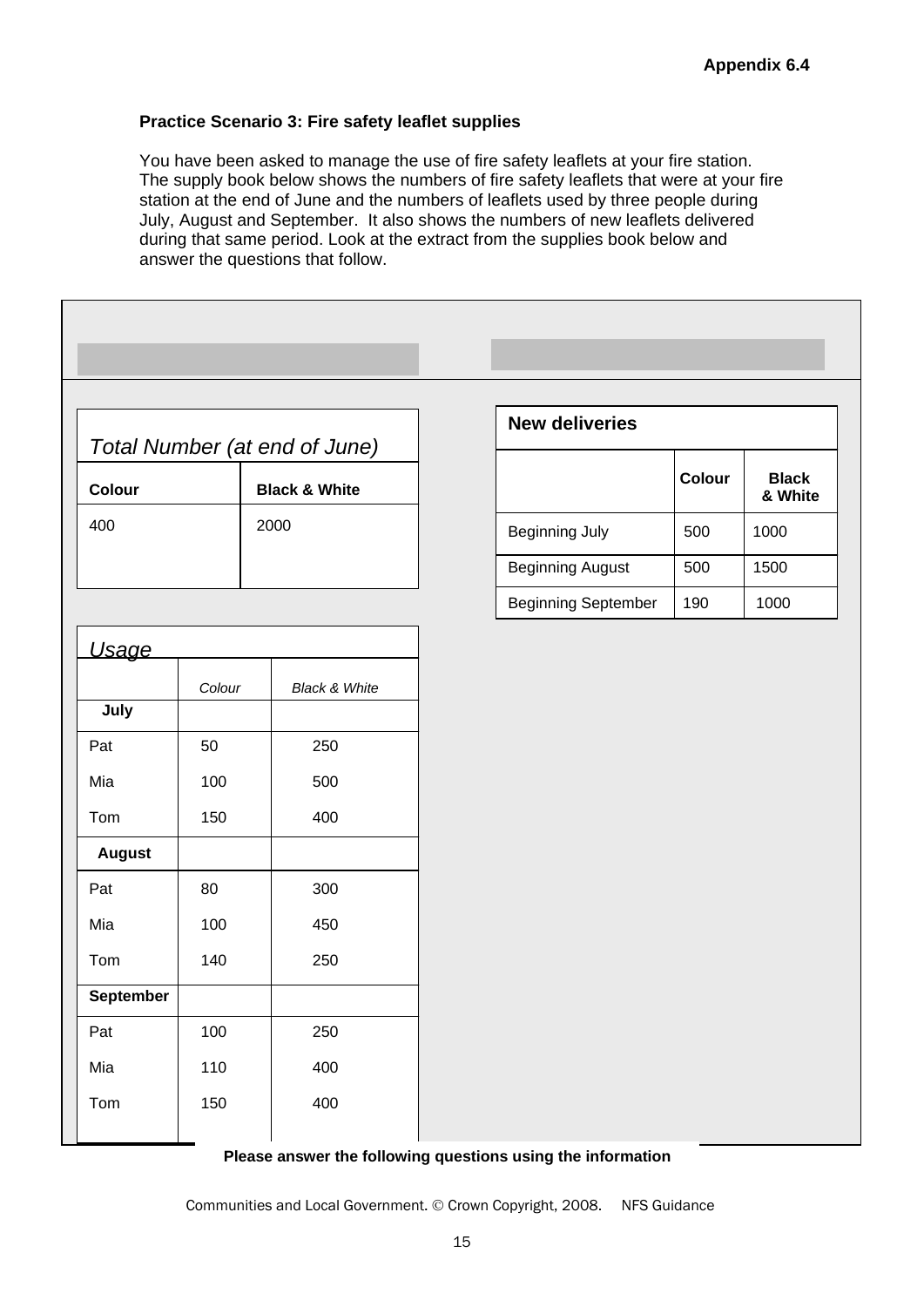12. In total, how many colour leaflets were used in July?



13. How many black & white leaflets were used in August?



14. How many colour leaflets were used in August and September?



15. Who used the most leaflets in total in September?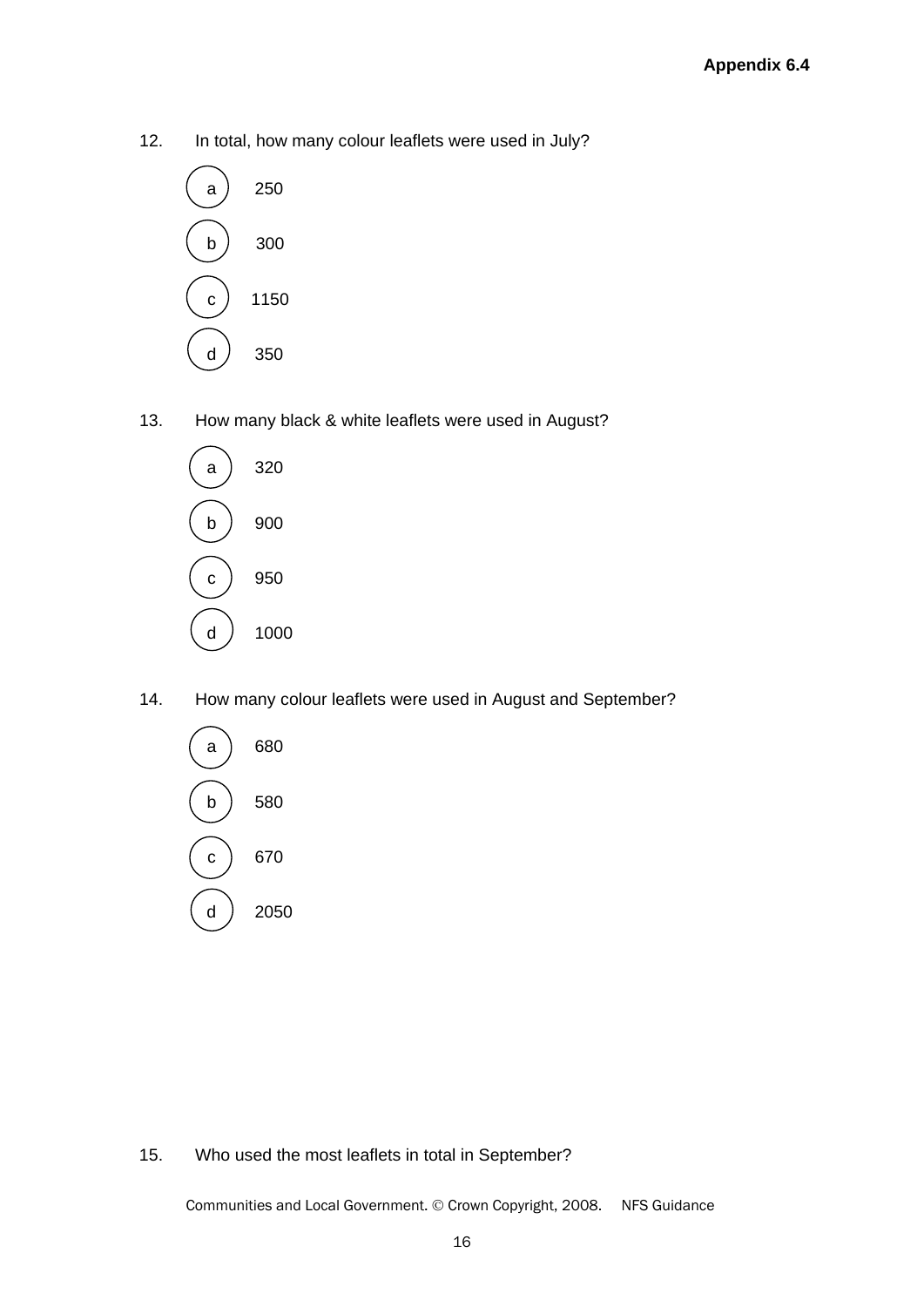

16. Of the 3 months, in which did Mia use most leaflets?



17. How many black and white leaflets were left at the end of July?

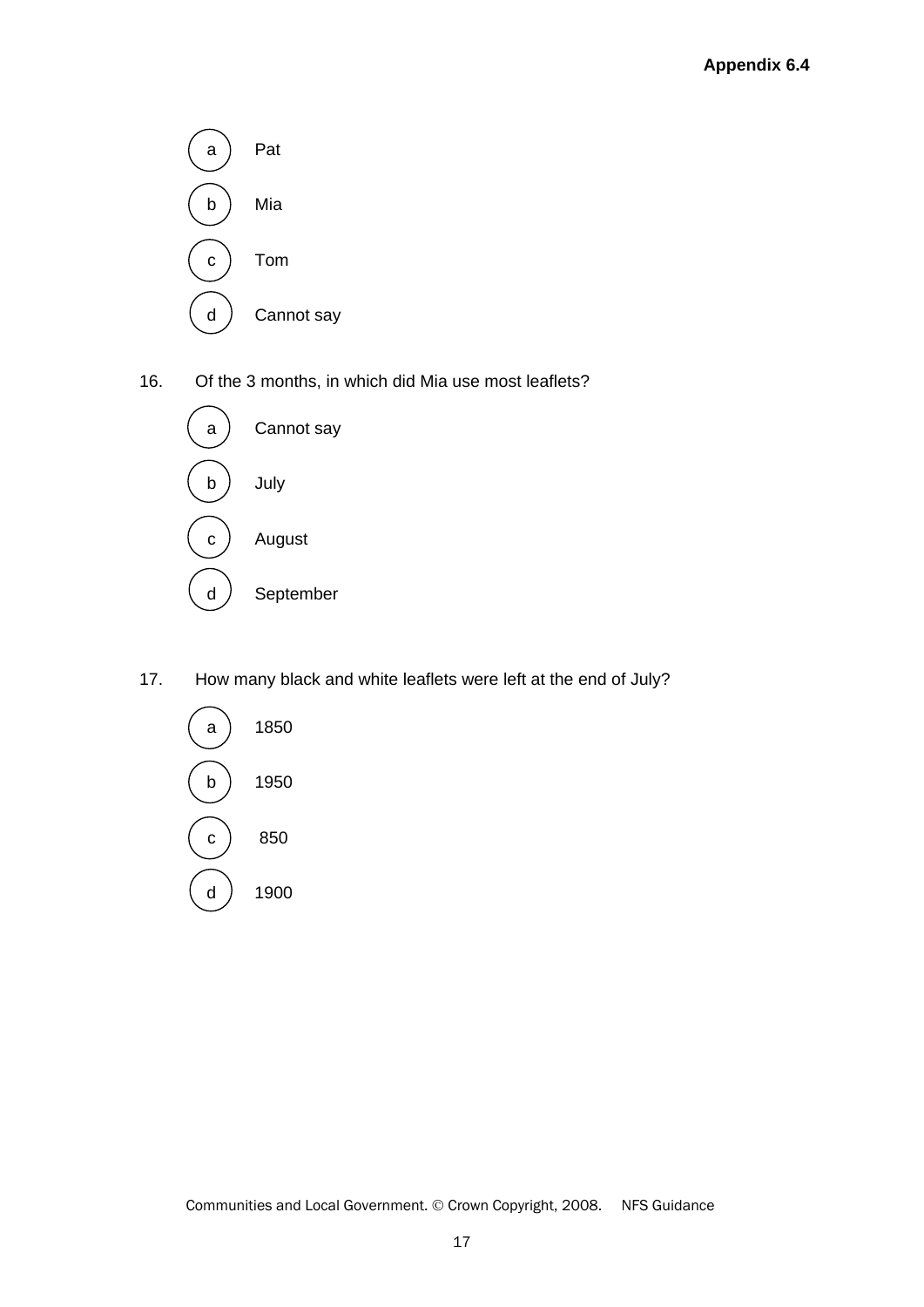18. How many leaflets did Tom use in total in July and August?



19. In August how many more black and white leaflets were delivered than used?



20. In September how many more colour leaflets were used than delivered?

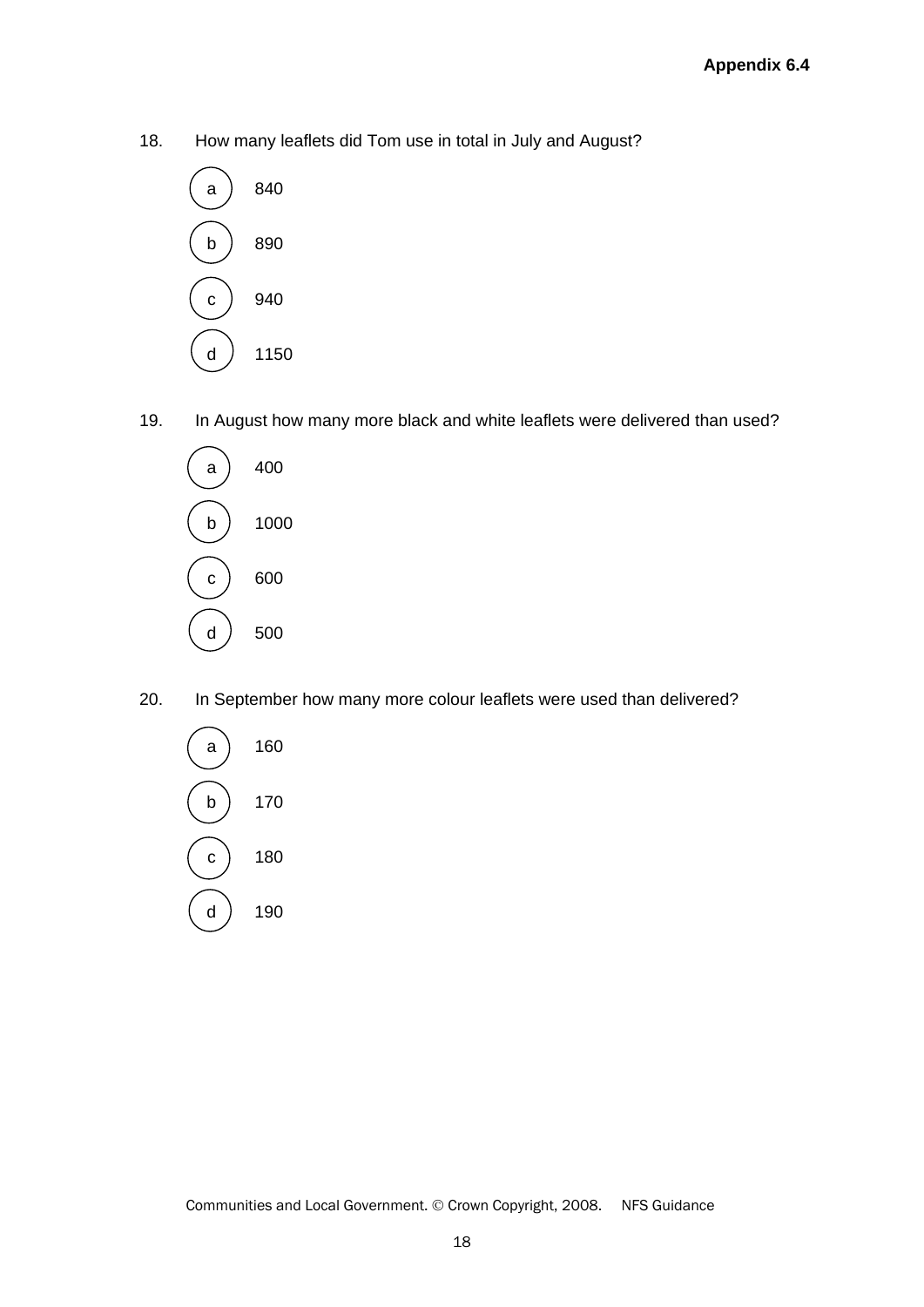#### **Practice Scenario 4: Outdoor fires**

Rubbish fires that are started deliberately can be a threat to life and a significant expense to property.

You have volunteered to talk to a local youth group about the dangers and consequences of starting rubbish fires. The following graphs contain information for last year that you will use to back up your talk.

| <b>Month</b>                                                                                               | <b>Total outdoor fires</b>                                                | <b>Rubbish fires</b>                                     |
|------------------------------------------------------------------------------------------------------------|---------------------------------------------------------------------------|----------------------------------------------------------|
| January<br>February<br>March<br>April<br>May<br>June<br>July<br>August<br>September<br>October<br>November | 250<br>400<br>350<br>275<br>425<br>300<br>375<br>425<br>350<br>450<br>525 | 10<br>5<br>4<br>4<br>4<br>15<br>10<br>20<br>5<br>5<br>40 |
| December                                                                                                   | 200                                                                       | 10                                                       |
| Annual monthly<br>average                                                                                  | 360                                                                       | 11                                                       |

#### **Information about your local area**



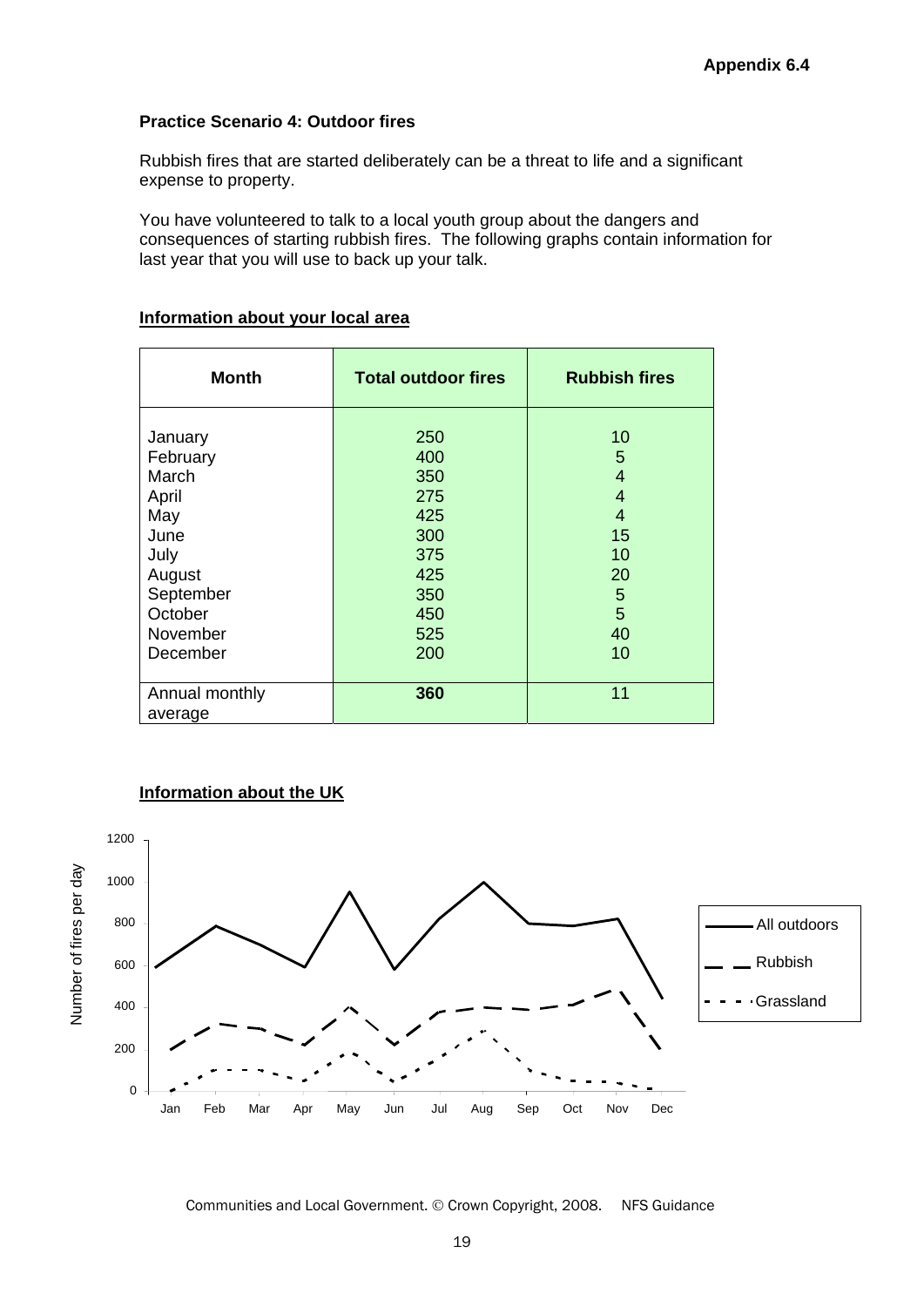#### **Please answer the following questions using the information**

21. In the local area, how many rubbish fires were there in total in February and March?



22. In the local area, how many outdoor fires were there in total in August and September?



23. In the local area, which month had the greatest number of rubbish fires?

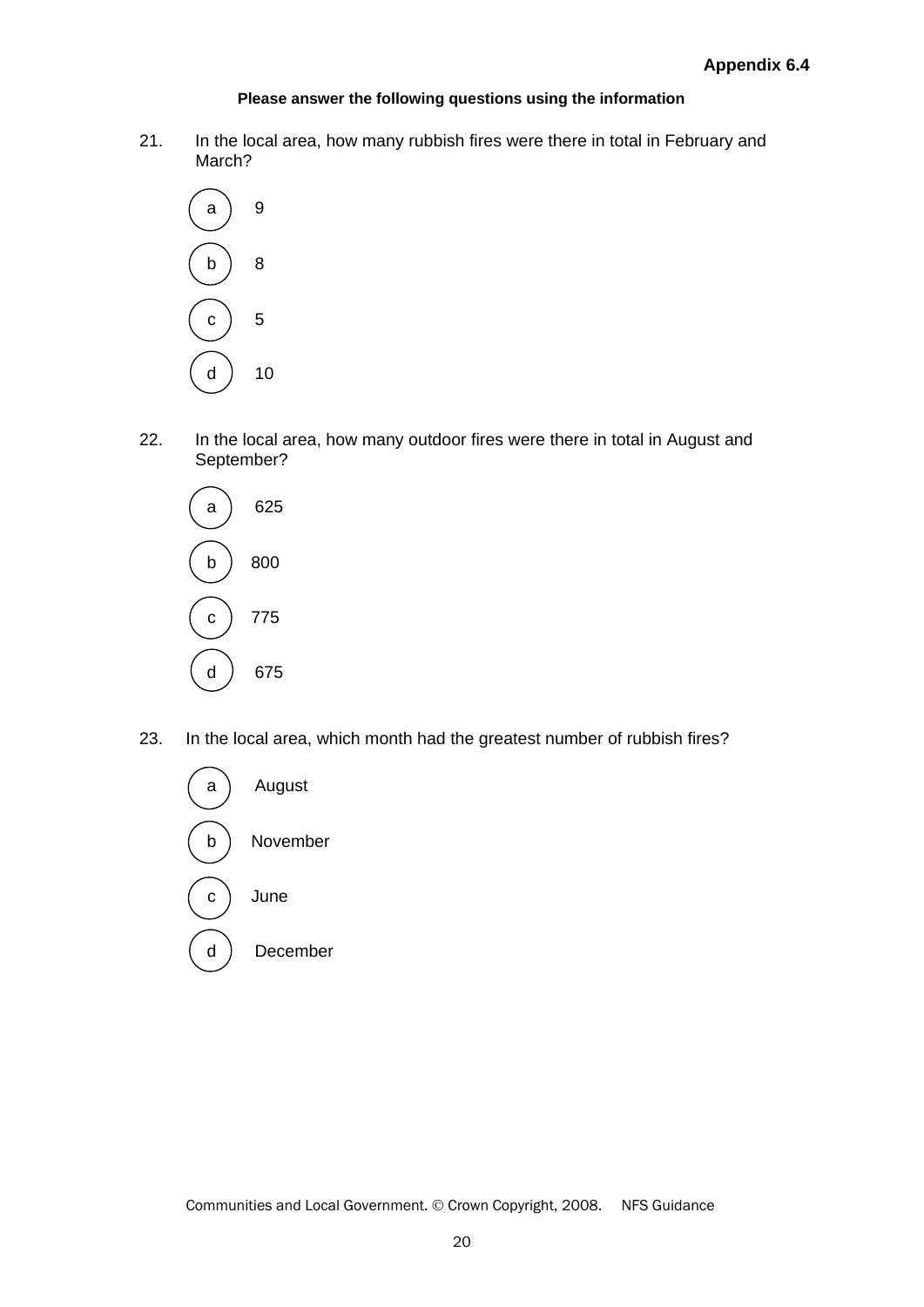24. In which month were there the least number of outdoor fires in the local area?



25. In the local area, how many outdoor fires were there in total in March, April and May?



26. In the UK, which month had the least number of outdoor fires?

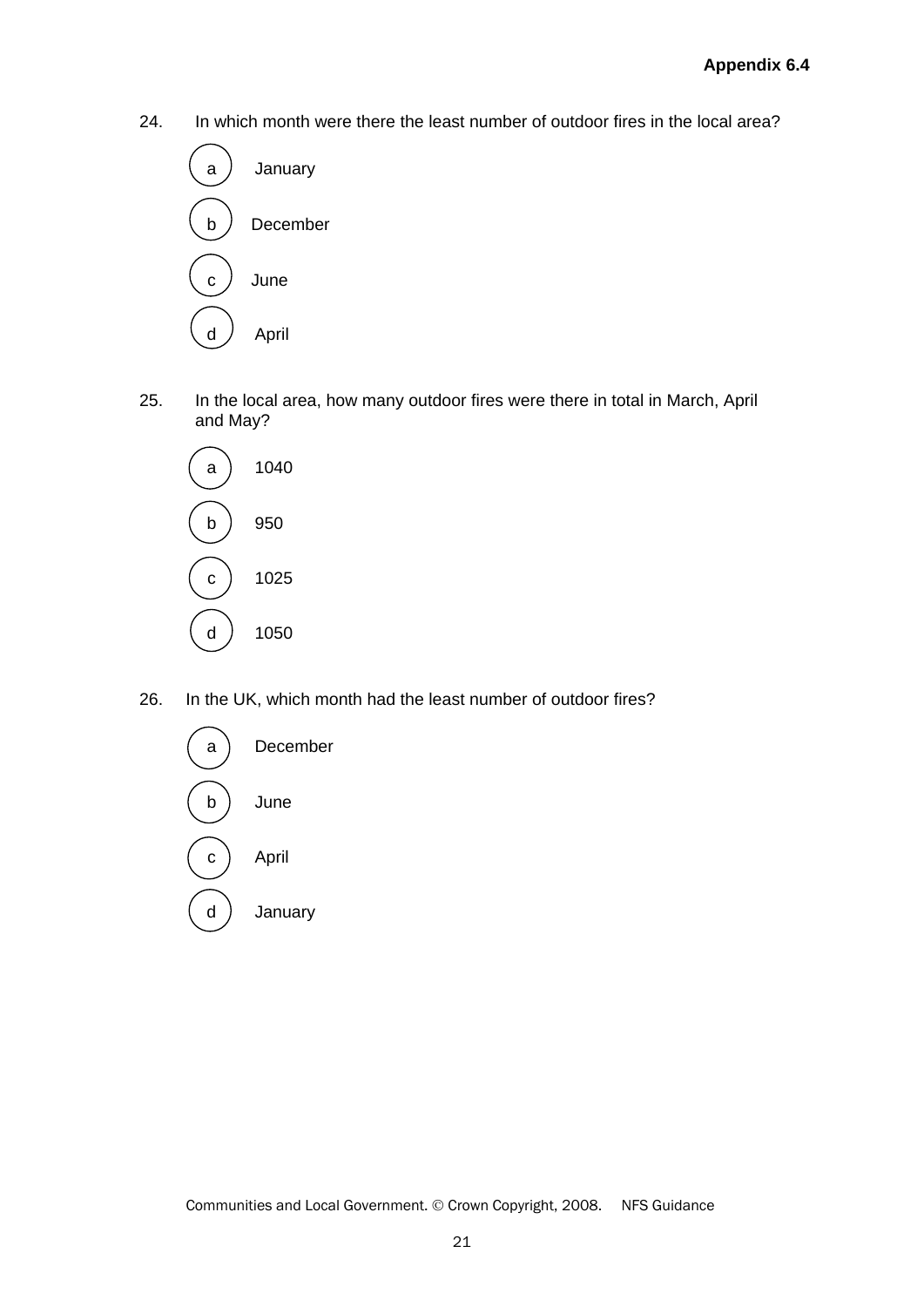27. In the local area, what was the total number of outdoor fires in the first three months?

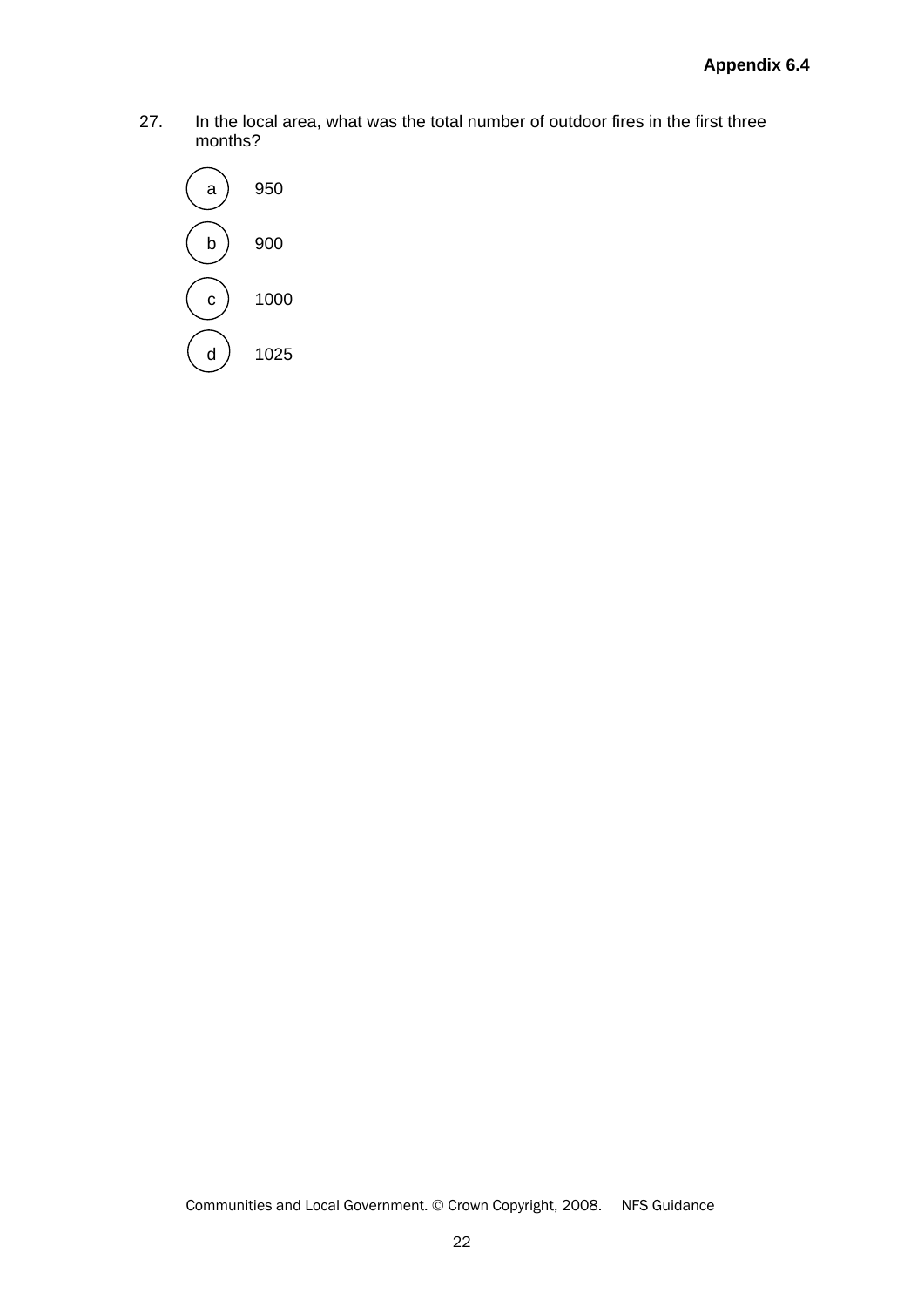## **Section Five: Practice Questions for the Understanding Information Test**

This section contains the instructions and practice questions for the NFA Understanding Information Test. It will help you familiarise yourself with the NFA Understanding Information Test, so that you feel comfortable with the type and style of questions. The practice questions provided are realistic examples of the sorts of questions you will be asked but are not the actual questions you will see on the assessment day.

## **Overview of the Understanding Information Test**

This is a timed test that lasts 35 minutes. It assesses your ability to understand and interpret the type of written information that you may commonly come across as a Firefighter. You will be presented with a number of scenarios; the format of the scenario will vary and may, for example, be presented as a memo, newsletter or safety information. Each scenario is followed by a number of multiple choice questions that you should answer using the information contained in the scenario alone.

#### **Example Question**

Overleaf is the actual example that you will see in the Understanding Information Test. As you can see, information is presented and you have to answer multiple choice questions about that information. In this example we have presented one of the questions. In the practice session on your test day there will be more.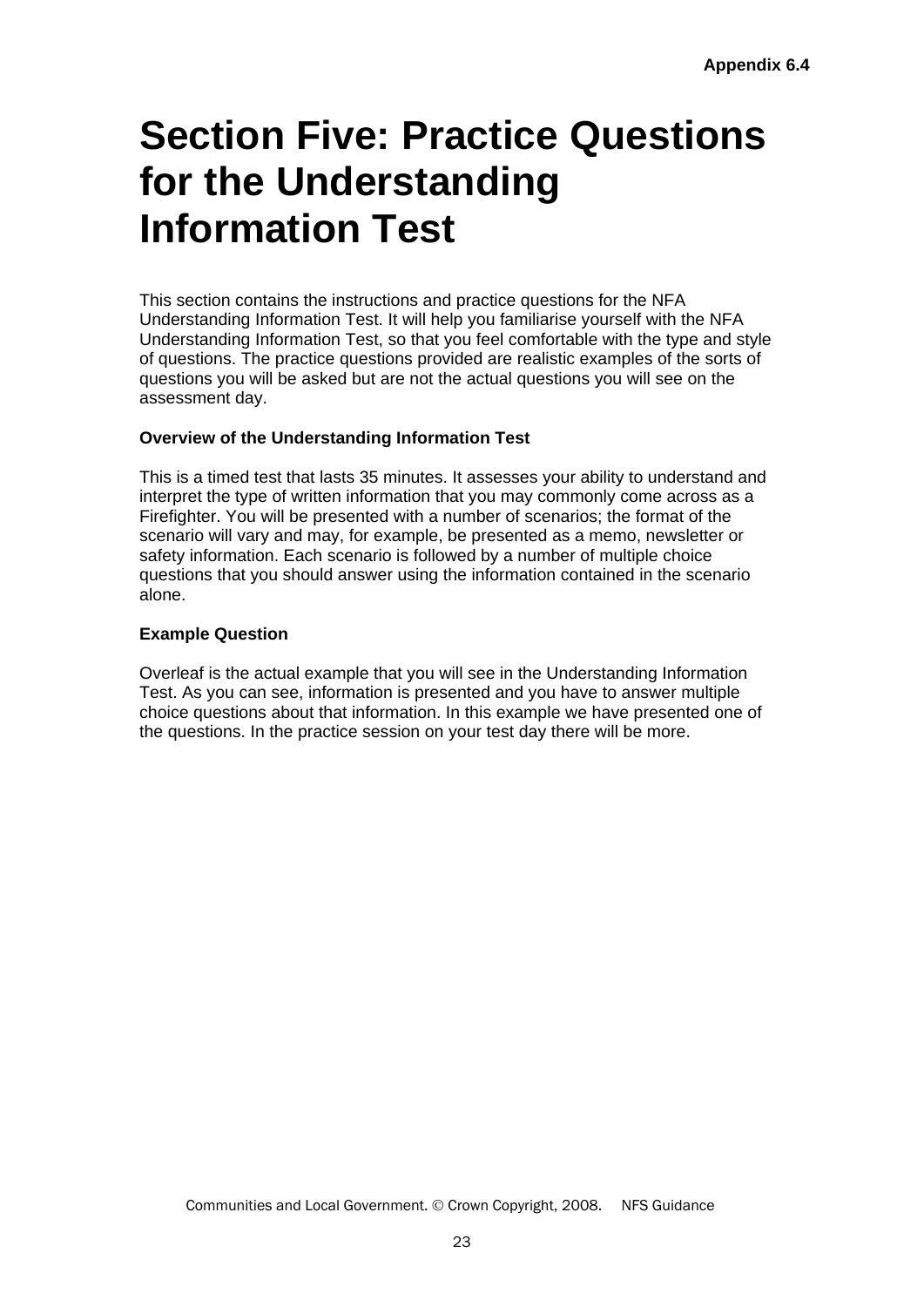

Remember, when responding to the questions:

- You should only use the information provided in the scenario to answer the questions.
- Choose the correct answer from the four answers given and indicate it by filling in the entire circle that corresponds to your answer. Press down hard on the paper to make as dark a mark as possible.

#### **Practice Questions**

There are a series of practice scenarios and questions on the following pages. These are provided for you to familiarise yourself with the style and content of this test and to practice the kinds of questions you will see in the actual test. When you have completed the practice questions you can check your answers against those provided in Section 7.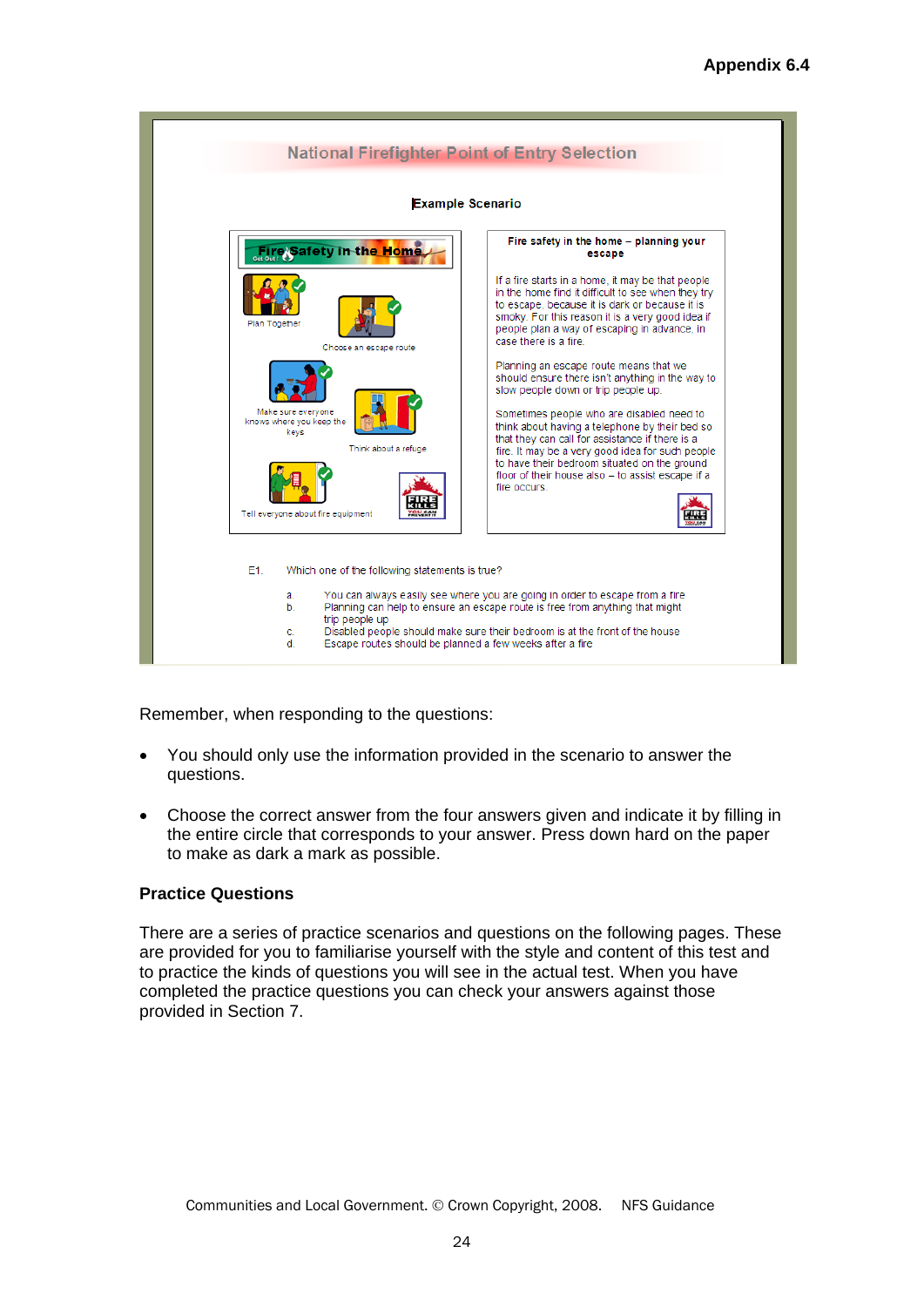**After a fire in the home** 

If someone experiences a fire in their home there are a number of things they should consider after the fire has been put out by the

It may be that the home is no longer secure because doors or windows have been damaged. If this is the case, windows may need to be boarded up or doors may need to be replaced. The police or local council may be able to provide names of companies that can carry out this work. It may also be a good idea to remove valuables and important documents

from the home until the home is made

Another task to consider is the cleaning up of the home. Furniture should be wiped down and left to dry. Walls and ceilings can be cleaned with washing up liquid. Sometimes specialist cleaning firms can be hired to assist the

Fire and Rescue Service.

completely secure.

homeowner.

## **Practice Scenario 1: Fire Safety at Home**









## 1. According to the article:



a  $\overline{a}$  Fire damage can affect the security of a home

b ) The insurance company will want to see an accurate fire report



Ĺ

 $\overline{a}$ 

 $\overline{a}$ 

c  $\vert$  The local council will carry out work to make a home secure after a fire



2. The article suggests that:

 $a \cap A$ ll doors should be made from fire resistant material

 $\mathbf{b}$  Valuables and documents may be at risk in a home with fire damaged windows or doors

 $c$ ) Boarded up windows are more secure than normal windows

 $d$  Walls and ceilings should only be cleaned with washing up liquid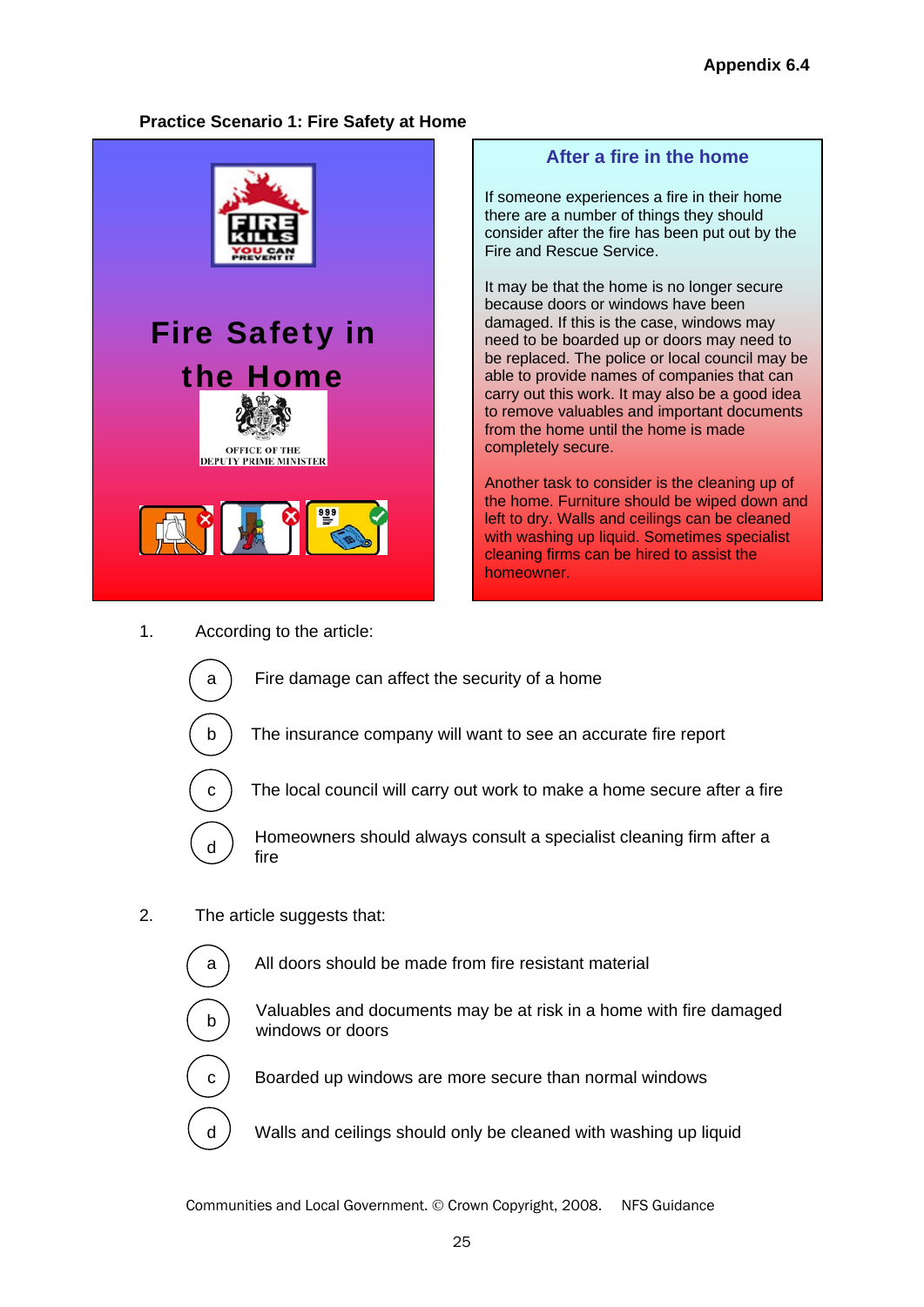3. Which one of the following statements is false?



 $\sigma$  The police and local council may know companies who can repair damaged windows or doors



Specialist cleaning firms may be able to help the owner of a fire damaged home



 $c$ ) Furniture should be wiped down and polished immediately

 $\mathcal{L}_{d}$  The homeowner may need to do a number of things if they experience a fire in their home

4. The article refers to which one of the following:



 $\mathsf{a}$  Firefighters have a duty to limit the amount of damage caused to a property

b  $\overline{a}$  The cleaning up the homeowner may need to do after a home fire



 $c$ ) The role of the police during a home fire

 $d$  ) The increased incidence of crime at homes damaged by fire

5. Which one of the following statements is true?



 $\mathcal{F}_{\mathbf{a}}$  The police may know of companies who can replace fire damaged doors



b ) Fire-damaged doors should always be cleaned with washing-up liquid



 $\sigma$ ) Specialist cleaning firms will be provided by the local council after a domestic fire

 $\sigma$  The Fire and Rescue Service will work with the police to make sure that a home is made completely secure after a domestic fire

## 6. Which one of the following statements is true?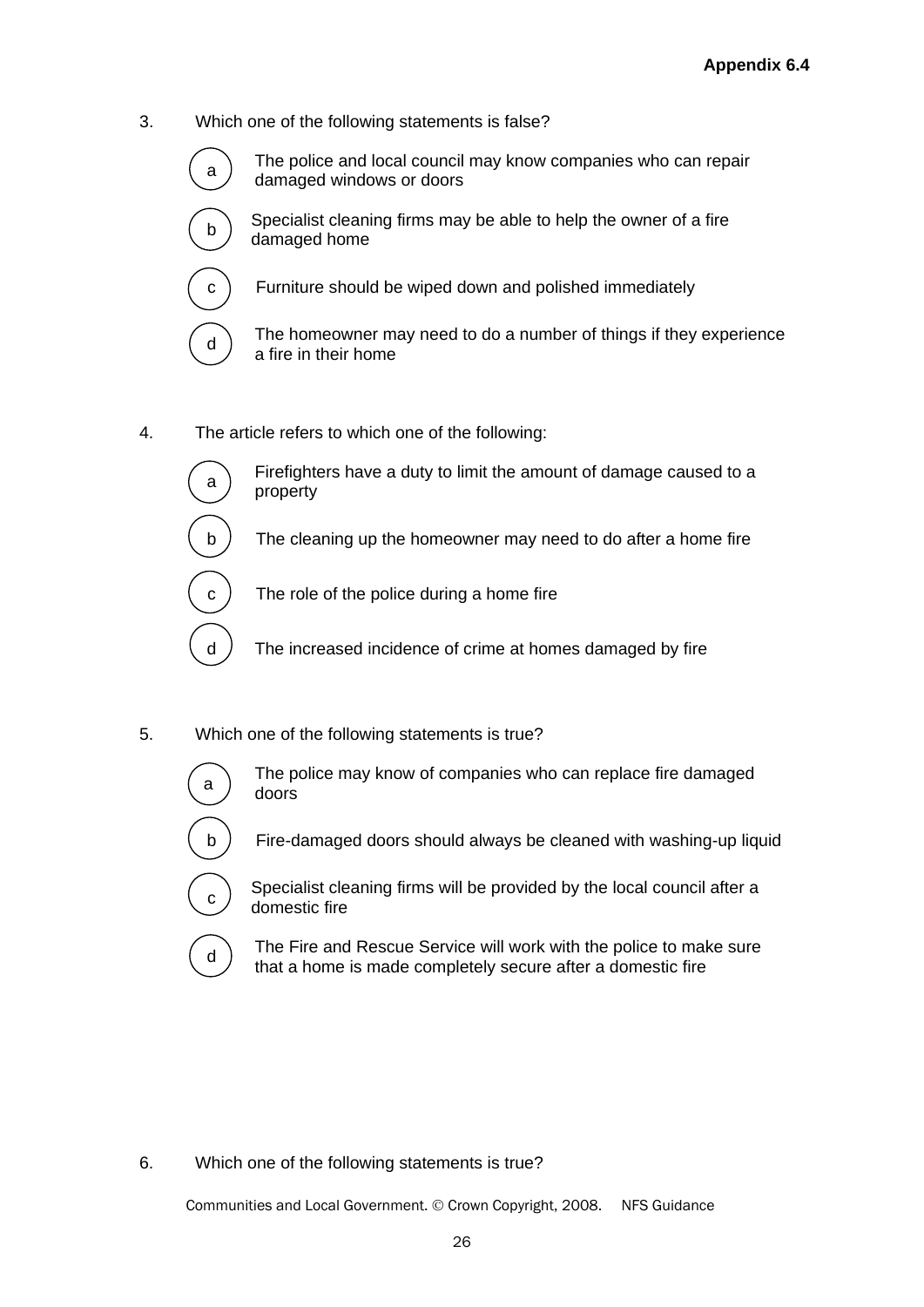

 $\sigma$  The Fire and Rescue Service will deal with all consequences of a domestic fire

The police have a responsibility to help victims of domestic fires

 $c$ ) It is necessary to allow furniture to dry out

 $\begin{bmatrix} d \end{bmatrix}$  The police will look after valuables while homes are being made secure after domestic fires

7. Which one of the following statements is suggested by the article?



 $\mathbf{a}$  Specialist cleaning companies will use industrial detergent to clean walls and ceilings after a fire



 $\mathbf{b}$  Local police will insist that specialist cleaning companies are used following a domestic fire



 $\epsilon$ ) The local council may be able to let you know of companies who can board up windows



 $\overline{a}$ 

ĺ

 $\overline{\phantom{a}}$ 

 There are specialist firms who will safeguard important documents while houses are being made habitable again after suffering fire damage

8. The article suggests that:

a ) The Fire and Rescue Service will clean fire damaged homes

- b ) All doors and windows should be replaced after a fire
- $c$ ) Water can cause more damage to a home than fire
- d ) Fire can damage doors and windows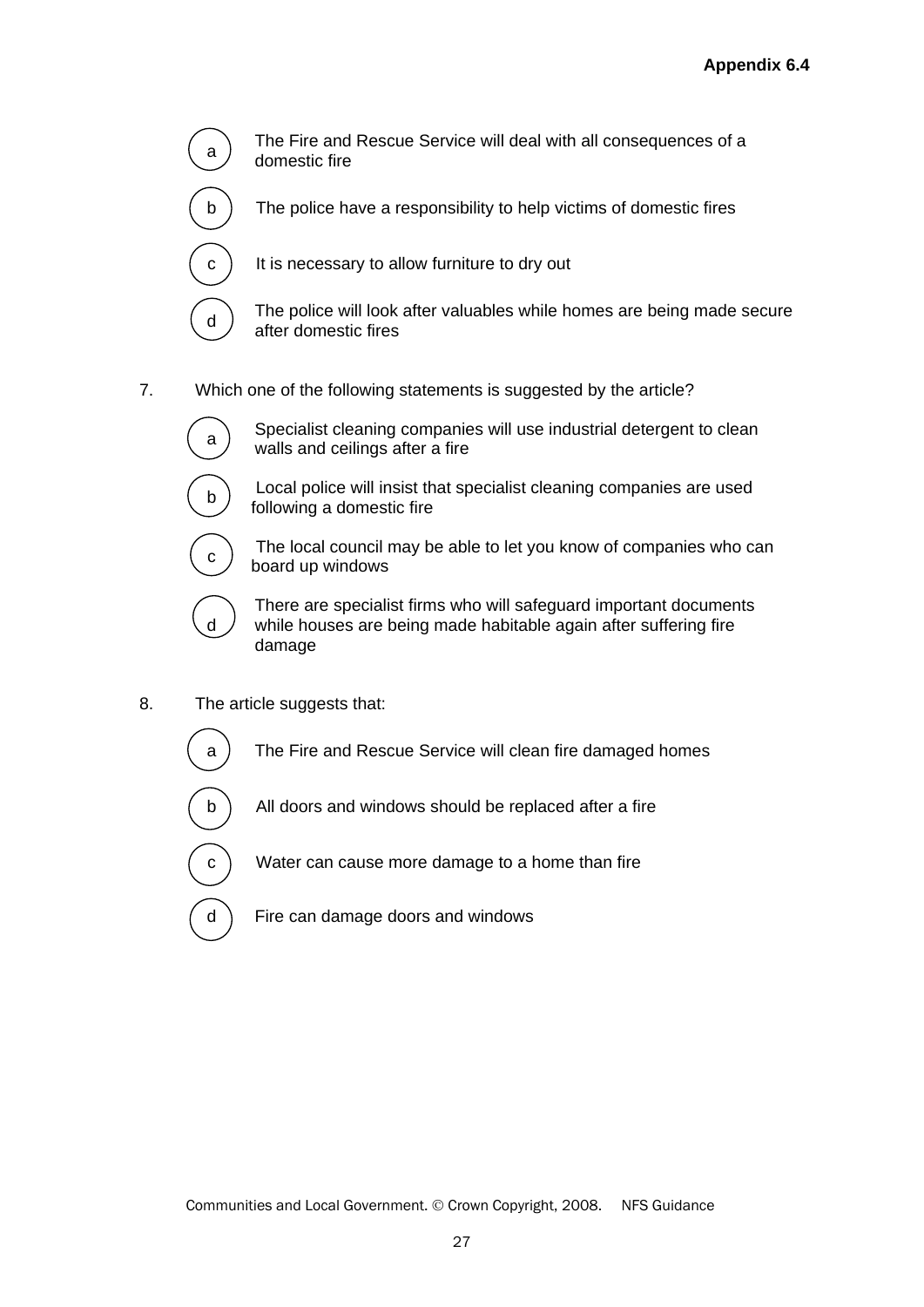## **Practice Scenario 2: Fire and Rescue Service Manual**

#### **Fire and Rescue Service Training Manual Health and Safety** It is important that Firefighters work in an environment that is healthy and safe as far as possible. Some of the responsibility for this rests with the Fire and Rescue Service (FRS), but also with the individual employee themselves. The FRS is expected to provide: Buildings and equipment that are in a good state of repair. A healthy environment in terms of heating, lighting, ventilation and noise levels. Relevant information and training. The employee must: • Take care of their own safety and that of others. • Neither interfere nor misuse anything provided for health and safety. • Inform their employer (the FRS) of any dangerous work situation or risks to health. Only with the joint co-operation of the FRS and the employee can the workplace be made safe. The FRS has issued a written policy on health and safety in the workplace and Firefighters are kept updated about policy changes through station notice boards.

9. According to the extract:



 $\sigma$   $\sigma$  Firefighters are not responsible for the safety of others



The Health and Safety Officer is responsible for reporting dangerous work situations



 $\epsilon$ ) Health and safety responsibilities are shared between the Brigade and the employee

 $d \neq$  Health and safety does not relate to the work environment

- 10. The extract suggests that Firefighters must:
	- a ) Provide relevant information and training
	- $\overline{\phantom{a}}$

 $\begin{bmatrix} \mathbf{b} \end{bmatrix}$  Inform the Brigade if their work environment suffers from noise that may damage their health



c Wear protective fire gear at all times

d ) Modify health and safety equipment to improve effective working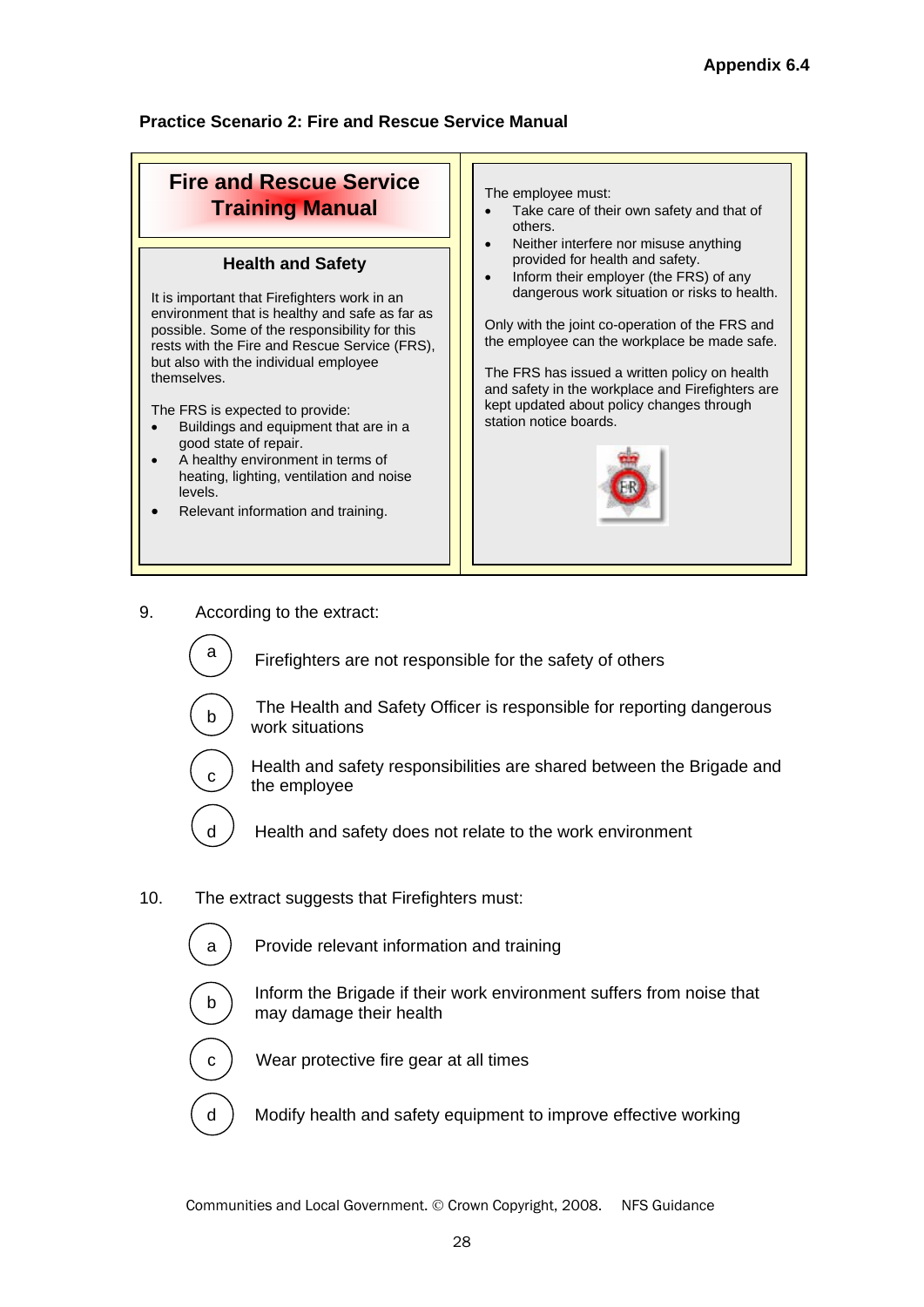11. Where can Firefighters find updates to their Brigade's health and safety policy?



 $\overline{a}$ 

 $\overline{\phantom{a}}$ 

 $\overline{a}$ 

- 12. The Fire and Rescue Service has a responsibility to:
	- $a$   $\ell$  Work with employees to maintain health and safety at work
	- b ) Provide equipment in a good state of repair only if the budget allows
	- c ) Encourage Firefighters to provide relevant information and training
	- d ) Make no changes to the health and safety policy
- 13. Which one of the following is not relevant to health and safety within the Fire and Rescue Service?
	- a ) Buildings and equipment J b Computer skills training Í  $c$  Station notice boards  $\overline{\phantom{a}}$ 
		- d Ventilation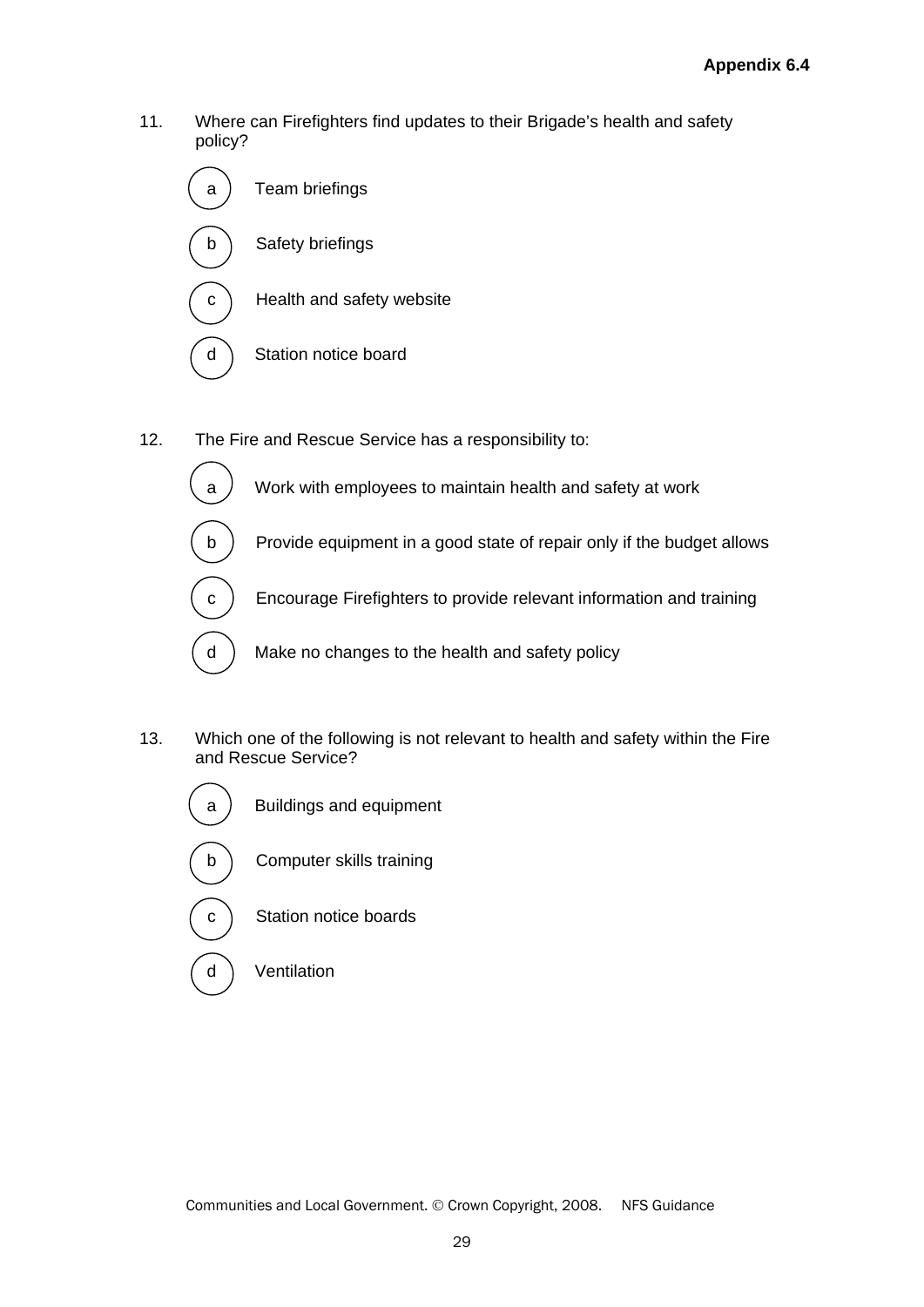14. Which one of the following statements most accurately summarises the extract?



- 15. Which one of the following statements is true?
	- $\overline{\phantom{a}}$

 $\overline{a}$ 

-<br>-

a Employees are not responsible for ensuring that their working environments are safe and healthy

- b ) Firefighters must only ensure that their own safety is taken care of
	- Employees must not misuse anything provided for Health and Safety

 $\mathsf{d}$  Employees are expected to keep quiet about unsafe working environments

- 16. Which one of the following statements is false?
	- $\overline{a}$

 $\sigma$ ) Firefighters must not meddle with health and safety equipment

Firefighters must let the Fire and Rescue Service know if anything happens at work which could be dangerous



 $\epsilon$ ) Firefighters' actions are more important than those of the Fire and Rescue Service to ensure safe and healthy working

 $\sigma$ ) The written policy on health and safety in the workplace is subject to change from time-to-time

17. The extract suggests that every Firefighter must: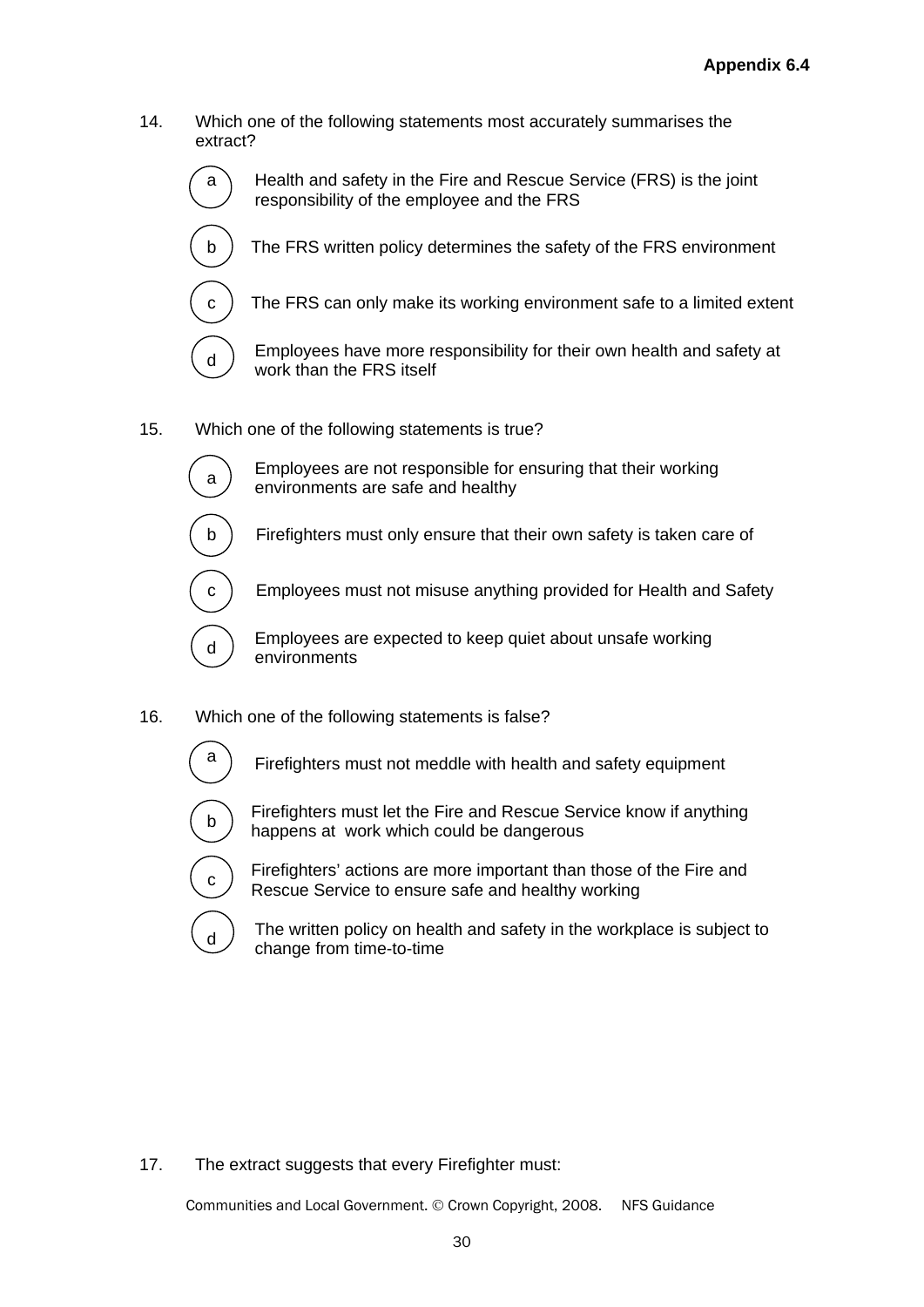$\mathsf{a}$  ) Take action to ensure the safety of themselves and others  $\overline{a}$ b ) Ignore faulty equipment ĺ

Develop a separate policy on first aid for work-related accidents

d ) Train staff in effective working practices

 $\overline{\phantom{a}}$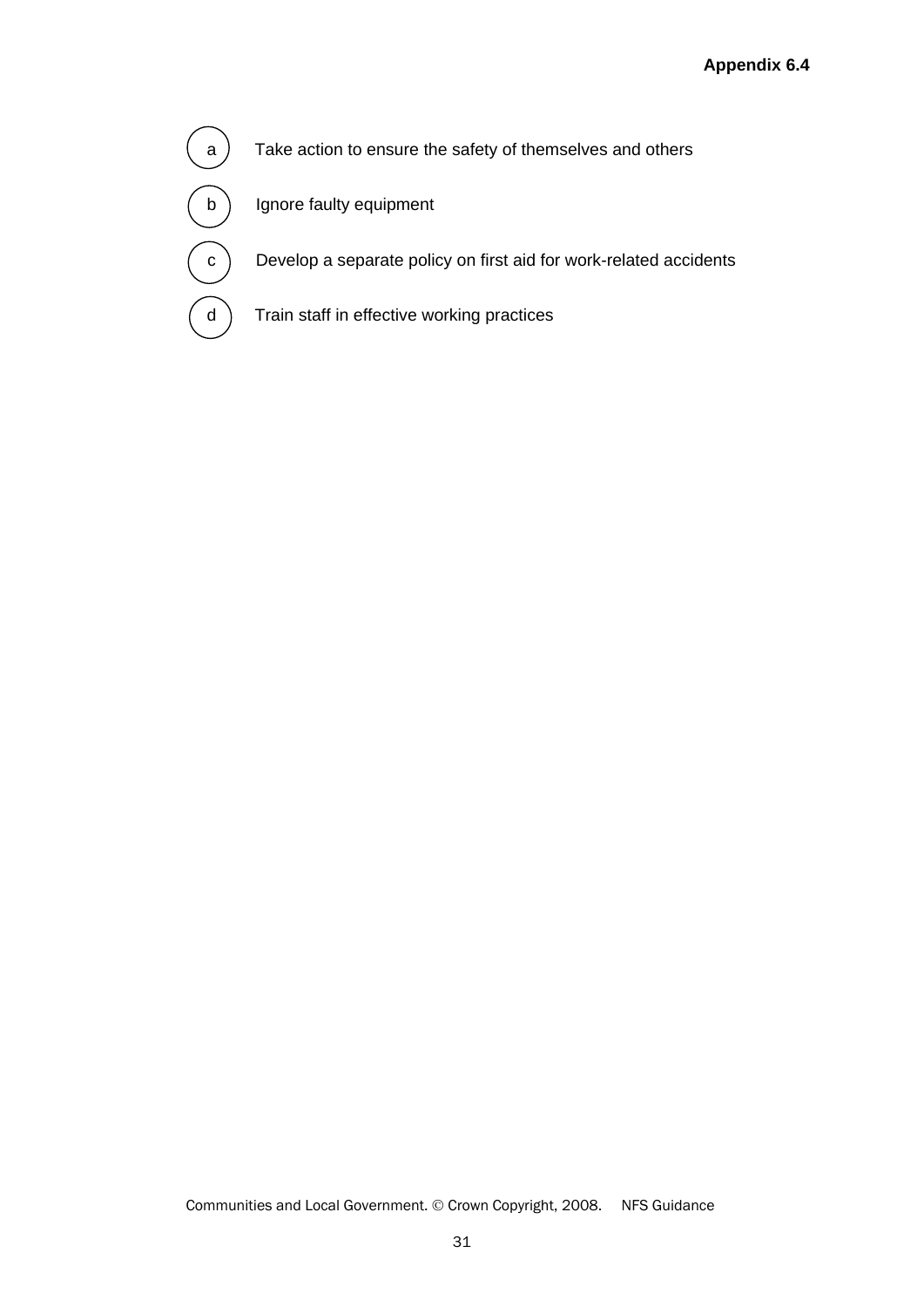## **Practice Scenario 3: Trapped During a Fire**



If someone finds themselves trapped in a room because of a fire it is important that the person remains calm, although it is not easy to do so.

The first thing the person should do is to make sure doors are closed to help stop the fire coming into the room. A towel or sheet can be used to block any gap at the bottom of the door.

If smoke gets into the room the person trapped should go down to the floor – this is to make it easier to breathe as smoke will tend to rise upwards.

It is also suggested that the person go to a window and open it to allow them to attract the attention of anyone outside. The Fire and Rescue Service should arrive shortly after. If the person has to jump from the building, cushions can be dropped to help break their fall.

18 The first thing a person should do if trapped in a room because of a fire is:



19. The article suggests that:

l

Í

-

- $a$   $A$  closed door will ensure that no smoke enters a room
	- Smoke may get into a room from gaps at the bottom of a door
	- The Fire and Rescue Service will arrive immediately if a person is trapped in a room
- $\mathbf{d}$  Opening a window may let more air into the room and make the fire worse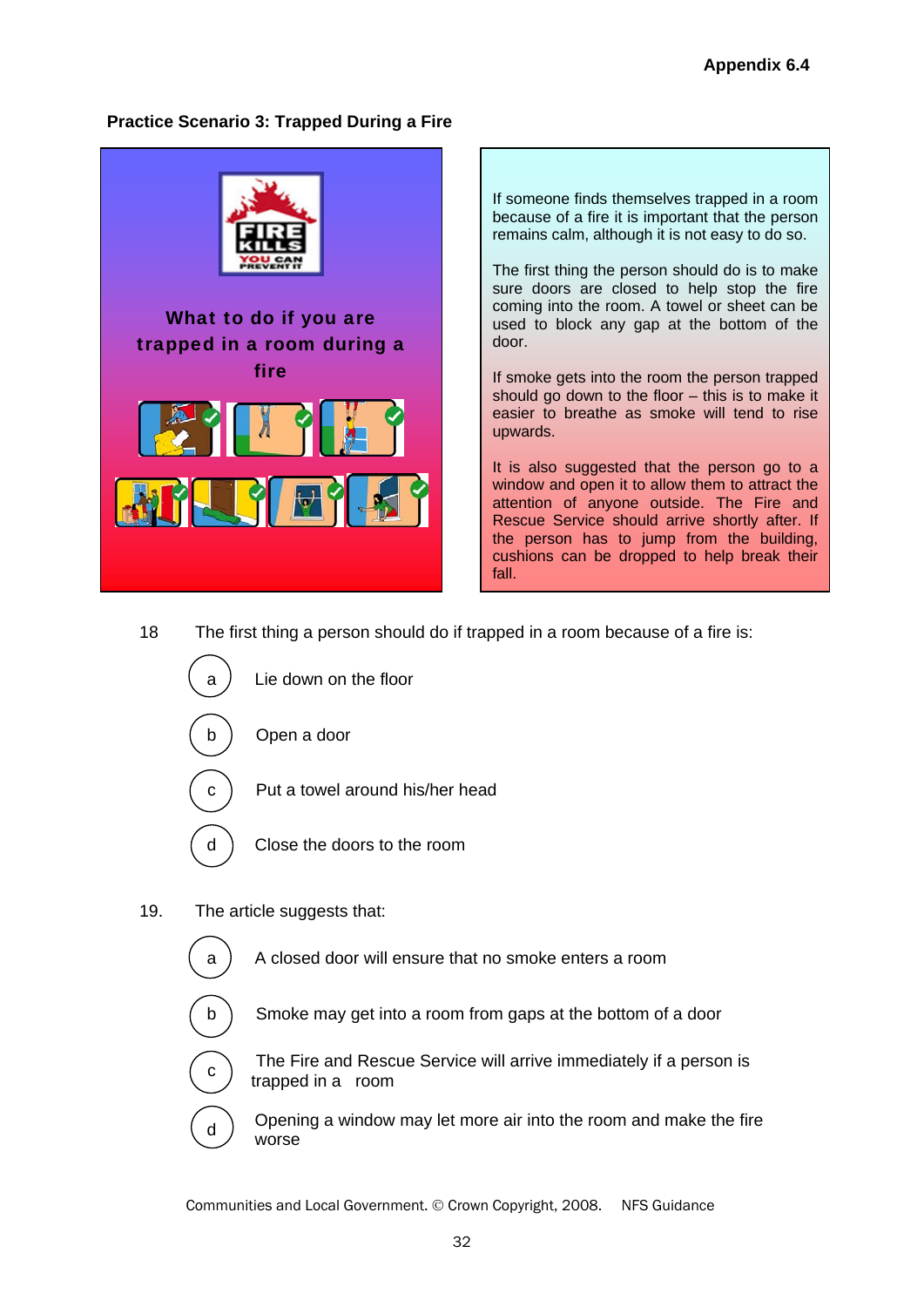- 20. Which one of the following statements is true?
	- a  $\ell$  Everyone will panic if trapped in a room during a fire
		- <sup>b</sup>Opening a window may make it easier to attract the attention of passers by
	- c  $\overline{c}$  There is likely to be more smoke on the floor than near the ceiling
	- d ) Closing the door will stop any smoke from coming into the room
- 21. Which one of the following is suggested in the article?
	-

j

 $\overline{a}$ 

 $\overline{a}$ 

 $\overline{a}$ 

 $\overline{a}$ 

 $\overline{a}$ 

 $\mathbf{a}$  Not everyone who gets trapped in a room during a fire manages to survive in the escape

- $\begin{bmatrix} b \end{bmatrix}$  Sometimes a person may be left with no choice but to jump out of a window if trapped in a burning building
- c  $\overline{c}$  Towels and sheets can be used to clean up after a fire
- $d$ ) The fire brigade often arrives shortly after a fire has broken out
- 22. Which one of the following statements is false?
	- a ) Cushions are no use at all if trapped in a room because of a fire
	- Í
		- It is important that a person remains calm if trapped in a room because of a fire
	- $\overline{\phantom{a}}$  $\overline{a}$ 
		- $\widehat{c}$  Attracting the attention of passers by may encourage them to call the fire brigade
		- $d$ ) It is important to avoid smoke if trapped in a room because of a fire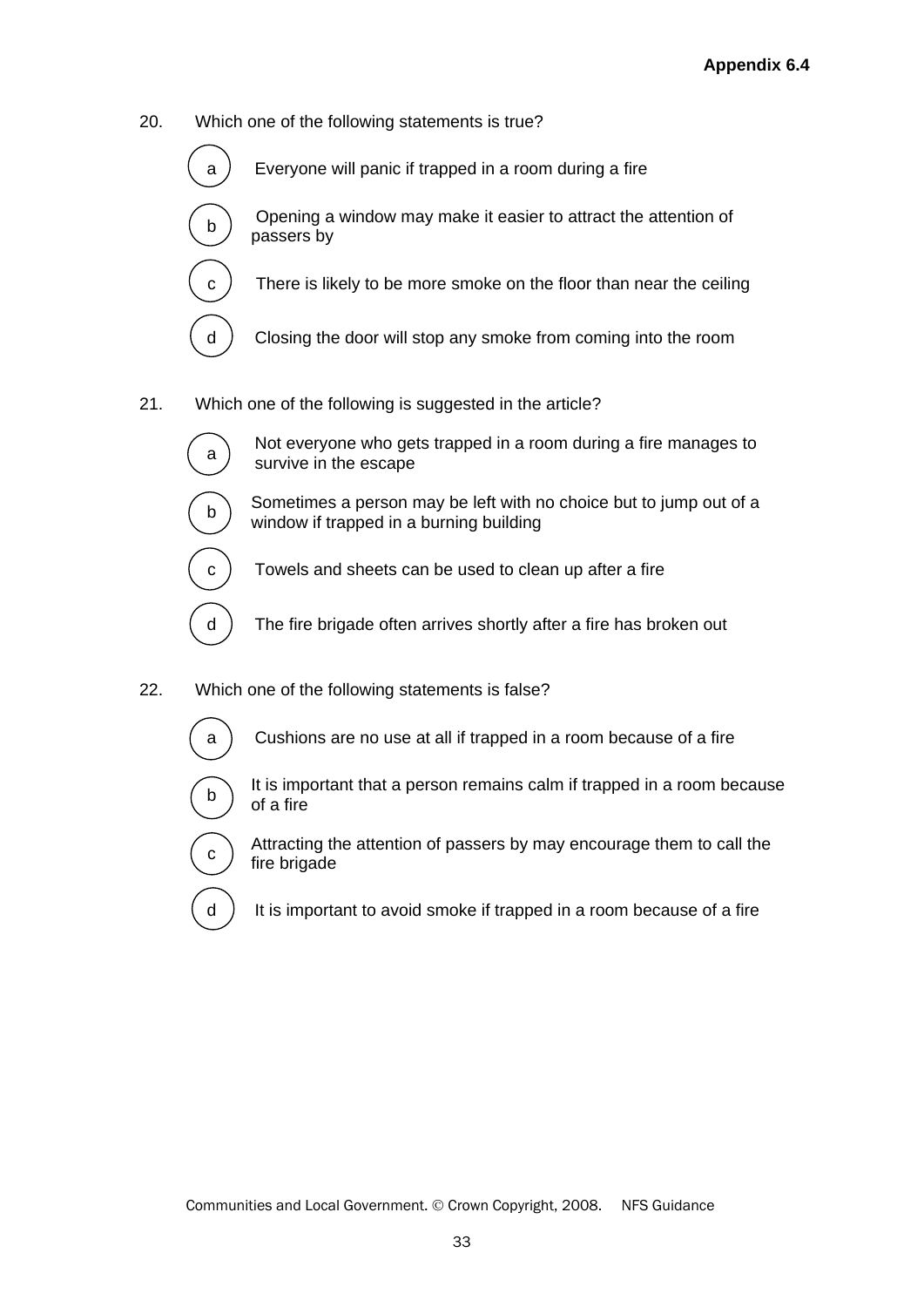23. In the event of smoke getting into a room, which of the following is the best thing to do?



- 25. According to the article, how can fire be prevented from coming into a room?
	- a ) Shutting the door

Í

j

j

- $\mathbf{b}$  Placing a wet towel in the path of the fire
- $c$  Shutting any windows to reduce air circulation
- $\alpha$  Calling the fire brigade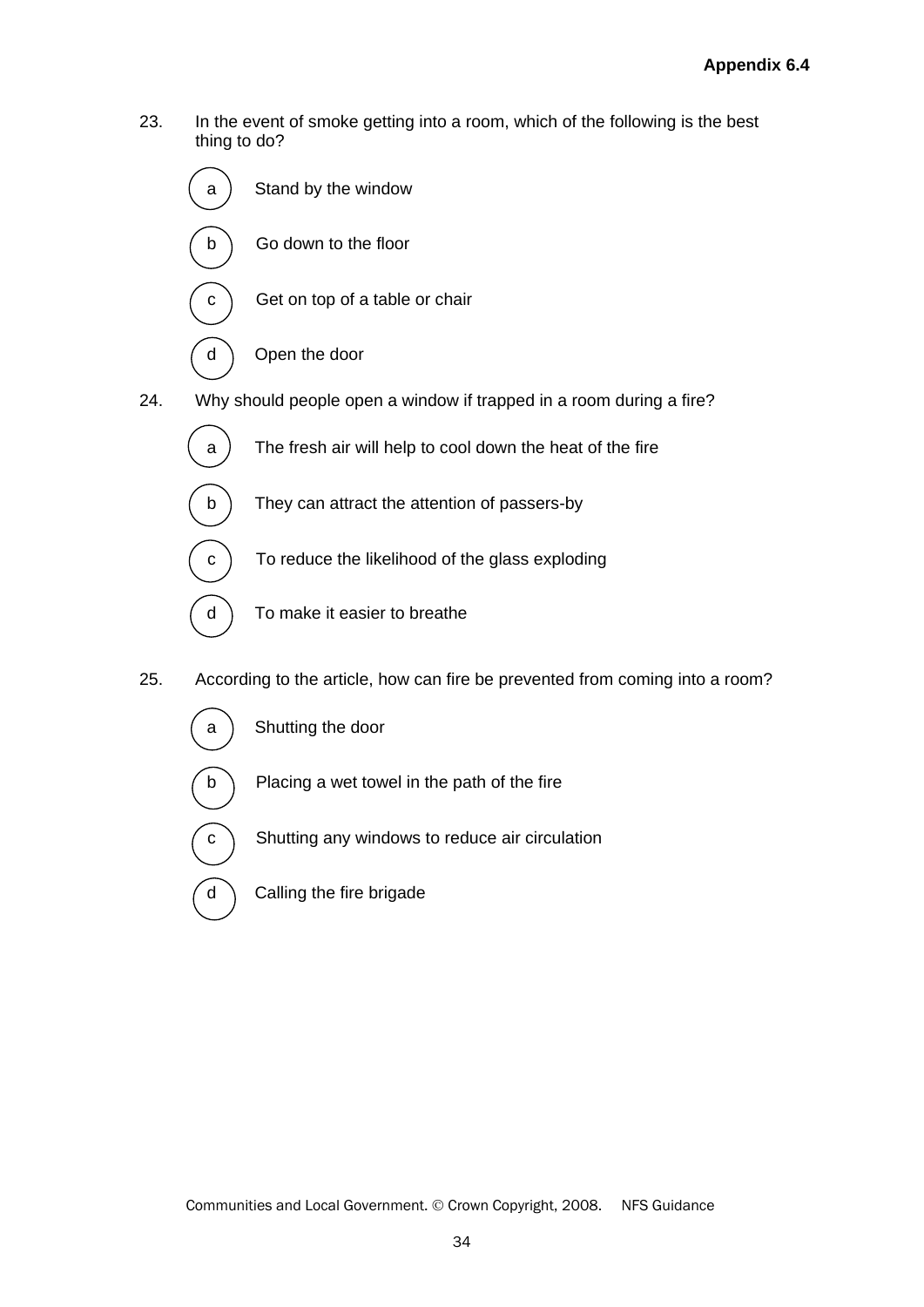26. Which one of the following is **not** recommended in the event of being trapped in a room because of a fire?

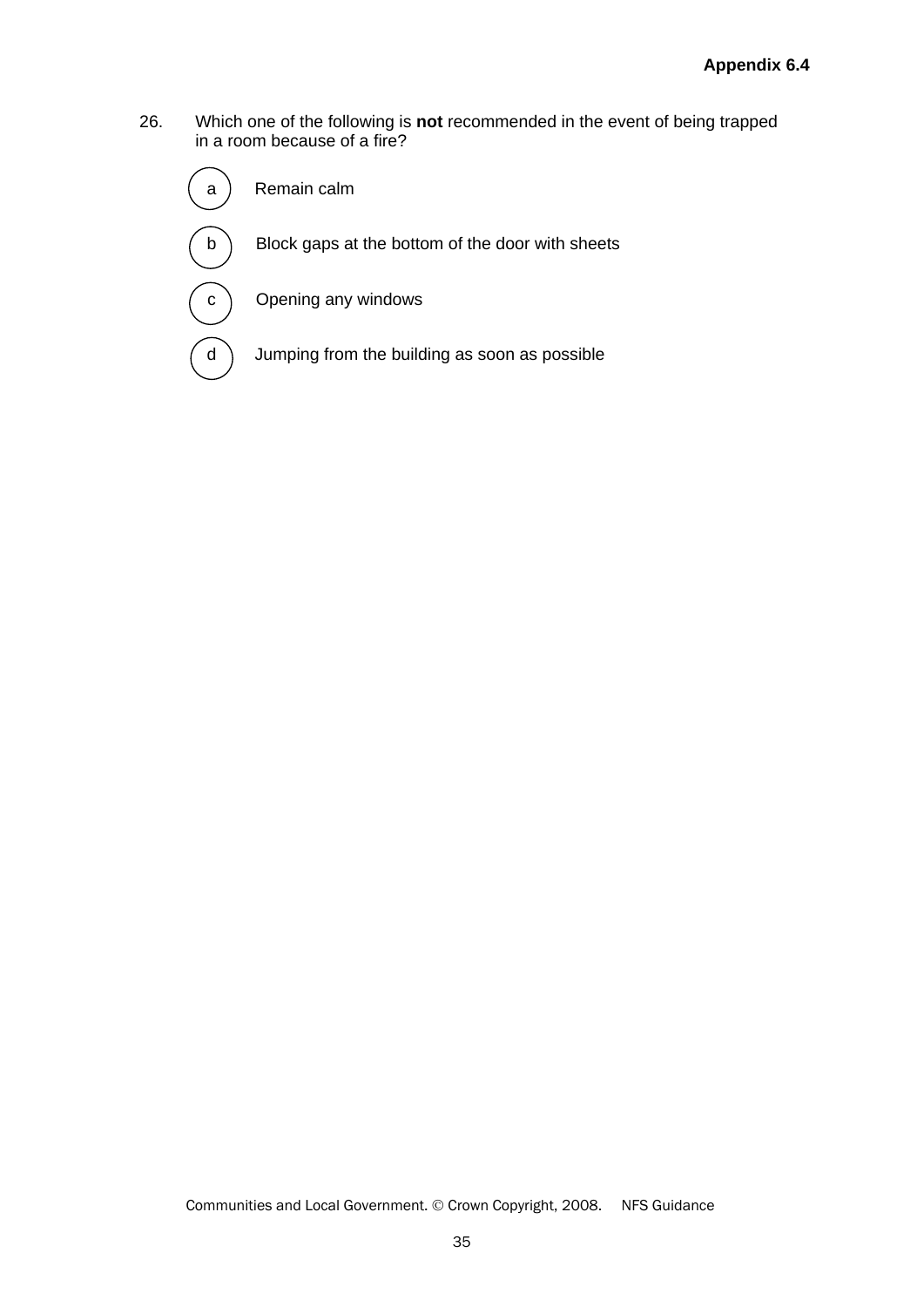## **Practice Scenario 4: Hazards of Firefighting**

### **THE HAZARDS OF FIREFIGHTING**

Firefighters may come to harm through a variety of possible hazards. Normally these dangers are kept to a minimum.

Potential hazards include human errors (such as turning a valve the wrong way or misreading a dial on a piece of equipment), or through intentionally taking risks.

It may also be that a Firefighter does not have enough information or experience to do something, which may lead to a problem. Information may sometimes be misheard or misunderstood which also may lead to danger.

Harm could occur because a Firefighter is tired, has too much work or because of poor visibility.

In addition, there may be problems at a fire which leads to danger – such as flammable liquids, dangerous chemicals or vandalism caused by others.



27. Which of the following is **not** mentioned in the extract specifically as a possible hazard to Firefighters?

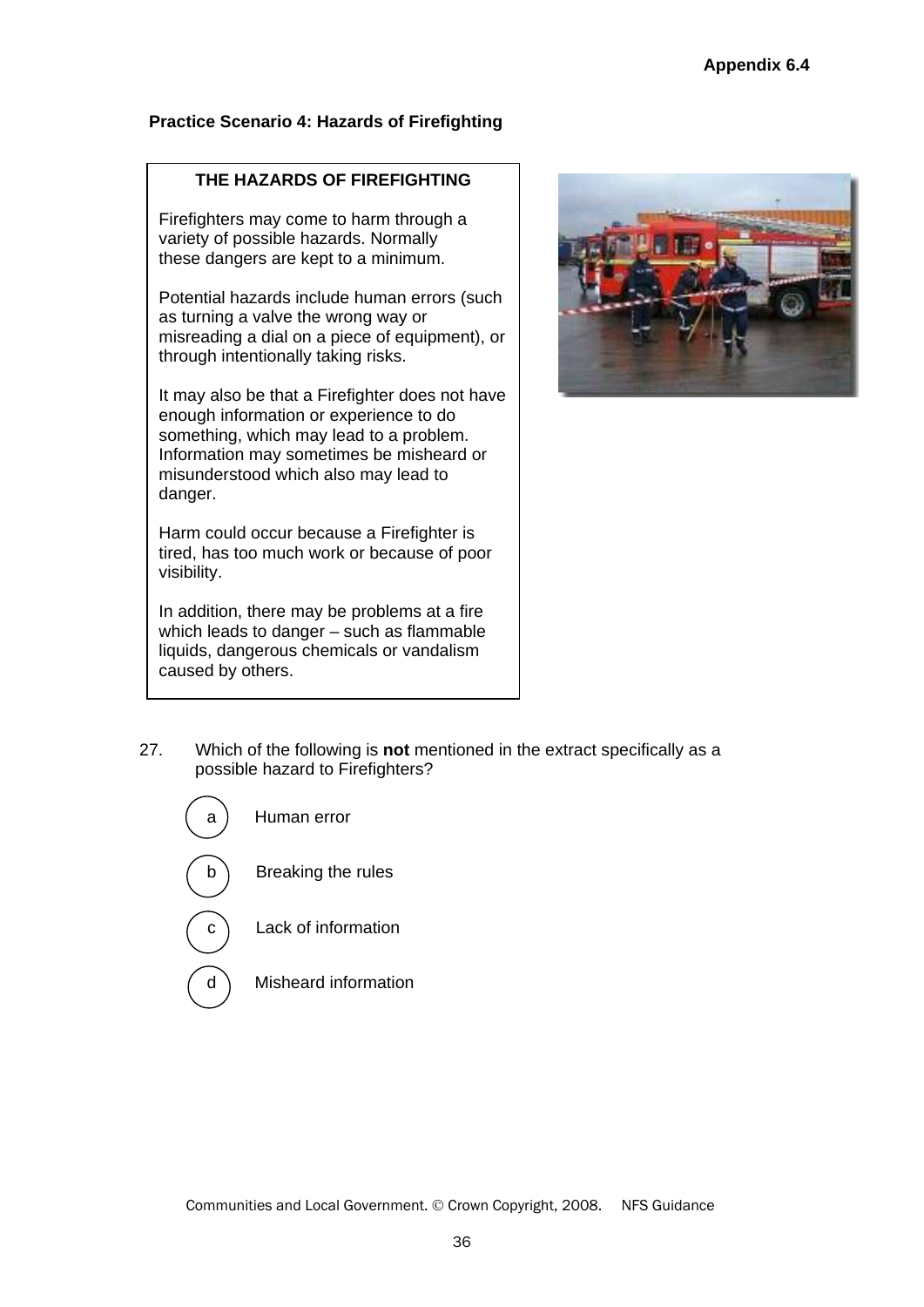28. Which of the following is likely to help a Firefighter avoid danger?



29. Which one of the following may lead to danger during a fire?



- 30. According to the article, turning a valve the wrong way can best be described as:
	- $a$  Taking an intentional risk
	- b ) Being caused by a lack of information
	- $c$ ) Keeping the danger to a minimum
	- d ) Human error

 $\overline{a}$ 

 $\overline{a}$ 

 $\overline{\phantom{a}}$ 

#### 31. If a Firefighter has too much work, s/he: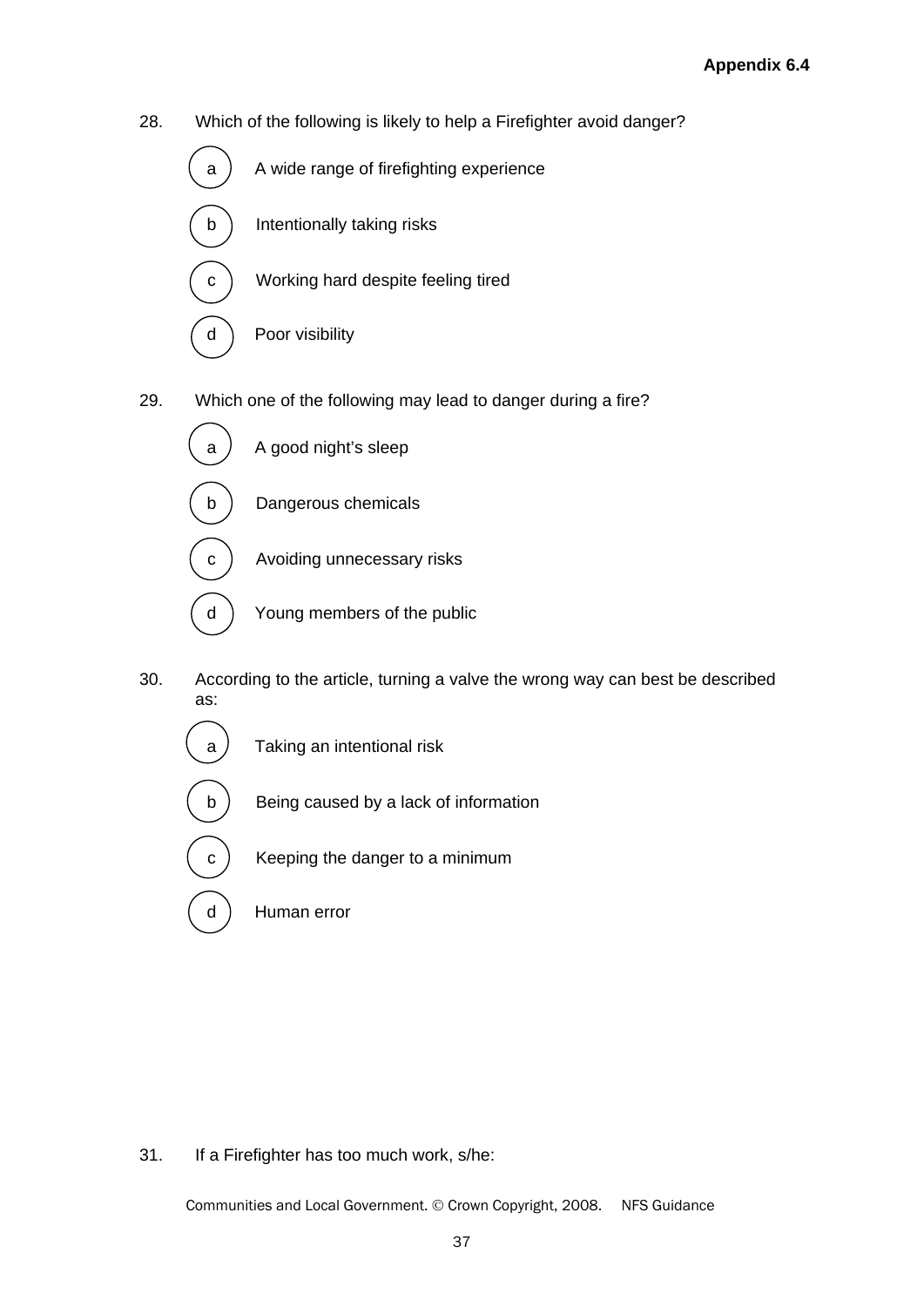

32. If a Firefighter mishears information the consequences might be:



33. Which of the following most accurately summarises the article?



 $\mathsf{a}$  There are a number of different hazards in firefighting which may lead to harm



 $\mathbf{b}$  The biggest risks to Firefighters are caused by hazards over which they have no control



 $\epsilon$ ) Human error has a greater impact on Firefighters' safety than factors external to them

 $\begin{pmatrix} 1 \end{pmatrix}$  It is the responsibility of all Firefighters to minimise the number of hazards in their working lives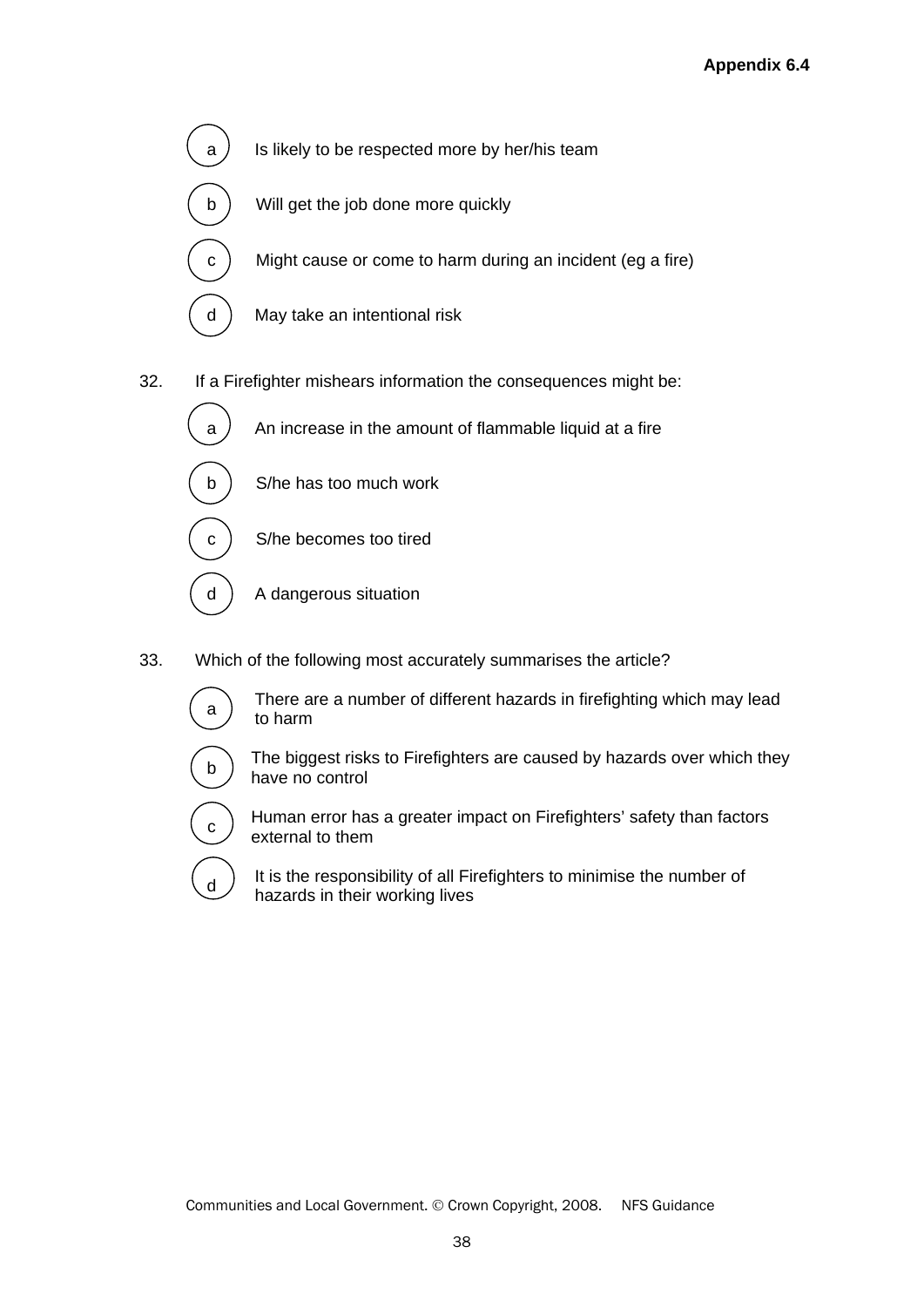## **Section Six: Practice Questions for the Situational Awareness and Problem Solving Test**

This section contains the instructions and practice questions for the NFA Situational Awareness and Problem Solving Test. It will help you familiarise yourself with the NFA Situational Awareness and Problem Solving Test, so that you feel comfortable with the type and style of questions. The practice questions provided are realistic examples of the sorts of questions you will be asked but are not the actual questions you will see on the assessment day.

## **Overview of the Situational Awareness and Problem Solving Test**

This test is designed to assess your ability to ensure the safety of yourself and others and your ability to use information to solve problems. In the testing session you will be presented with 30 scenarios and you will have 35 minutes to complete the test. For each scenario, you will be asked to choose what your most likely response would be selecting from 4 alternative answers. At times it may be difficult to choose but you need to answer all questions. No specific training or knowledge is needed to answer the questions. You should read each scenario carefully and decide what you would do using only the information provided in the scenario.

## **Example Question Page**

Below is the actual example that you will see in the Situational Awareness and Problem Solving Test. As you can see, information is presented and you have to answer multiple choice questions about that information. In this example, we have presented one of the questions. In the practice session on your test day there will be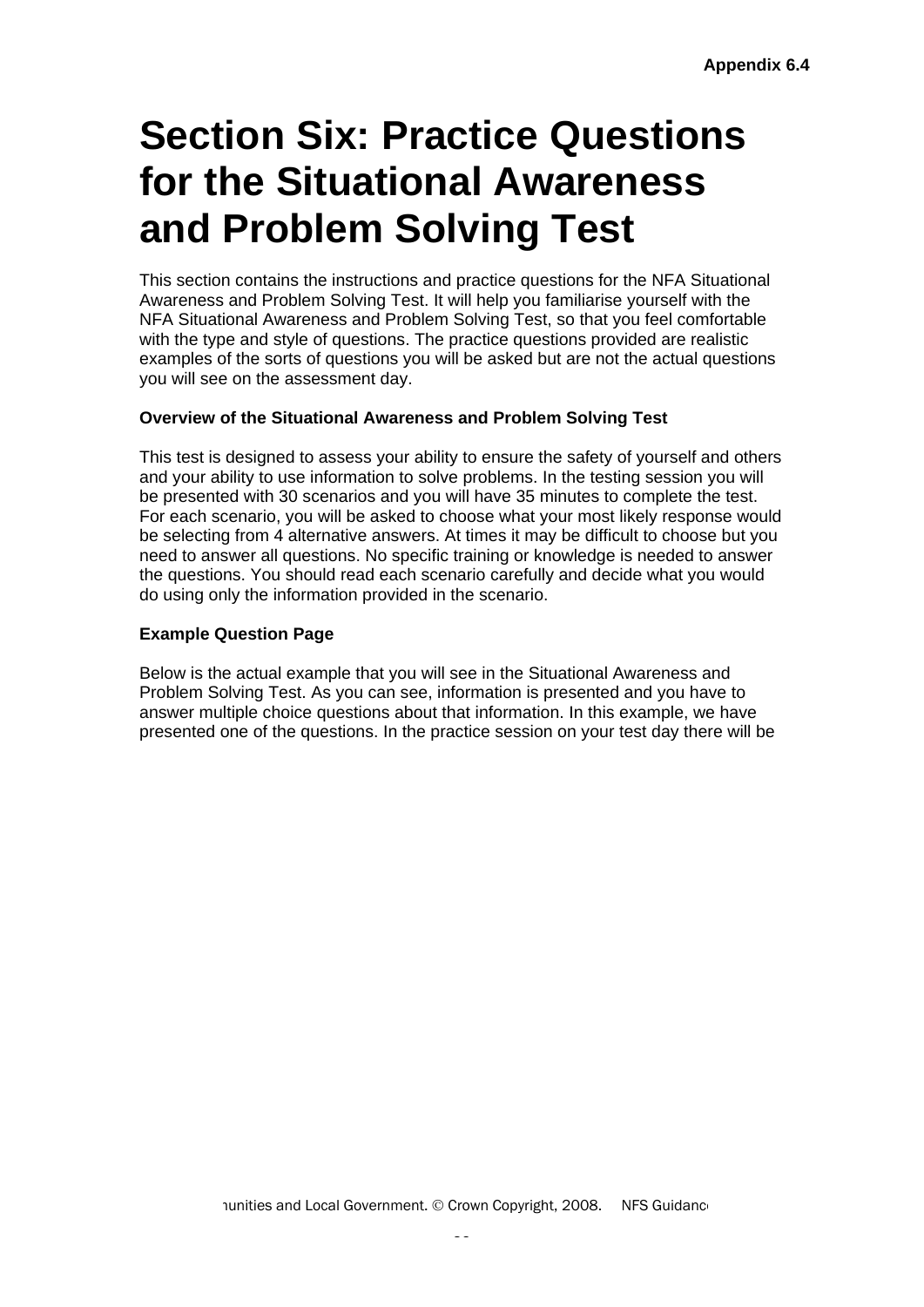

Remember, when responding to the questions:

- You should only use the information provided in the scenario to answer the questions.
- Choose the correct answer from the four answers given and indicate it by filling in the entire circle that corresponds to your answer. Press down hard on the paper to make as dark a mark as possible.

#### **Practice Questions**

There are a series of practice scenarios and questions on the following pages. These are provided for you to familiarise yourself with the style and content of this test and to practice the kinds of questions you will see in the actual test. When you have completed the practice questions you can check your answers against those provided in Section 7.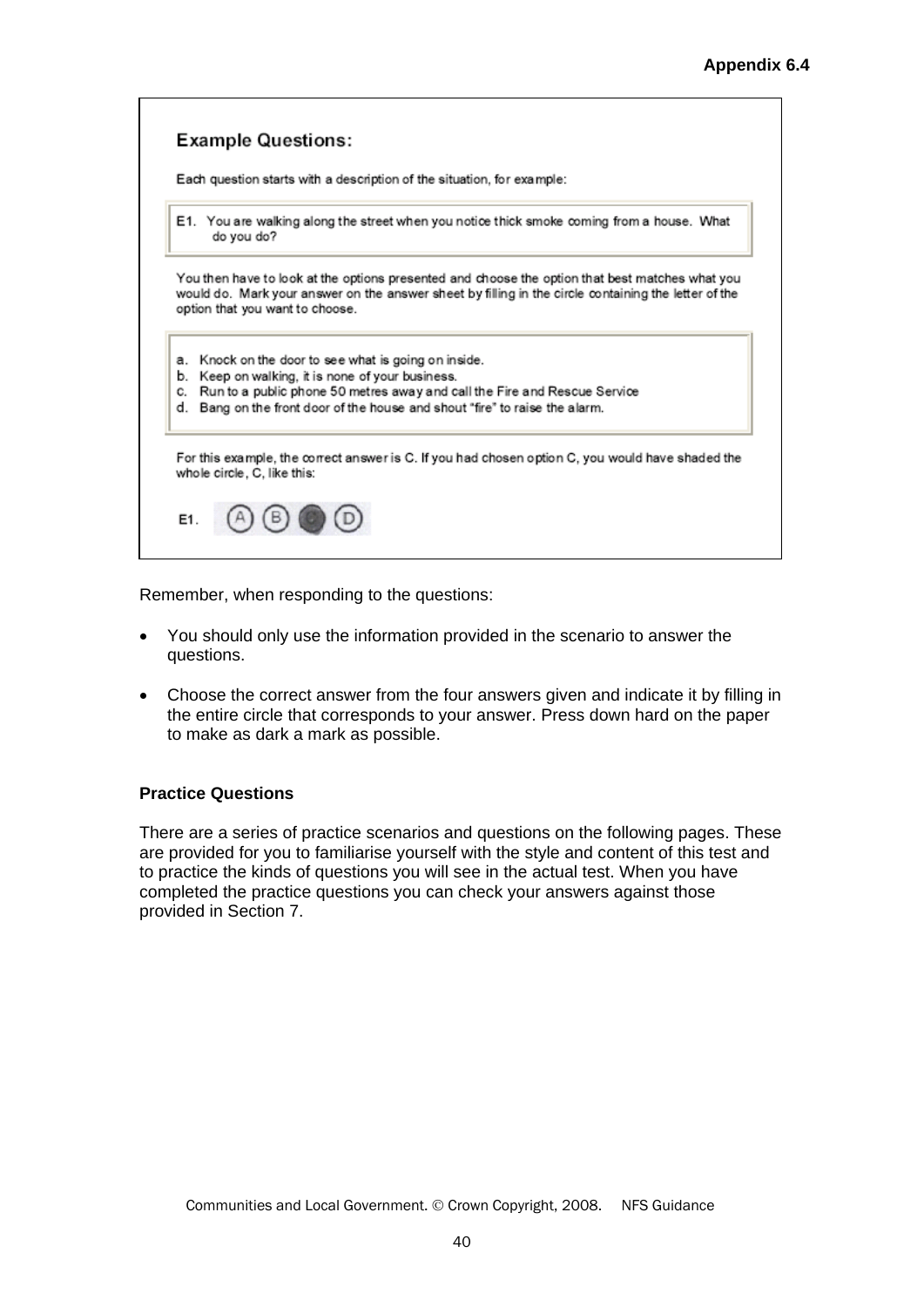1. You are called to a road traffic accident where a car has crashed into a tree. There is a police officer at the scene. A young girl has been rescued from the car by a passer-by, and is very upset. Her father and mother are still trapped and seriously injured. It will take all of your team to rescue the mother and father quickly. What do you do?



 $\mathcal{L}_{\mathbf{a}}$  Leave the child and concentrate on rescuing the parents in the car as they are most at risk.



Focus on comforting the child while my colleagues rescue the parents.



Ask the police officer to comfort the child, while I help my team rescue the parents in the car.



 $\mathbf{d}$  Put the child in the fire engine so that she is safe and then help my team rescue the parents in the car

2. You attend a fire in an old block of flats. While fighting the fire inside the building you notice that there is a lot of water building up in the centre of the block, while rooms near the outside walls contain far less water. The ceiling is also starting to fall down. What do you do?



 $\mathbf{a}$  Continue to fight the fire and do not worry about the water. Large amounts of water are always necessary to fight a fire



 $\mathbf{b}$  Inform my manager of this information so that they can assess the risk of the building collapsing



 $\epsilon$  Keep fighting the fire but avoid the deep water at the centre of the building. Old buildings generally sag in the middle



 $\sigma$ ) It is not unusual for parts of the ceiling to fall down in a fire. I would take care that nothing falls on me.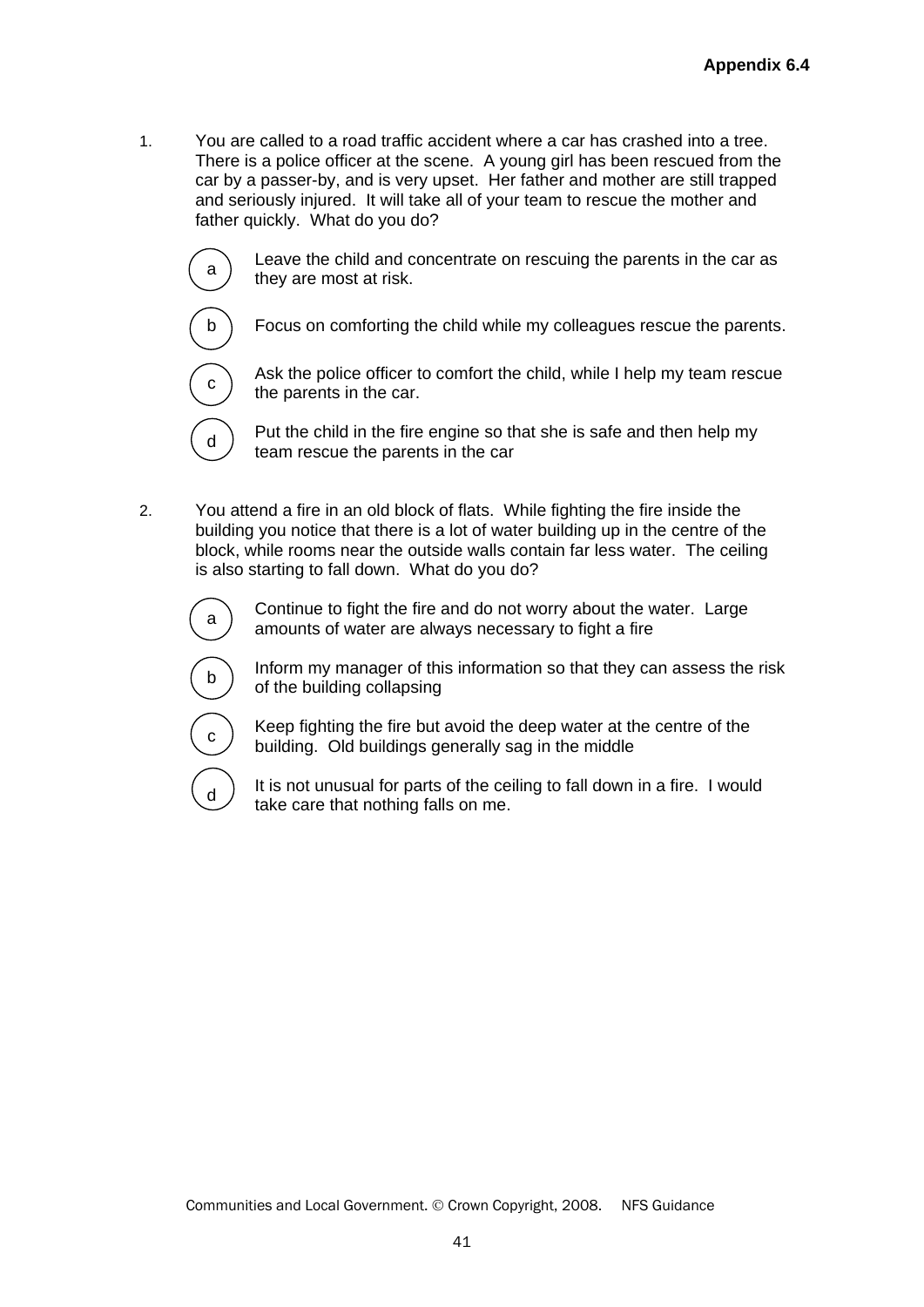3. You are at a large factory fire that you are helping to put out. Your manager tells you to use your hose to put water on the fire in a particular area. You do as you are instructed, but after a while the fire becomes more intense in another area nearby. What would you do?



 $a$ ) Put the water where the fire is more intense.



 Keep putting the water on the same area and keep an eye on where the fire is getting stronger. If it continues to get stronger I will tell my manager.



Keep putting the water on the same area because I've been told to do it like this by my manager.



 $\mathbf{d}$  Stop what I am doing and go to find my manager to ask him what I should do.

4. You are working away from your normal fire station for a month and not due to visit there for a week. You speak briefly to a colleague on the phone and she tells you that new information has been put on the notice board at your fire station but that it is not very interesting. What do you do?



a ) Check the notice board when I am next at my fire station.

 $\begin{bmatrix} 1 \end{bmatrix}$  Wait for my manager to contact me. If the new information is important she will contact me soon.



 $c$ ) Thank my colleague and not think any more about the new information.

d Visit my fire station tomorrow and check the notice board for myself.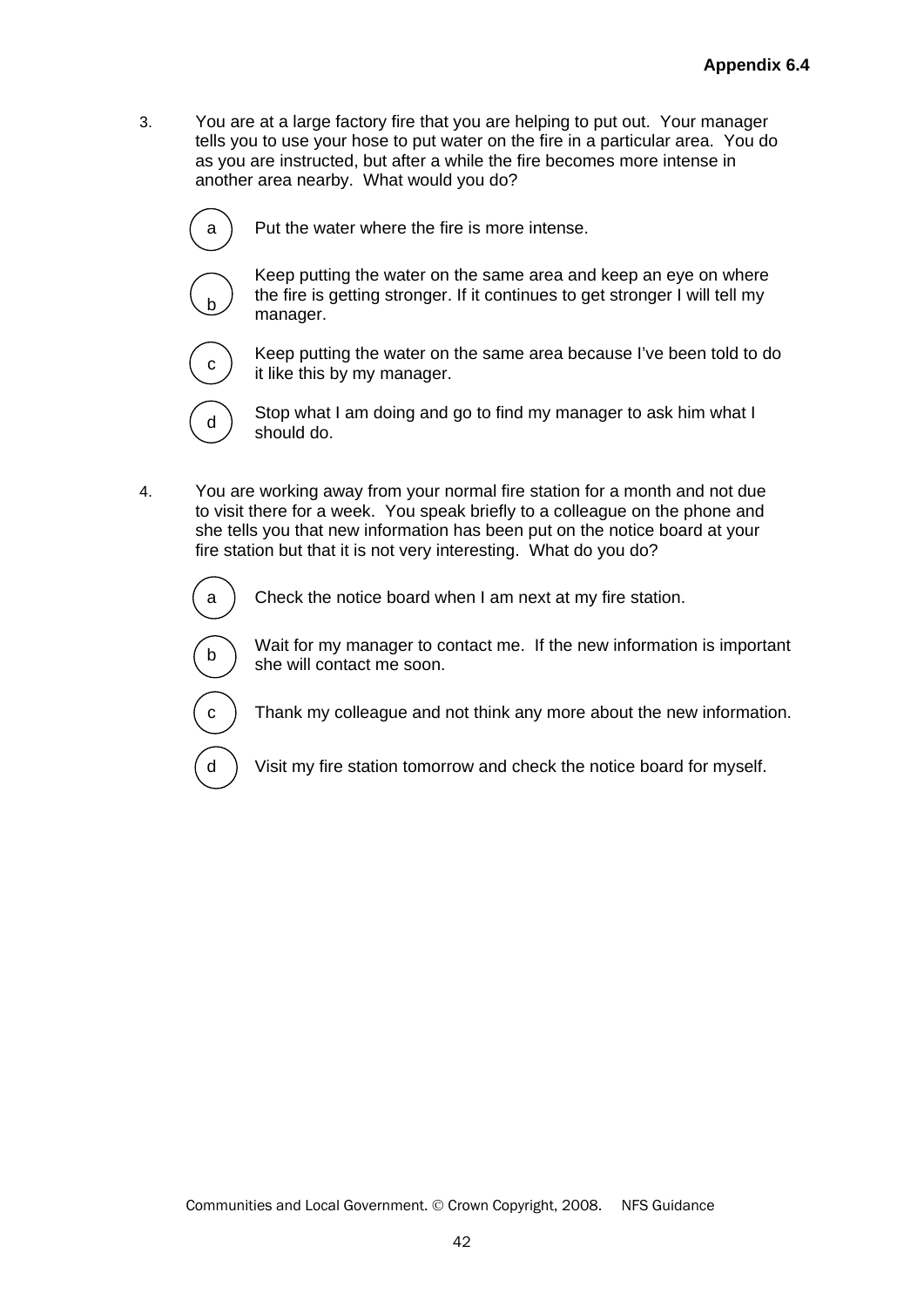5. It is midnight and you are called to a house where a father has locked himself out leaving his two year old locked inside. He took the child into the house, put his house keys down, and then went to the car to collect something. While he was out of the house the child closed the front door. The father called the Fire and Rescue Service two hours after this happened, and the child is now crying and very upset. The father is extremely agitated because he cannot get into the house to look after his child. What would you do?



 $\sigma$  Quickly find an alternative means of access that does not scare the child, or damage the property, so that it will be safe overnight.



 $\overline{a}$ 

 $\mathbf{b}$  Break down the door to rescue the child as soon as possible, because the father is very worried.



 $d$  ) Tell the Father to call for a locksmith.

6. It is night time and you attend a house fire, where you can see flames on the ground floor and smoke coming from windows on the second floor. Two pairs of Firefighters are sent into the house to fight the fire on the ground floor. A neighbour then tells you that there may be two children upstairs. It is your responsibility to decide what to do. What do you do?



 $\sigma$  Tell both pairs of Firefighters to go upstairs quickly and search for the children.



 $\mathsf{b}$  Tell the neighbour that you know how to do your job and that if there are any children in the house they will be found.



 $\begin{bmatrix}c\end{bmatrix}$  Tell one pair of Firefighters to go upstairs with a hose to look for the children, while the other pair keep fighting the fire downstairs

 $\sigma$ ) Tell both teams to concentrate on fighting the fire and then get them to search for the children after the fire has been put out.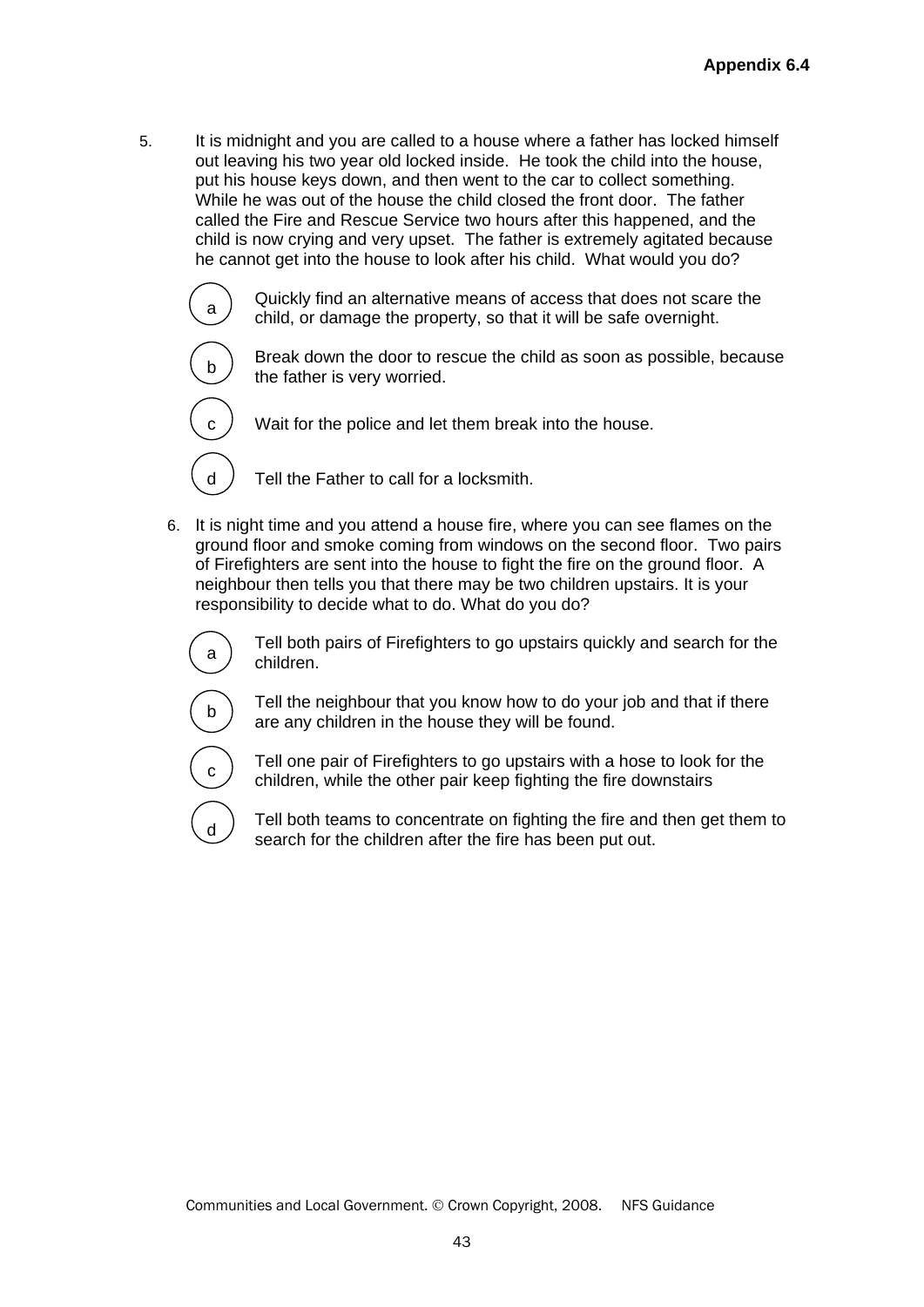7. You are in your manager's office at the fire station and you notice a computer and other power cables all plugged into one extension socket. This could potentially be dangerous. What do you do?



a) Do nothing but tell other people at the fire station about the danger and hope that the message will get back to my manager.



 $\mathbf{d}$  Say something to your manager about the potential dangers and suggest that the cables are rearranged.

8. You are in charge of managing a crowd that has gathered to watch a house fire. So far the crowd have been calm, but they suddenly become aggressive and shout insults at one of the casualties being rescued from the house. The insults are distressing the casualty. What do you do?

 $a$  Do nothing – the crowd will get bored of shouting insults soon.



-

<sup>b</sup>Do nothing – it is not my job to tell people what they can and can not say.

Talk assertively to the crowd and tell them to move away from the scene because they are causing a disturbance.

 $d$  / Ask my manager what to do.

9. You are called to an incident where a car has crashed into a deep, fast flowing river. When you arrive you see a man has escaped from the car but is having trouble swimming to the river bank. You are worried that unless something is done the man will drown. It is essential that Firefighters do no enter deep water unless they are wearing a buoyancy aid, as it may put them in danger. You have no buoyancy aids on your fire engine. What do you do?



a  $\,$  Shout for the man to be calm and swim to the bank.



 I'm a good swimmer. I would tie a rope around my waist and then go into the river to rescue the drowning man. My colleagues would hold onto the rope.



 $\sigma$ ) I'm a good swimmer. I would strip off all my heavy clothes and then swim out to rescue the drowning man.



 $d \setminus$  Throw ropes to the drowning man and shout for him to grab hold. When he has got hold of the rope I would pull him out. I would only enter the water as a last resort.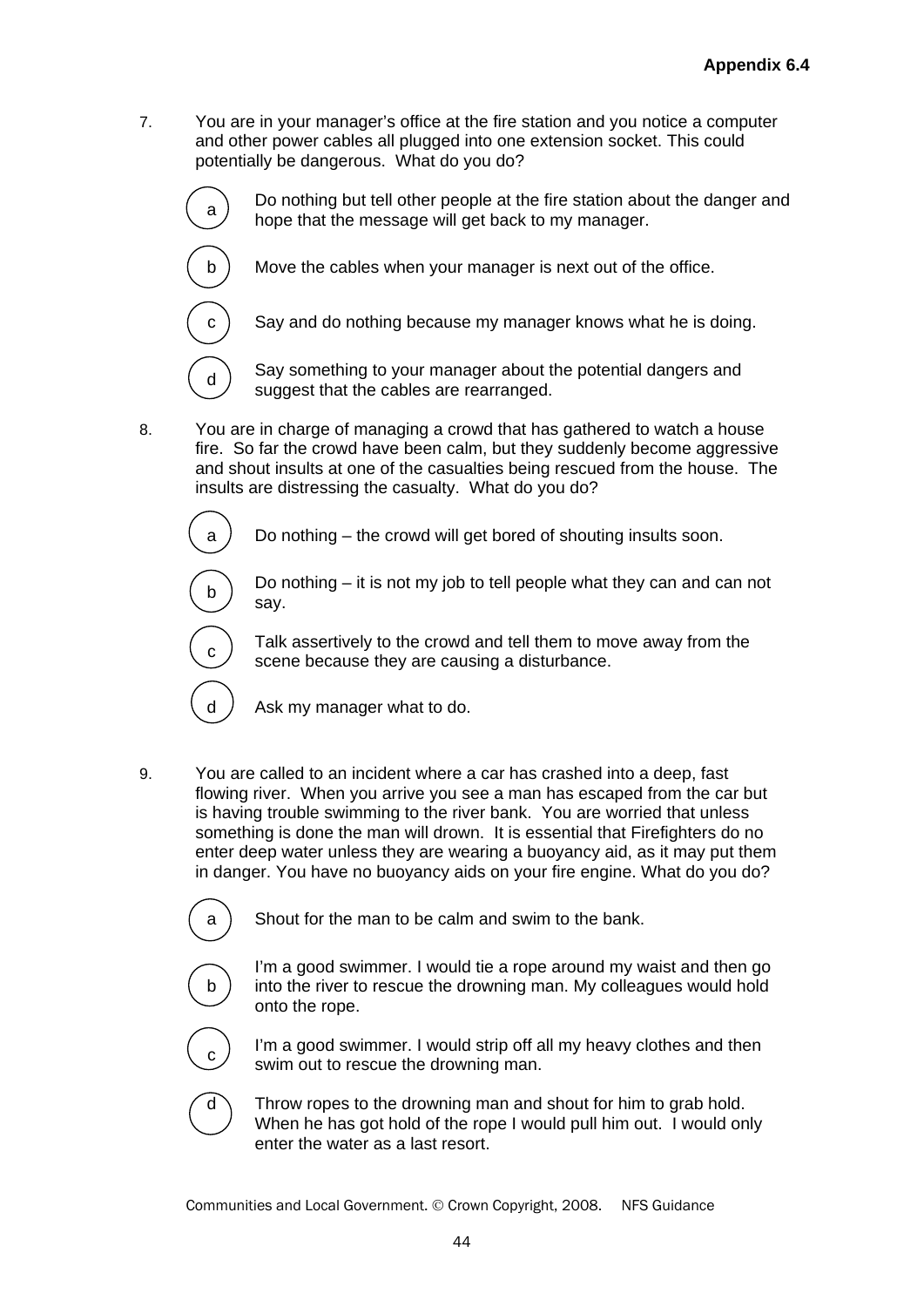- 10. You are asked by your manager to order fire safety leaflets because she is very busy. She normally orders a standard number each month, but this month a new fire safety initiative has been launched. She has told you to decide how many leaflets are ordered. When you ask a colleague her view she suggests ordering the same amount of leaflets because Firefighters make the same number of community fire safety talks each month. What do you do?
	- a ) Order the same amount because a colleague tells me to do so.



 $\begin{bmatrix} b \end{bmatrix}$  Order the same amount because the leaflets cost a lot of money and it would be a waste if a lot were thrown away.

Order slightly more of the leaflets in preparation for the new initiative.

 $\mathbf{d}$  Order less leaflets because the new initiative will be more successful at promoting fire safety than leaflets will be.

11. You have been asked to do an important task by your manager. A colleague then asks you to give an important but non urgent message to another colleague. What do you do?



 $\mathcal{F}_{\mathbf{a}}$  Tell my colleague that I will pass the message on as soon as I have finished the task for my manager.



Stop what I am doing, give the message to the other colleague and then finish the task for my manager.



 $\overline{a}$ 

 $\overline{\phantom{a}}$ 

 $\overline{a}$ 

 $\begin{bmatrix} 1 & 1 \end{bmatrix}$  Tell my colleague that I am very busy and that I can not pass the message on.

d  $\overline{a}$  Tell my colleague that I am very busy and that she should do it herself.

12. You are the pump attendant at a house fire. You are responsible for checking the pressure of water being delivered to the hoses to ensure that there is enough water to put out the fire. You do this by looking at the pressure dials on the fire engine. How often do you check the dials?

 $a$   $\ell$  Every so often when I get a chance.

b ) When my colleagues tell me that they are running out of water.

c ) Continuously.

d When my manager tells me.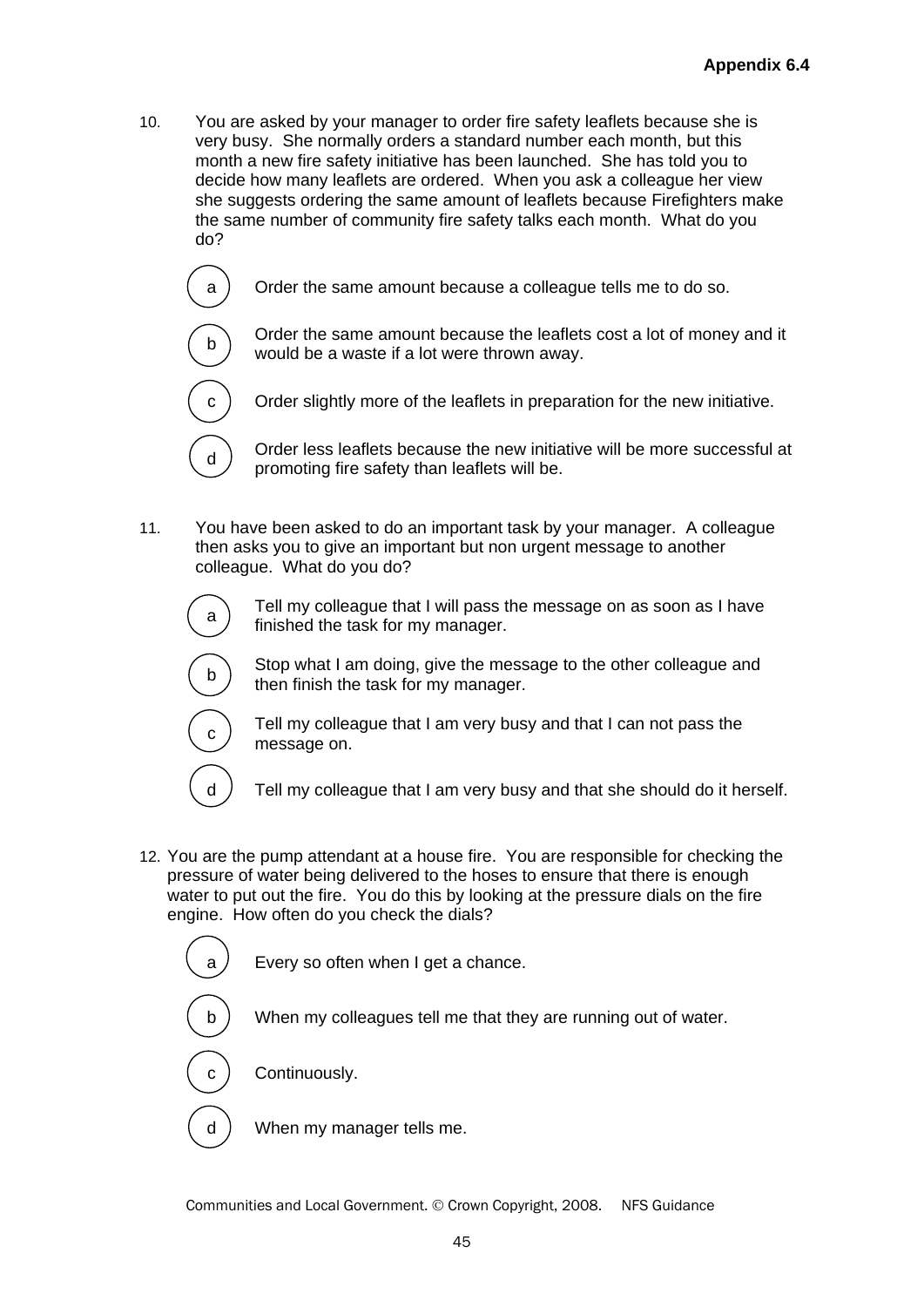13. You and another Firefighter are in a factory fighting an industrial fire. In this situation Firefighters use their radios to tell others on the outside what is going on. In terms of how often you would use your radio, which of the following options would be the best to do?



a I would not bother using the radio. If there is any danger my partner will report it.

b I would report in every few minutes to give those outside an update.

 $c$  I would only use the radio when I'm in danger.

 $d \nvert$  I would report in if I found a casualty.

14. You are called to a fire in a semi-detached house where a man has been reported to be inside. The fire is burning strongly and is in danger of spreading. The neighbour who called the Fire and Rescue Service is outside the house. You are the first Firefighter into the house and you find the man in a chair. His clothes have been burned from his body and his skin is badly burnt. You check and find that he is dead. The man's wife is on the other side of the road from the house being comforted by neighbours. What do you do?



a  $\sum_{n=1}^{\infty}$  Pick up the dead man and take him out of the building, and then return to put out the fire.



 Leave the body where it is and carry on fighting the fire. I would inform my manager using my radio that the man was dead so that she could inform the wife.



 Ask the neighbour outside the house to go over and tell the wife that her husband is dead. News like that is best coming from someone they know.



 $\mathbf{d}$  Stop fighting the fire, leave the building and go back to the fire engine. The man is dead so I cannot do any more.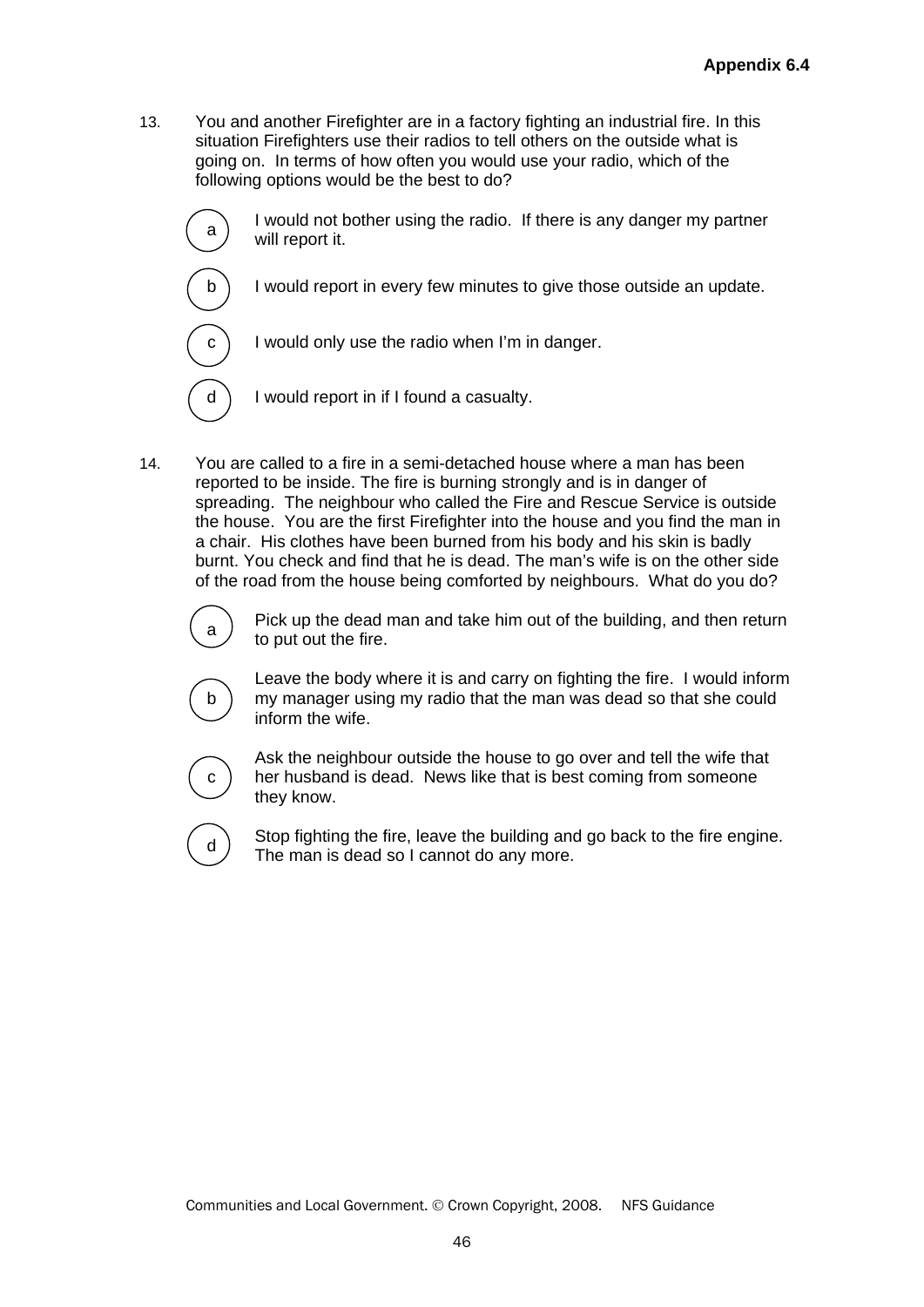15. You are talking to a friend in her garage when you notice some broken glass on the ground. You are concerned that someone could cut themselves if they fall on the glass. What do you do?



garage.

it safely. Do nothing because it is not my business what my friend does in her

 $\sigma$  Tell my friend that the glass is dangerous and persuade her to remove

 $\epsilon$  Do nothing because I could hurt myself picking up the glass.

 $d \neq 0$  Use my hands to pick up the glass and put it in a nearby bin.

16. You were off ill one day when a team meeting was held at your Fire Station. When you ask a colleague what went on in the team meeting, she tells you that it was boring and nothing new or important came up. What do you do?

 $a$ ) Make sure that I am at all team meetings in the future.

٦ Í

 $\overline{\phantom{a}}$ 

 $b \cap C$  Check with my manager what went on in the meeting.

Don't check what went on in the meeting. If anything important happened another colleague or my manager will tell me.



17. You have been asked by your manager to sweep the fire station yard of all dirt and leaves. You start sweeping the yard at one end and soon afterwards a colleague tells you he is going to use the other end for an exercise. It would be best if this end of the yard was clear of dirt and leaves before the exercise started. What do you do?



 $\alpha$  Continue to sweep from where I started - the colleague should have told me earlier if he wanted the other end clear.



 $\mathbf{b}$ ) Continue to sweep from where I started but work more quickly so that I reach the other end sooner.



 $\sigma$ ) Start sweeping the yard at the other end so that it is clear before the exercise starts.



 $\sigma$  Continue to sweep from where I started and tell my colleague that the other end of the yard will not be clear for a little while.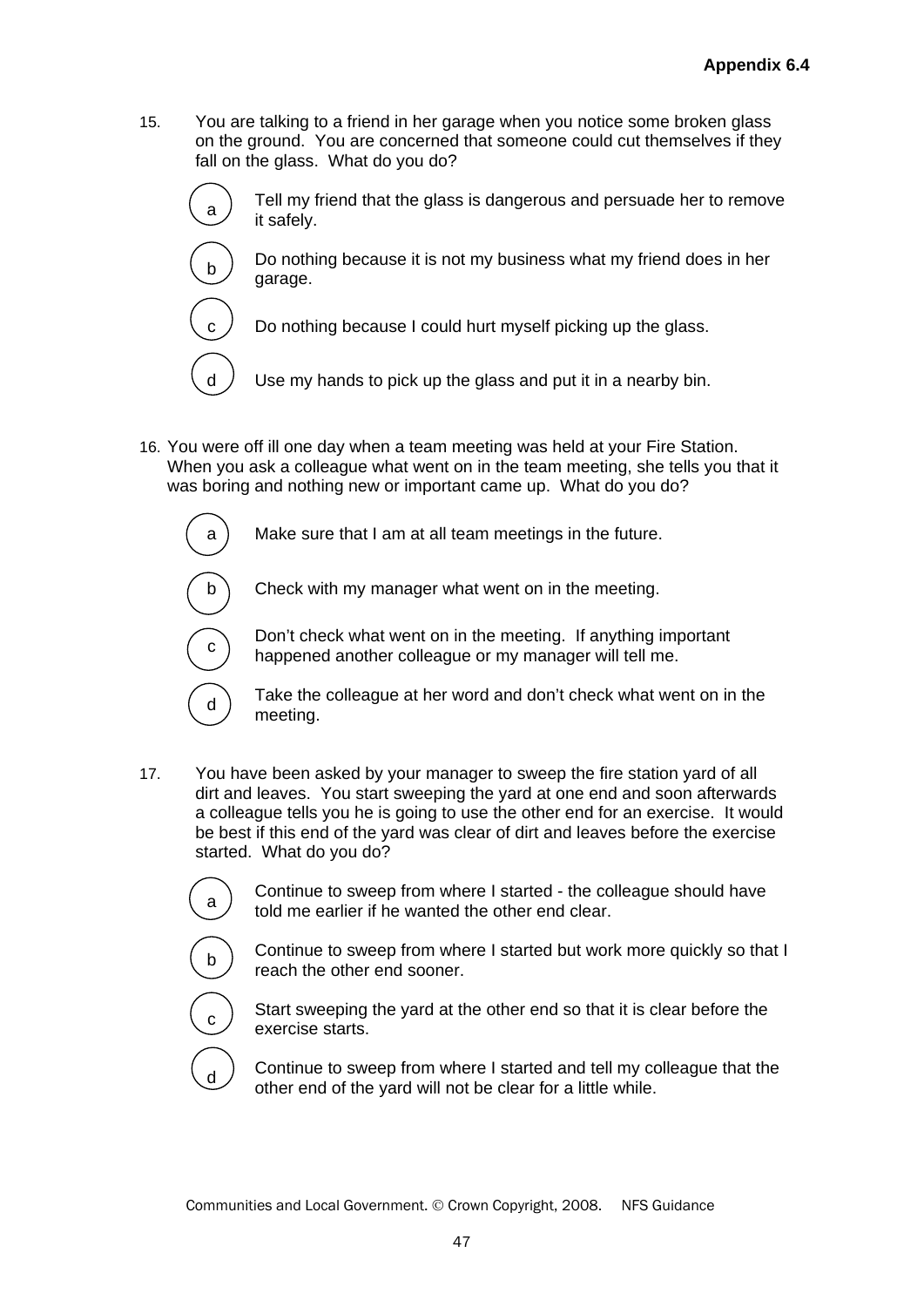## **Section Seven: Answers to the Practice Questions**

### **NFA Working with Numbers Test**

| Q1.            | Answer d<br>$100m^{2}$ + 60m <sup>2</sup> + 30m <sup>2</sup> = 190m <sup>2</sup>                                                                                                                   |
|----------------|----------------------------------------------------------------------------------------------------------------------------------------------------------------------------------------------------|
| Q2.            | Answer a<br>$100m^2/20 = 5$                                                                                                                                                                        |
| Q3.            | Answer c<br>$60m^2$ + 30m <sup>2</sup> = 90m <sup>2</sup> , 90m <sup>2</sup> / 20m <sup>2</sup> = 4.5 = 5 buckets                                                                                  |
| Q4.            | Answer b<br>$100m^2 + 60m^2 = 160m^2$ , $160m^2 / 20m^2 = 8$ buckets                                                                                                                               |
| Q5.            | Answer c<br>$100m^2 + 30m^2 = 130m^2$ , 130m2 / 20m2 = 6.5 = 7 buckets                                                                                                                             |
| Q <sub>6</sub> | Answer d<br>$60m^2/20m^2 = 3$ , $10-3 = 7$ buckets                                                                                                                                                 |
| Q7.            | Answer b<br>$100m2 / 20m2 = 5$ , $13 - 5 = 8$ buckets                                                                                                                                              |
| Q8.            | Answer b<br>20 minutes have elapsed since entry, $50 - 20 = 30$ minutes                                                                                                                            |
| Q9.            | Answer c<br>30 minutes have elapsed since entry, $45 - 30 = 15$ minutes                                                                                                                            |
| Q10.           | Answer a<br>20 minutes have elapsed since entry, $35 - 20 = 15$ minutes                                                                                                                            |
| Q11.           | Answer a<br>If it is 7.41 a.m. there are 19 minutes until 8.00 a.m. $(60 - 41=19)$ , add the<br>remaining 4 minutes $(23 - 19 = 4)$ to 8.00 a.m. and the time the air will run out<br>is 8.04 a.m. |
| Q12.           | Answer b<br>$50 + 100 + 150 = 300$                                                                                                                                                                 |
| Q13.           | Answer d<br>$300 + 450 + 250 = 1000$                                                                                                                                                               |
| Q14.           | Answer a<br>$80 + 100 + 140 + 100 + 110 + 150 = 680$                                                                                                                                               |
| Q15.           | Answer c<br>$(Pat, 100 + 250 = 350)$ (Mia, 110 + 400 = 510), (Tom, 150 + 400 = 550)                                                                                                                |
| Q16.           | Answer b                                                                                                                                                                                           |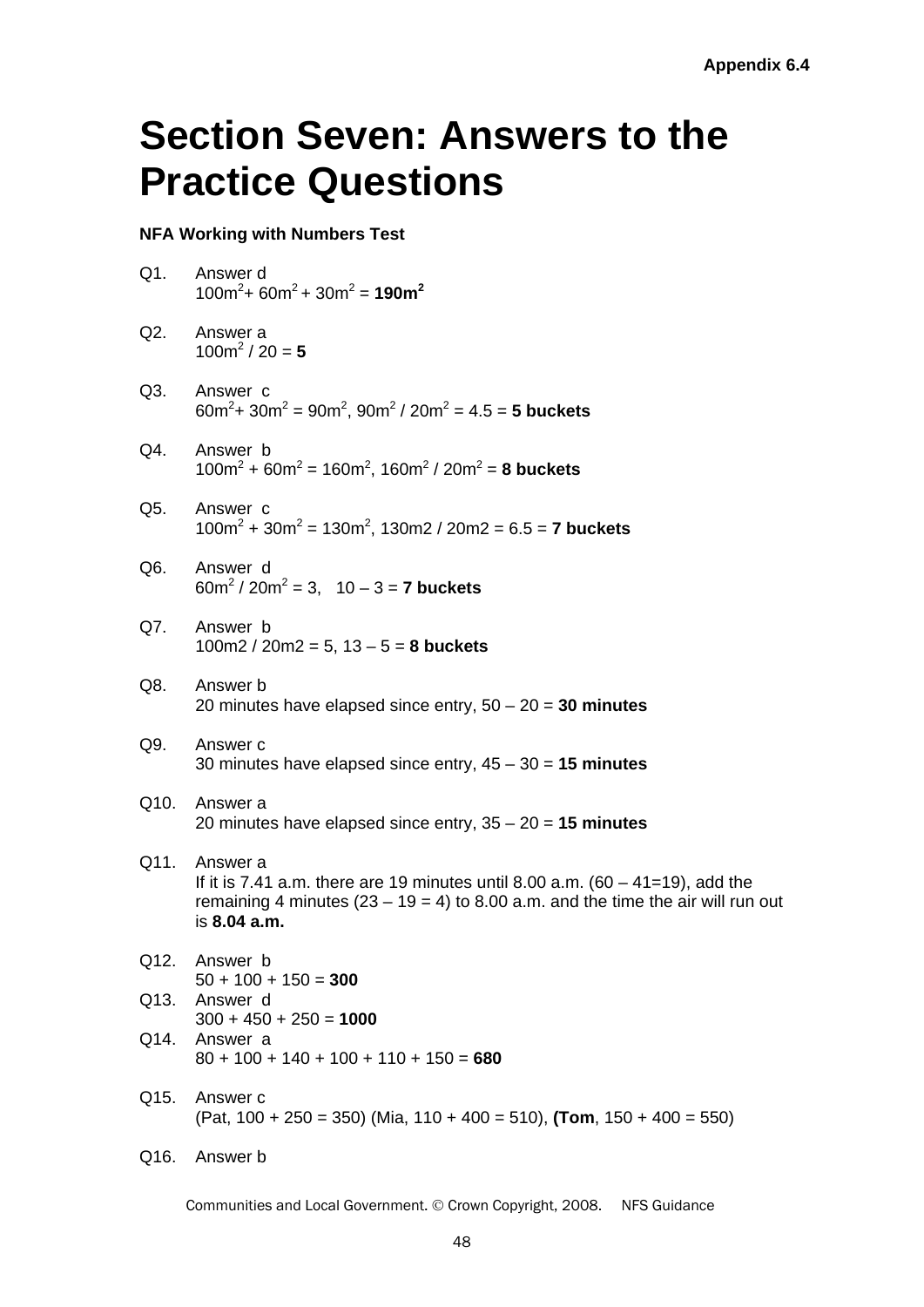(August, 100 + 450 = 550) (September 110 + 400 = 510) (**July**, 100 + 500 = 600)

Q17. Answer a

There were 2000 black and white leaflets at the end of June, and then there was a delivery of 1000 at the beginning of July. Therefore there were 3000 black and white leaflets at the beginning of July. In July 1150 black and white leaflets were used  $(250 + 500 + 400 = 1150)$ . Therefore at the end of July there were 1850 black and white leaflets left (3000 – 1150 = **1850**)

- Q18. Answer c (July, 150 + 400 = 550) (August, 140 + 250 = 390) (390 + 550 = **940**)
- Q19. Answer d 1000 black and white leaflets were used in August  $(300 + 450 + 250 = 1000)$ . 1500 black and white leaflets were delivered. Therefore 500 more leaflets were delivered than used (1500 – 1000 = **500**).

## Q20. Answer b

In September 190 colour leaflets were delivered. In the same month 360 colour leaflets were used  $(100 + 110 + 150 = 360)$ . Therefore 170 more colour leaflets were used than delivered (360 – 190 = **170**)

- Q21. Answer a  $5 + 4 = 9$
- Q22. Answer c 425 + 350 = **775**
- Q23. Answer b **November**
- Q24. Answer b **December**
- Q25. Answer d 350 + 275 + 425 = **1050**
- Q26. Answer a **December**, this shows the lowest point on the solid line which represents All outdoor fires.
- Q27. Answer c 250 + 400 + 350 = **1000**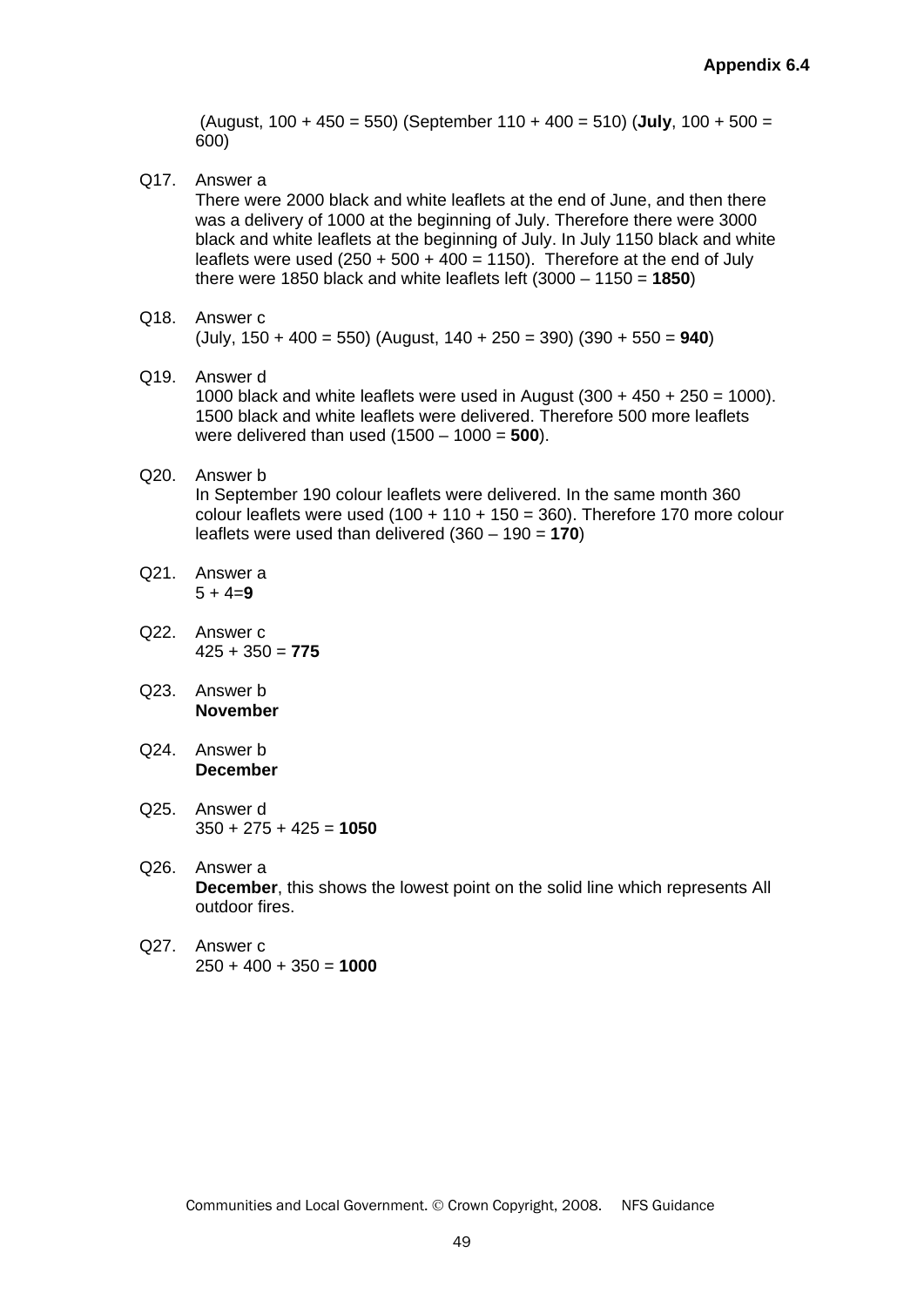#### **NFA Understanding Information Test**

#### Q1. Answer a

The second paragraph states, "It may be that the home is no longer secure because of doors or windows that have been damaged." The other statements are not supported by the information in the extract.

Q2. Answer b

The second paragraph states, "It may also be a good idea to remove valuables and important documents from the home until it has been made completely secure." The other statements are not supported by the information in the extract.

#### Q3. Answer c

The third paragraph states, "Another task to consider is the cleaning up of the home. Furniture should be wiped down and left to dry..." No suggestion is given that this should be done immediately. Therefore statement C is false. The remaining statements are supported by the information contained in the extract.

Q4. Answer b

The article is titled, "After a fire in the home," and the first paragraph introduces the article as being about, "a number of things they (occupants) should consider after the fire has been put out by the Fire and Rescue Service." The other statements are not supported by the information given in the extract.

#### Q5. Answer a

The second paragraph states, "… windows may need to be boarded up or doors may need to be replaced. The police or local council may be able to provide names of companies that can carry out this work." The other statements are not supported by the information contained in the extract.

Q6. Answer c

The third paragraph states, "Furniture should be wiped down and left to dry." The remaining statements are not supported by the information contained in the extract.

Q7. Answer c

The second paragraph states, "… windows may need to be boarded up or doors may need to be replaced. The police or local council may be able to provide names of companies that can carry out this work." The other statements are not supported by the information contained in the extract.

Q8. Answer d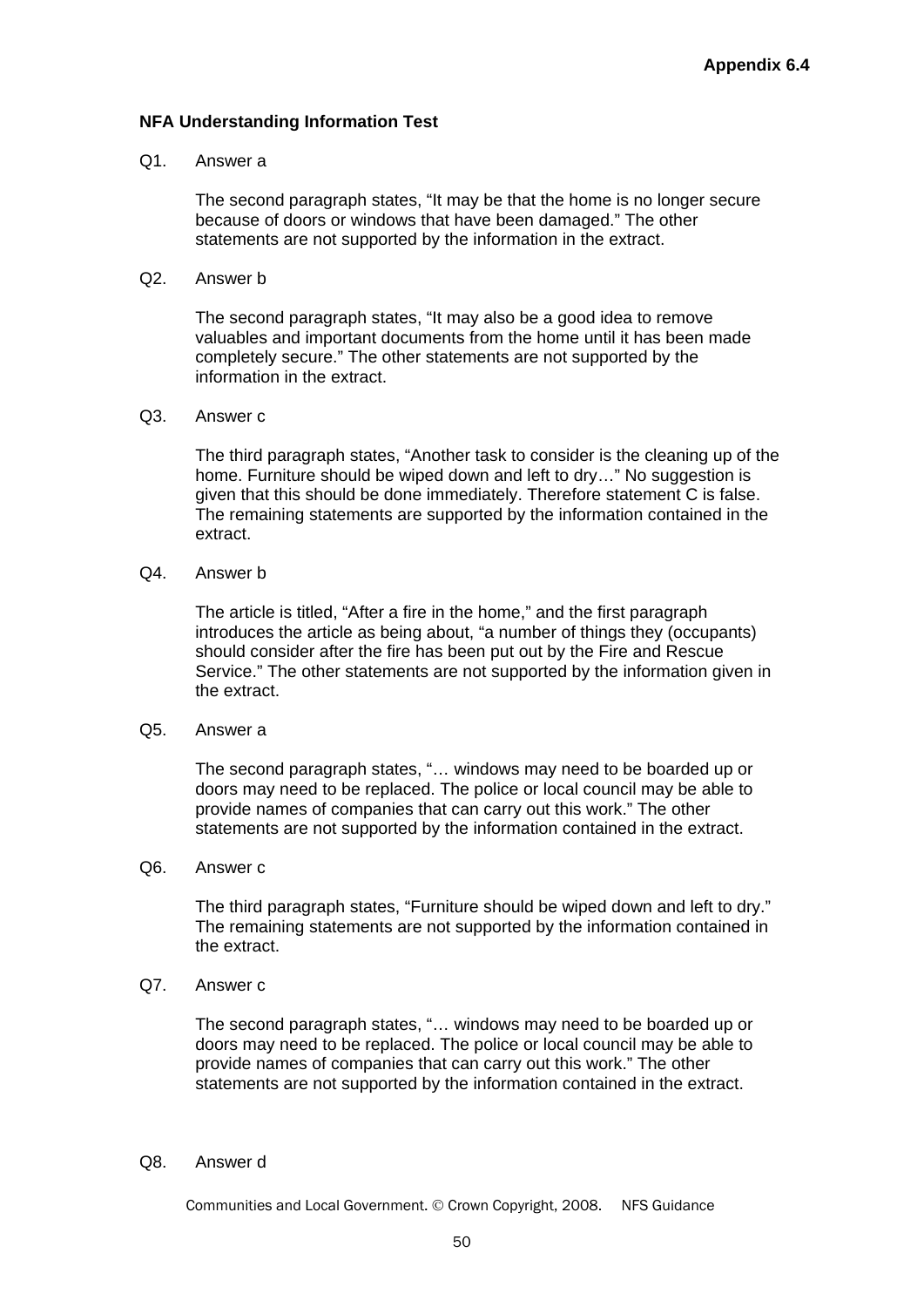The second paragraph states, "It may be that the home is no longer secure because doors or windows have been damaged." The other statements are not supported by information contained in the extract.

Q9. Answer c

The scenario states, "Only with join co-operation of the FRS and the employee can the workplace be made safe." The other statements are not supported by the information contained in the extract.

Q10. Answer b

The extract states, "The employee must… Inform their employer (the FRS) of any dangerous work situation or risks to health." The other statements are not supported by the information contained in the extract.

Q11. Answer d

The final paragraph states, "… Firefighters are kept updated about policy changes through station notice boards." The other statements are not supported by information contained in the extract.

Q12. Answer a

The first paragraph states, "Some of the responsibility for this rests with the Fire and Rescue Service (FRS), but also with the individual employee themselves." The other statements are not supported by the information provided in the extract.

Q13. Answer b

The extract does not refer to computer skills training at any point. The other statements are supported by information contained in the extract.

Q14. Answer a

The first paragraph introduces the extract as being about the shared responsibility for health and safety between employees and the FRS. Two of the subsequent paragraphs are also about responsibilities of the FRS and then of the employee. The remaining statements are not supported by the extract.

Q15. Answer c

Included within responsibilities for employees was, "Neither interfere nor misuse anything provided for health and safety." The remaining statements are not supported by the extract.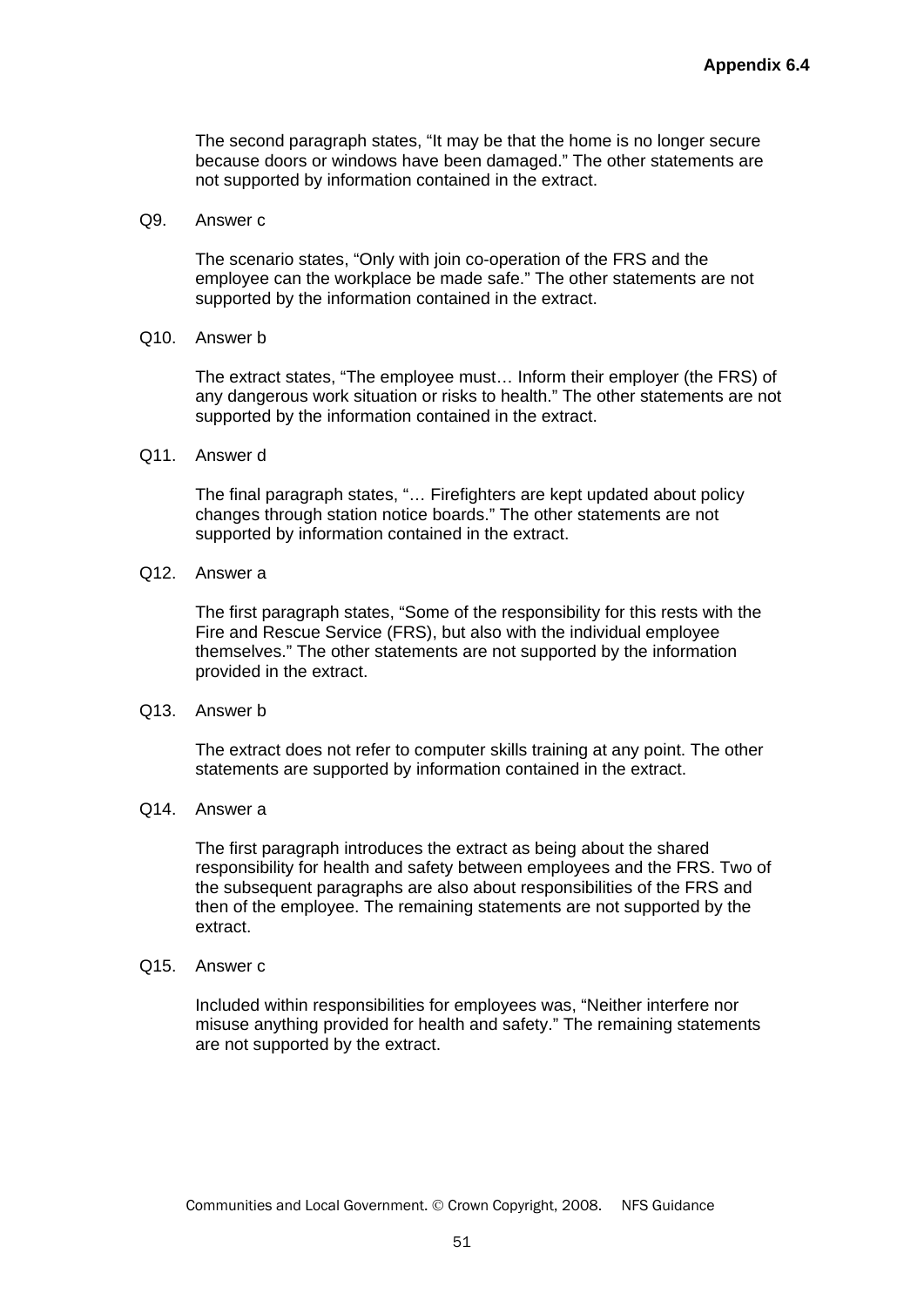#### Q16. Answer c

The extract states that, "Only with joint co-operation of the FRS and the employee can the workplace be made safe." The remaining statements are supported by the information provided in the extract.

#### Q17. Answer a

Included in the responsibilities of the employee was, "Take care of their own safety and that of others." The remaining statements are not supported by information in the extract.

#### Q18. Answer d

 The second paragraph states, "The first thing the person should do is to make sure doors are closed..." The remaining statements are not supported by the information given in the extract.

#### Q19. Answer b

The second paragraph states, "A towel or sheet can be used to block any gap at the bottom of the door." The remaining statements are not supported by information provided in the extract.

#### Q20. Answer b

The fourth paragraph states, "It is also suggested that the person go to a window and open it to allow them to attract the attention of anyone outside." The remaining statements are not supported by information given in the extract.

#### Q21. Answer b

The fourth paragraph states, "If the person has to jump from the building, cushions can be dropped to help break their fall." The remaining statements are not supported by information contained in the extract.

### Q22. Answer a

The fourth paragraph states, "If the person has to jump from the building, cushions can be dropped to help break the fall." The remaining statements are supported by information contained in the extract.

Q23. Answer b

The third paragraph states, "If smoke gets into the room the person trapped should go down to the floor…" The remaining statements are not supported by information provided in the extract.

Q24. Answer b

The third paragraph states, "It is also suggested that the person go to a window and open it to allow them to attract the attention of anyone outside."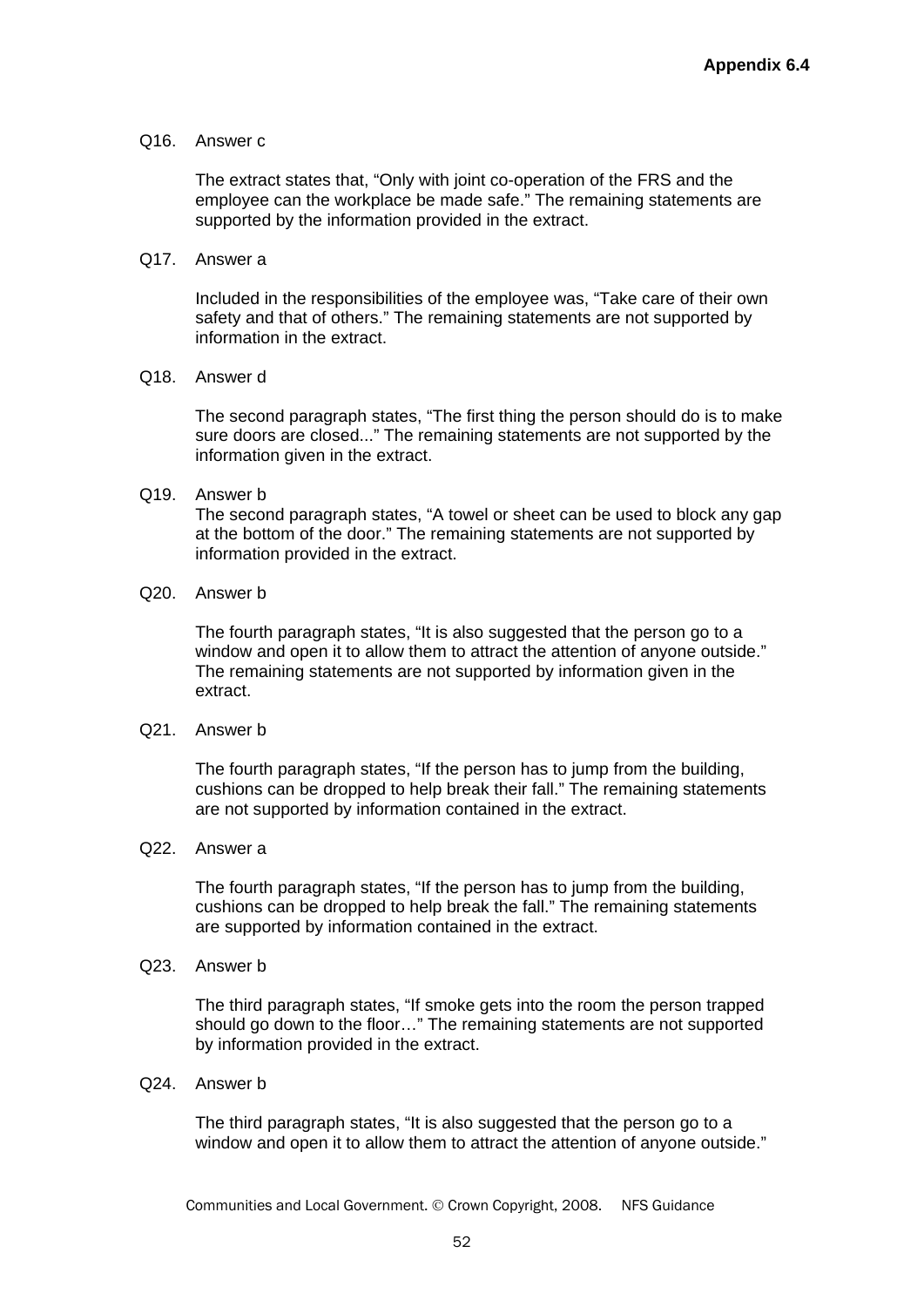The remaining statements are not supported by information provided in the extract.

Q25. Answer a

The second paragraph states, "The first thing the person should do is to make sure doors are closed to help stop the fire coming into the room." The remaining statements are not supported by the information provided in the extract.

Q26. Answer d

The fourth paragraph states, "The Fire and Rescue Service should arrive shortly after. If the person has to jump from the building, cushions can be dropped to help break their fall." The extract does not mention jumping 'as soon as possible'. The remaining statements are supported by the information given in the extract.

Q27. Answer b

Hazards included in the extract do no specifically refer to deliberate rule breaking. The remaining hazards are specifically referred to in the extract.

Q28. Answer a

The third paragraph states, "It may also be that a Firefighter does not have enough information or experience to do something, which may lead to a problem." This suggests that with experience Firefighters will be better able to avoid danger. According to the information provided in the extract, the remaining factors are likely to increase danger.

#### Q29. Answer b

The last paragraphs states, "In addition there may be problems at a fire which leads to danger – such as flammable liquids, dangerous chemicals…" The extract does not include the remaining options as additional dangers during fires.

Q30. Answer d

The second paragraph states, "Potential hazards include human error (such as turning a valve the wrong way…)" The remaining statements are not supported by the information provided in the extract.

Q31. Answer c

The third paragraph states, "Harm could also occur because a Firefighter is tired, has too much work…" The remaining statements are not supported by the information provided in the extract.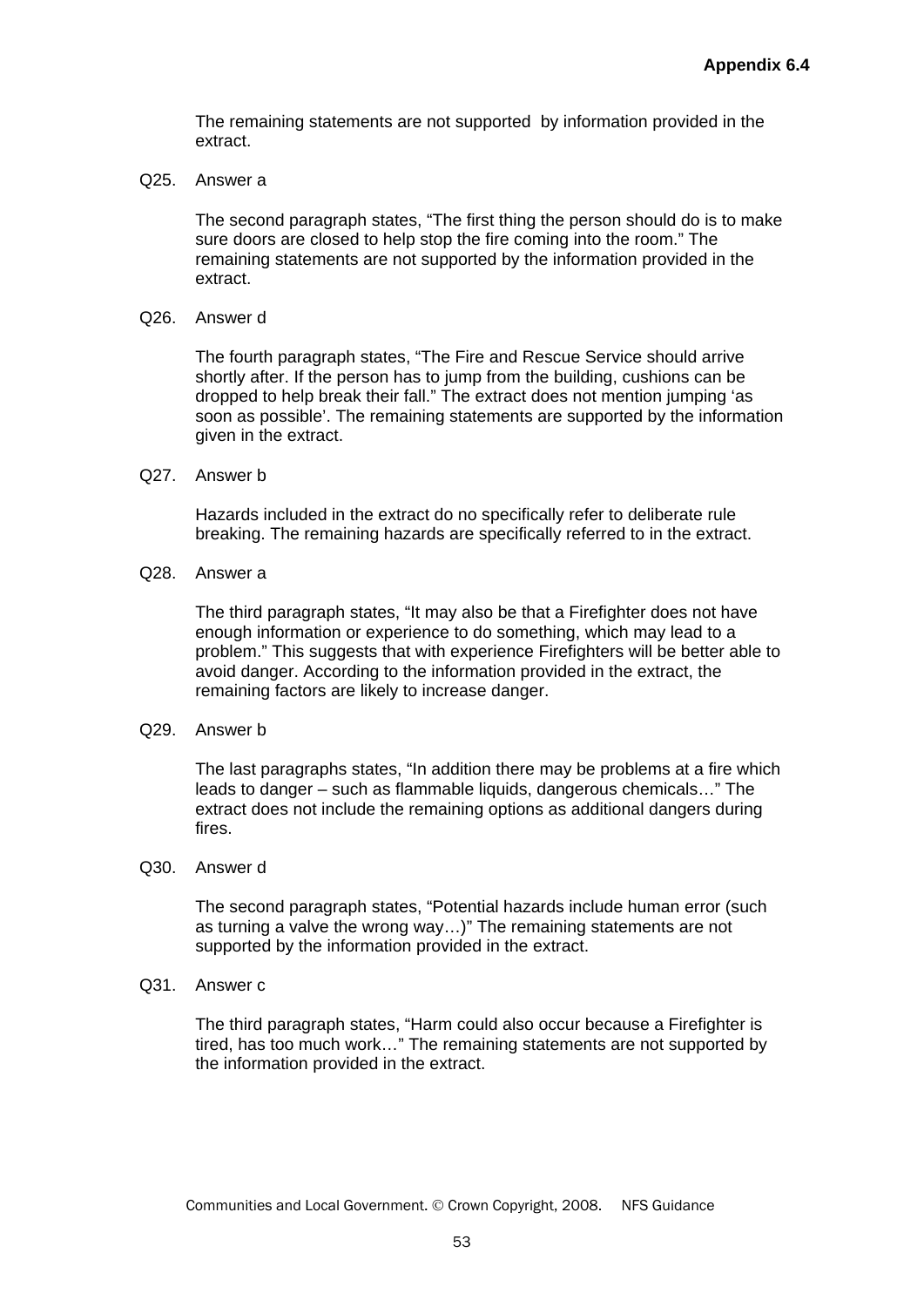#### Q32. Answer d

The third paragraph states, "Information may sometimes be misheard or misunderstood which also may lead to danger." The remaining statements are not supported by the information provided in the extract.

#### Q33. Answer a

The introductory paragraph states, "Firefighters may come to harm through a variety of possible hazards." The remaining statements are not supported by the extract.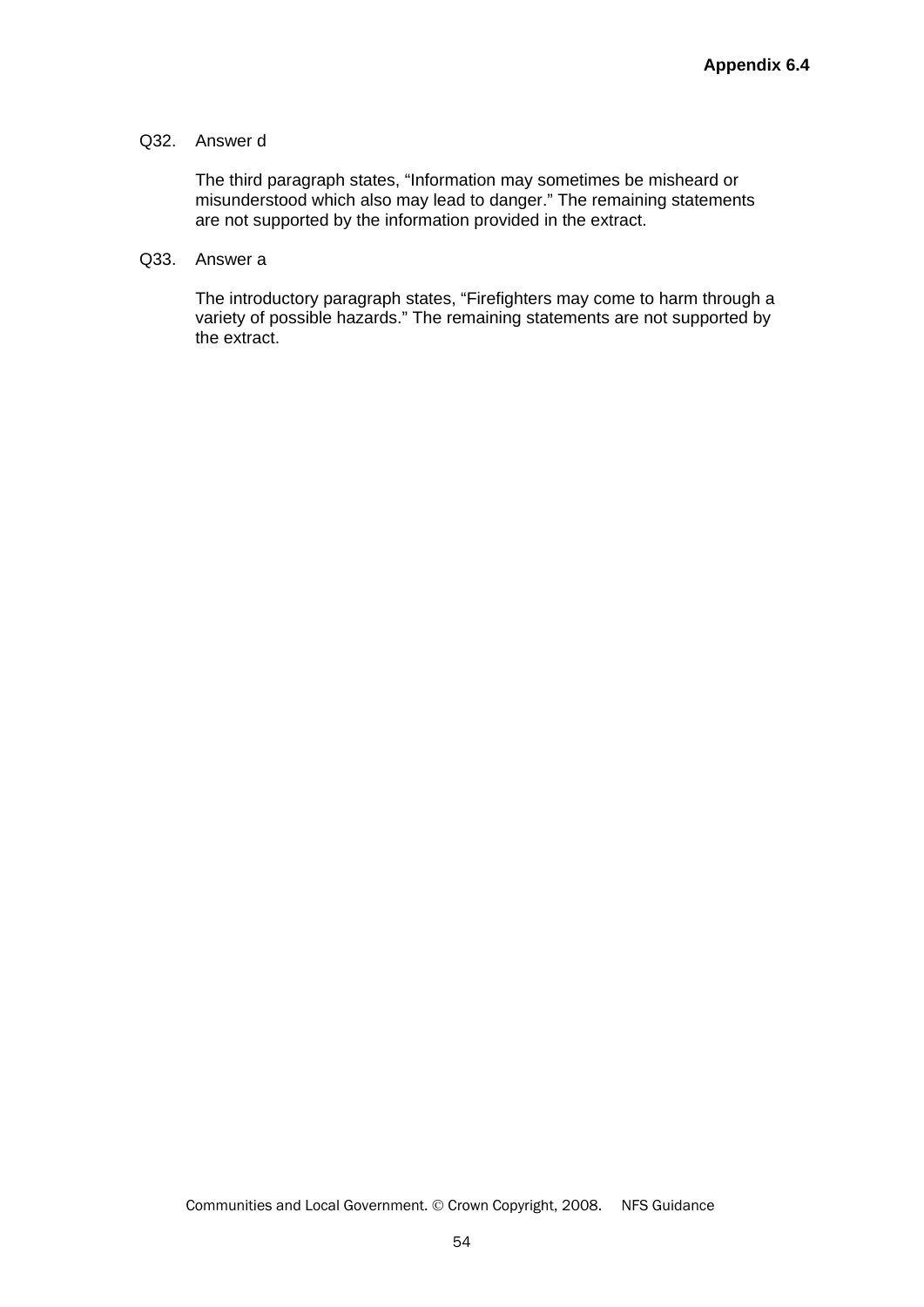#### **NFA Situational Awareness and Problem Solving Test**

#### Q1. Answer c

In this situation your priority is to rescue those people most at risk from harm, the mother and father. Asking a police officer to comfort the child and helping your team to rescue the parents is the best thing to do.

Q2. Answer b

There may be a danger of the building collapsing. The safety of yourself and your team is essential; this should be brought to the attention of your line manger urgently.

#### Q3. Answer a

There may be times when rapidly changing conditions mean that a Firefighter has to use his / her own initiative to make a situation safe. Changing where the water is put, to where the fire is most intense is the best answer.

Q4. Answer d

An important part of being a Firefighter is regularly checking for messages or information. The information may be important so visiting the fire station tomorrow and checking the notice board is the best option.

#### Q5. Answer a

For the child's safety it is important that access to the property be gained as quickly as possible so waiting for a locksmith is not the best option. It would also be an unnecessary resource strain on the police to rely on their attendance. However, it is important to keep in mind that the property is someone's home so it will need to be secure overnight.

#### Q6. Answer c

As a Firefighter it is important to prioritise the safety of people and then property. By sending one team to search for the children, while the second team deal with downstairs, both of these aims are met.

Q7. Answer d

It is important for Firefighters to be proactive in their prevention of fire and accidents. By saying something to your manager, the risk is being addressed immediately.

#### Q8. Answer c

Firefighters are often required to deal with the public. It is important that in doing so a Firefighter can control a crowd so as to prevent further danger or risk to health.

Q9. Answer d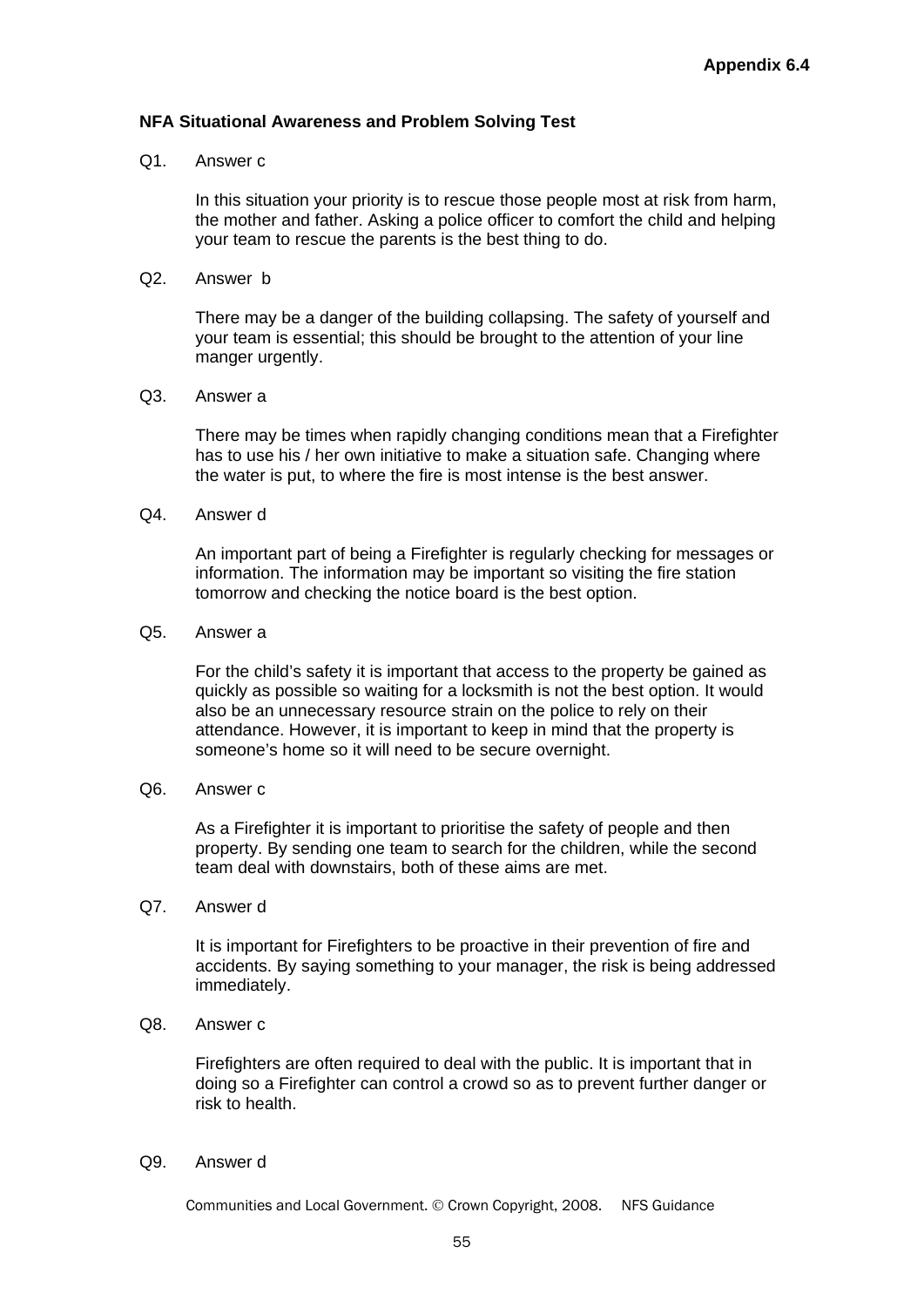When in an emergency situation it is important that the actions you take as a Firefighter do not unnecessarily put your own life at risk. The risk to personal safety, especially in situations without appropriate equipment should be weighed up carefully.

Q10. Answer c

It is likely that the new initiative will generate extra interest in fire safety. Therefore, being proactive and ordering extra leaflets in preparation for the extra interest is the best option.

Q11. Answer a

Where two non urgent tasks are in conflict, the request of the line manager should be prioritised. Likewise, it is important when working with other people to be open to assisting them where they may need it.

Q12. Answer c

It is important to continuously check the water pressure to allow you to react immediately should any problems occur.

Q13. Answer b

Silence over the radio may mean that a Firefighter has been unexpectedly injured or that his or her equipment has failed. In this instance, no news may be bad news.

Q14. Answer b

In such instances, where a life has already been lost, it is a fire-fighter's duty to prevent further loss and risk to life or property by immediately dealing with the fire. Should the fire be left, additional damage may be suffered by neighbouring properties.

Q15. Answer a

It is important to be proactive in the prevention of accidents. However, it would be unsafe to pick the glass up by hand. By talking to your friend, the immediate danger can be dealt with safely.

Q16. Answer b

It is important to be proactive as a Firefighter. You should check with your line manager in case something came up in the meeting that although not interesting to a colleague may still be important to you.

Q17. Answer c

Doing as your colleague requested will help him/her out and will not cause you any great inconvenience to you. However, if you continued where you started, you would inconvenience your colleague and the exercise when you finally begin to sweep there.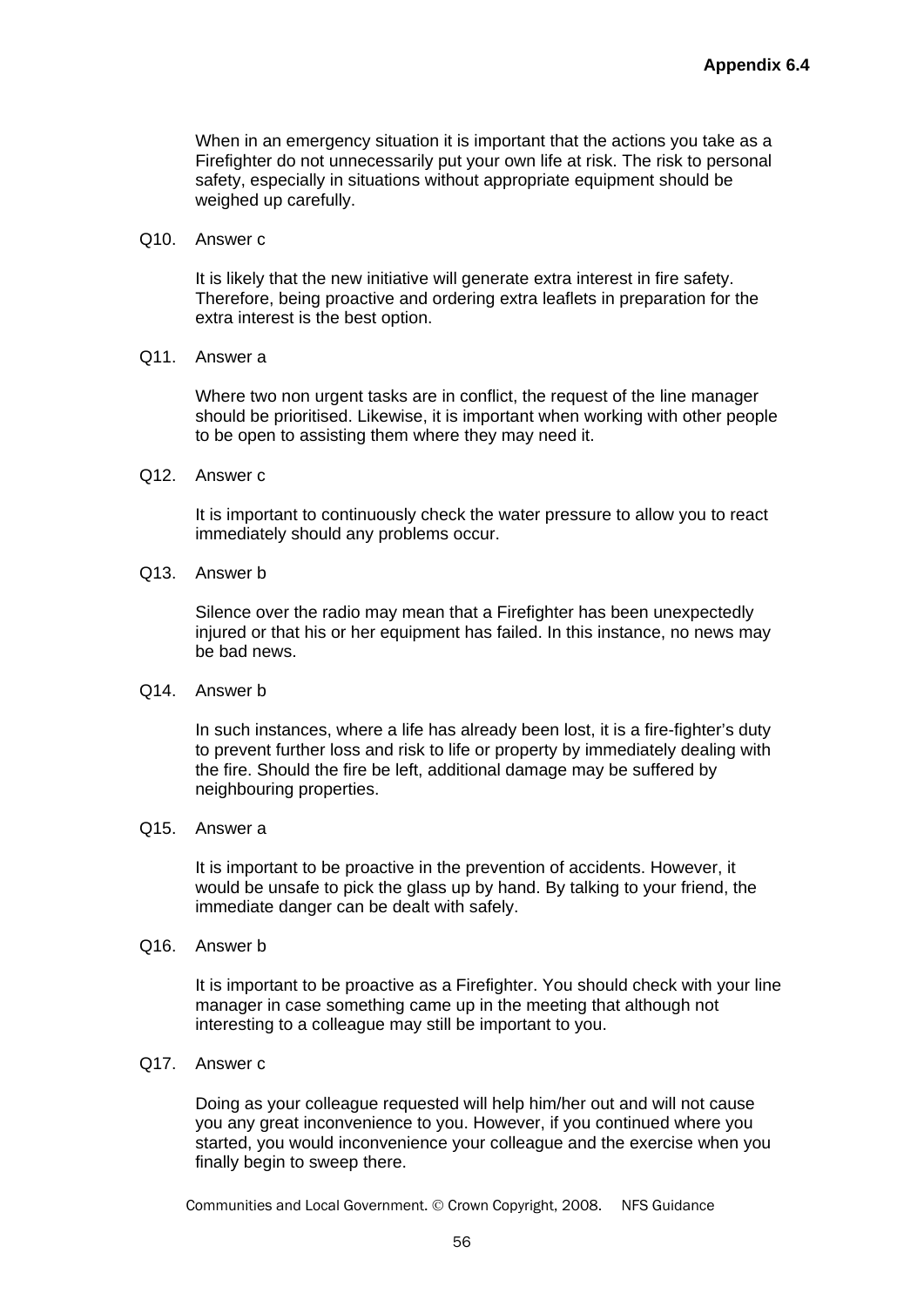## **Section Eight: Frequently asked questions**

Some of the most frequently asked questions about the NFA Tests and their answers are given below.

## **Q: What will happen at the event?**

A: On arrival at the assessment venue, you will be greeted by the Administrator. You will be at the event with a group of people, although during the assessments you will be working on our own. You will be provided with blank paper and pencils.

The Administrator will explain the procedure for the assessments, including the time for each assessment and when you will get a break. The Administrator will read standardised instructions to you for each assessment. This may sound very 'formal' but the instructions need to be read the same way in each session to ensure fairness for all candidates.

The three tests will be completed in turn and there will be an opportunity to practice using example questions for each before completing the actual test. Following the example questions, the Administrator will start the assessment itself. The Administrator will remind you of the time limit for each test. There should be a visible clock in the room, but you are also advised to wear a reliable watch. There will be a short break in between each of the tests.

Once the assessments begin, you will not be able to talk, ask for help or leave the room. Therefore, please ensure that you fully understand the process, are physically comfortable and have asked any questions you need to before each assessment begins.

#### **Q: Who will administer the assessment?**

A: Only fully trained people will be allowed to administer the NFA Tests. Your Administrator will have completed this training.

#### **Q: How are the tests scored?**

A: In each of the tests, you will get one mark for each correct response. Marks are not deducted for wrong answers. For each question, there is only one correct answer.

While the assessments are scored individually, your performance on all the assessments are looked at together and used to decide whether you have the necessary skills and qualities to progress to the next stage of the Firefighter selection process.